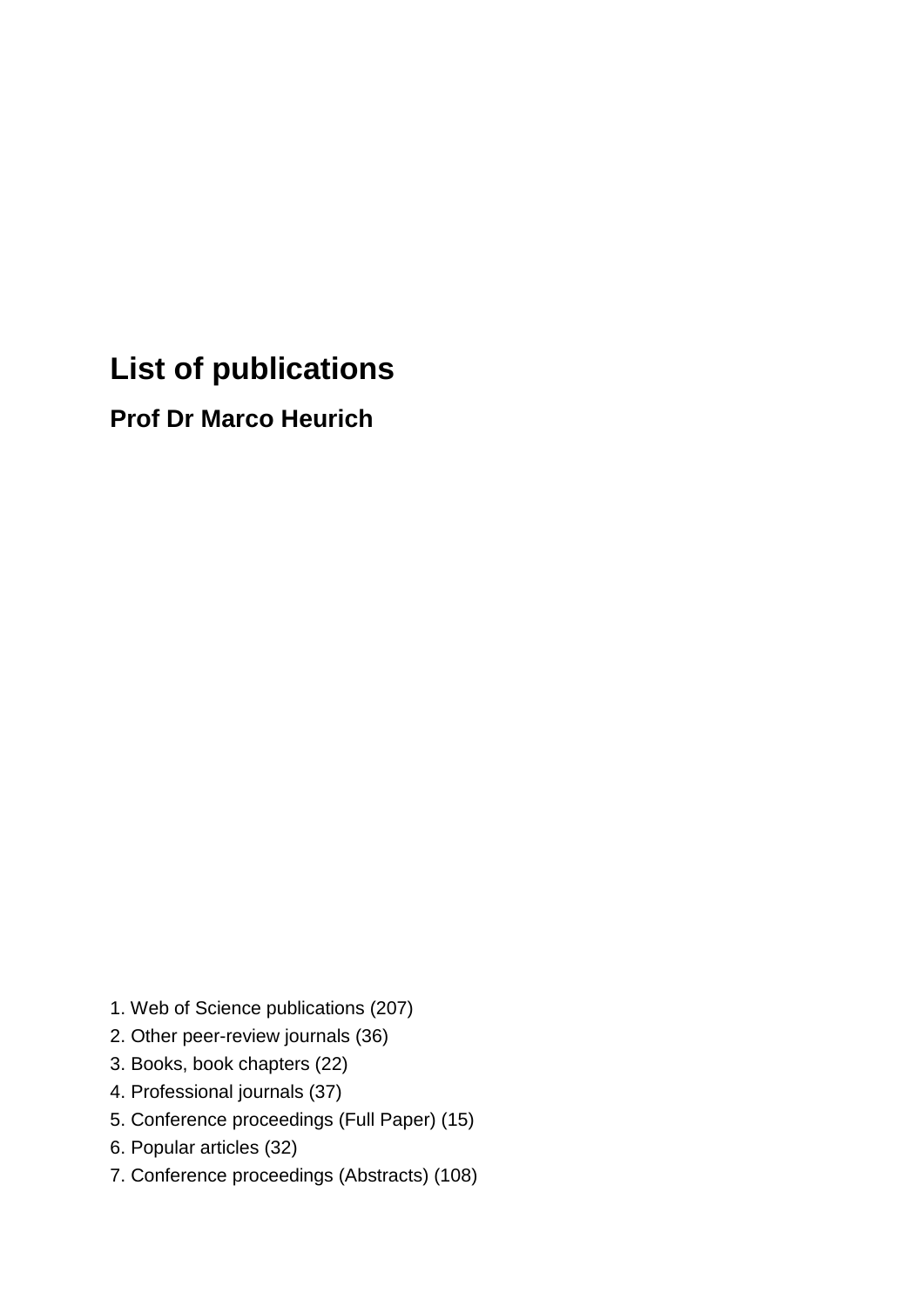# **1 WEB OF SCIENCE PUBLICATIONS**

- 1. Bergvall, U.A.,Morellet, N.; Kjellander, P.; Rauset, G.R.; De Groeve, J.; Borowik, T.; Brieger, F.; Gehr, B.;Heurich, M.; Hewison, A.J.M.; et al. Settle Down! Ranging Behaviour Responses of Roe Deer to Different Capture and Release Methods. Animals 2021, 11, 3299.<https://doi.org/10.3390/ani11113299>
- 2. Passoni, G., Coulson, T., Ranc, N., Corradini, A., Hewison, A.J.M., Ciuti, S., Gehr, B., Heurich, M., Brieger, F., Sandfort, R., Mysterud, A., Balkenhol, N., Cagnacci, F. (2021). Roads constrain movement across behavioural processes in a partially migratory ungulate. Movement Ecology, 9, 57
- 3. Hummel, C.A., Mellink, Y.A.M., Bienfait, L.J., Adamescu, M.C., Cazacu, C., Heurich, M., Medina, F.M., Morkūnė, R., Švajda, J., Hummel, H. (2021). A practical novel assessment tool for the socio-ecological condition of Protected Areas: The Protection Level Index (PLI). Journal for Nature Conservation, 64, 126065
- 4. Liu, J., Li, L., Akerblom, M., Wang, T., Skidmore, A., Zhu, X., Heurich, M. (2021). Comparative evaluation of algorithms for leaf area index estimation from digital hemispherical photography through virtual forests. Remote Sensing, 13(16), 3325.
- 5. Dupke, C., Peters, A., Morellet, N., Heurich, M. (2021). Holling meets habitat selection: functional response of large herbivores revisited. Movement ecology, 9(1), 1-13.
- 6. Auer, D., Bodesheim, P., Fiderer, C., Heurich, M., Denzler, J. (2021): Minimizing the Annotation Effort for Detecting Wildlife in Camera Trap Images with Active Learning. Lecture Notes in Informatics (
- 7. Latifi, H., Holzwarth, S., Skidmore, A., Brůna, J., Červenka, J., Darvishzadeh, R., Hais, M., Heiden, U., Homolová, L., Krzystek, P., Schneider, T., Starý, M., Wang, T., Müller, J., Heurich, M. (2021). A laboratory for conceiving Essential Biodiversity Variables (EBVs)—The 'Data pool initiative for the Bohemian Forest Ecosystem'. Methods in Ecology and Evolution, 00, 1– 11.<https://doi.org/10.1111/2041-210X.13695>
- 8. Buse, J., Hoenselaar, G., Langenbach, F., Schleicher, P., Twietmeyer, S., Popa, F., Heurich, M. (2021). Dung beetle richness is positively affected by the density of wild ungulate populations in forests. Biodiversity and Conservation, 1-17.
- 9. Sebastián-González, E., Morales-Reyes, Z., Botella, F., Naves-Alegre, L., Pérez-García, J. M., Mateo-Tomás, P., Olea, P. P., Moleón, M., Barbosa, J. M., Hiraldo, F., Arrondo, E., Donázar, J. A., Cortés-Avizanda, A., Selva, N., Lambertucci, S. A., Bhattacharjee, A., Brewer, A. L., Abernethy, E. F., Turner, K. L., Beasley, J. C., DeVault, T. L., Gerke, H. C., Rhodes, O. E., Ordiz, A., Wikenros, C., Zimmermann, B., Wabakken, P., Wilmers, C. C., Smith, J. A., Kendall, C. J., Ogada, D., Frehner, E., Allen, M. L., Wittmer, H. U., Butler, J. R. A., du Toit, J. T., Margalida, A., Oliva-Vidal, P., Wilson, D., Jerina, K., Krofel, M., Kostecke, R., Inger, R., Per, E., Ayhan, Y., Sancı, M., Yılmazer, Ü., Inagaki, A., Koike, S., Samson, A., Perrig, P. L., Spencer, E. E., Newsome, T. M., Heurich, M., Anadón, J. D., Buechley, E. R., Gutiérrez-Cánovas, C., Elbroch, L. M., and Sánchez-Zapata, J. A.. 2021. Functional traits driving species role in the structure of terrestrial vertebrate scavenger networks. Ecology 102 (12) 2021, e03519
- 10. Bödeker, K., Ammer, C., Knoke, T., Heurich, M. (2021). Determining Statistically Robust Changes in Ungulate Browsing Pressure as a Basis for Adaptive Wildlife Management. Forests, 12(8), 1030. https://doi.org/10.3390/f12081030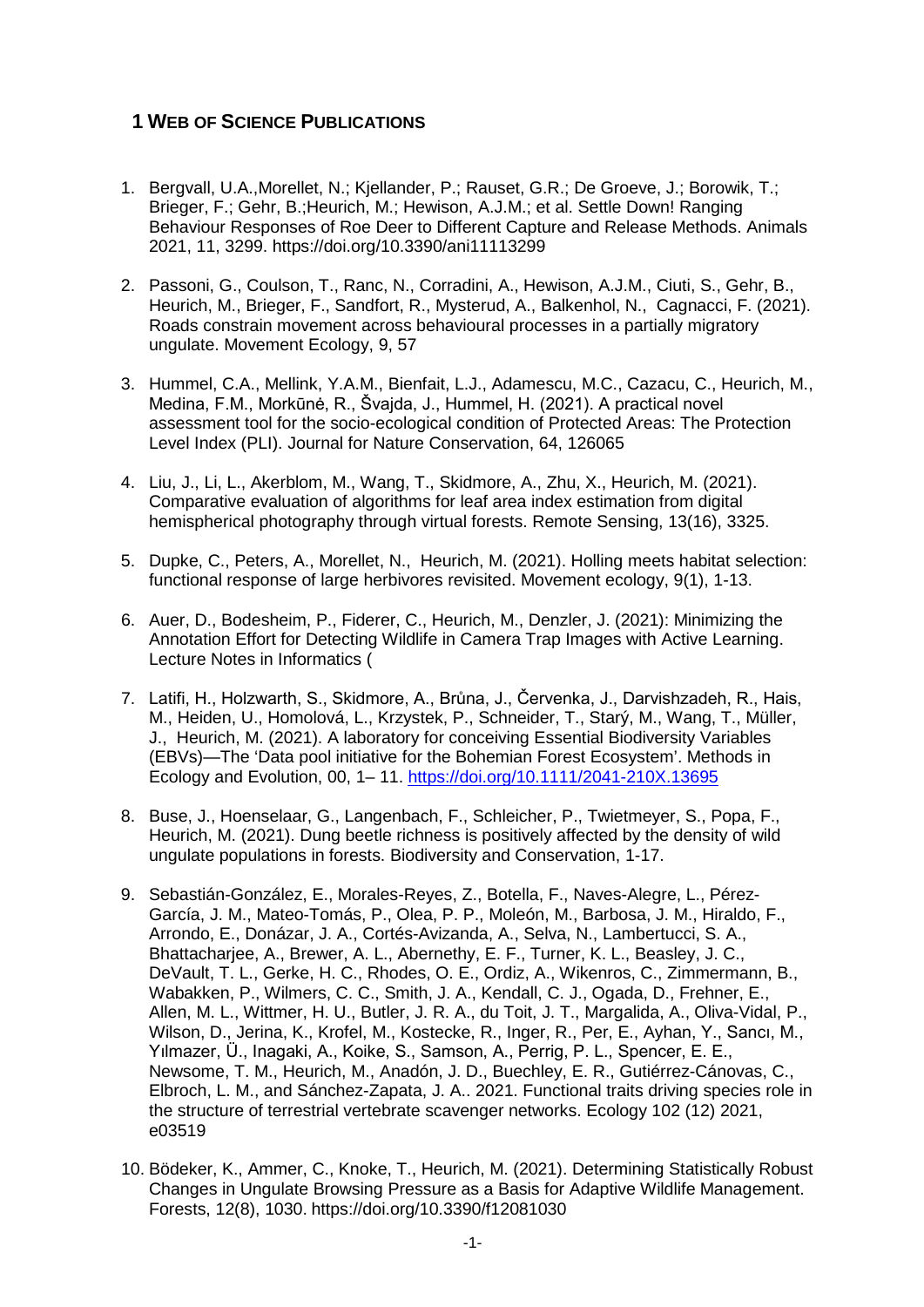- 11. Zong, X., Wang, T., Skidmore, A. K., Heurich, M. (2021). Estimating fine-scale visibility in a temperate forest landscape using airborne laser scanning. International Journal of Applied Earth Observation and Geoinformation, 103, 102478. https://doi.org/10.1016/j.jag.2021.102478
- 12. Yu, H., Wang, T., Skidmore, A., Heurich, M., Bässler, C. (2021). The critical role of tree species and human disturbance in determining the macrofungal diversity in Europe. Global Ecology and Biogeography, 30(10), 2084-2100.
- 13. Bastianelli, M., Premier, J., Anile, S., Streif, S., Krannich, A., Dietz, M., Simon, O., Severon, A., Herrmann, S., Pontieri, D., Germain, E., Poullek, M-L., Hupe, K., Jerosch, S., Götz, M., Trinzen, M., Monterroso, P., Ballesteros-Duperónr, E., Gil-Sánchez, J.M., Barea-Azcón, J.M., Moléon, M., Janssen, R., Dekker, J., Biróv, Z., Kümmerle, T., Bizzarri, L., Sforzi, A., Ferreras, P., Urra, F., María López‐Martínc, J.M., Díaz‐Ruíze, F., Heurich, M. (2021): Human-caused mortality shapes the survival of European wildcat (*Felis silvestris*) across Europe. Biological Conservation. 261, 109239 https://doi.org/10.1016/j.biocon.2021.109239
- 14. Palmero, S., Belotti, E., Bufka, L., Gahbauer, M., Heibl, C., Premier, J., ... & Heurich, M. (2021). Demography of a Eurasian lynx (Lynx lynx) population within a strictly protected area in Central Europe. Scientific reports, 11(1), 1-12. [https://doi.org/10.1038/s41598-](https://doi.org/10.1038/s41598-021-99337-2) [021-99337-2](https://doi.org/10.1038/s41598-021-99337-2)
- 15. von Hoermann, C., Lackner, T., Sommer, D., Heurich, M., Benbow, M. E., & Müller, J. (2021). Carcasses at Fixed Locations Host a Higher Diversity of Necrophilous Beetles. Insects, 12(5), 412. https://doi.org/10.3390/insects12050412
- 16. Kauffman, M.J., Cagnacci, F., Chamaillé-Jammes, S., Hebblewhite, M., Hopcraft, J.G.C., Merkle, J.A., Mueller, T., Mysterud, A., Peters, W., Roettger, C., Steingisser, A., Meacham, J.E., Abera, K., Adamczewski, J., Aikens, E.O., Bartlam-Brooks, H., Bennitt, E., Berger, J., Boyd, C., Côté, S.D., Debeffe, L., Dekrout, A.S., Dejid, N., Donadio, E., Dziba, L., Fagan, W.F., Fischer, C., Focardi, S., Fryxell, J.M., Fynn, R.W.S., Geremia, C., González, B.A., Gunn, A., Gurarie, E., Heurich, M., Hilty, J., Hurley, M., Johnson, A., Joly, K., Kaczensky, P., Kendall, C.J., Kochkarev, P., Kolpaschikov, L., Kowalczyk, R., Langevelde, F.v., Li, B.V., Lobora, A.L., Loison, A., Madiri, T.H., Mallon, D., Marchand, P., Medellin, R.A., Meisingset, E., Merrill, E., Middleton, A.D., Monteith, K.L., Morjan, M., Morrison, T.A., Mumme, S., Naidoo, R., Novaro, A., Ogutu, J.O., Olson, K.A., Oteng-Yeboah, A., Ovejero, R.J.A., Owen-Smith, N., Paasivaara, A., Packer, C., Panchenko, D., Pedrotti, L., Plumptre, A.J., Rolandsen, C.M., Said, S., Salemgareyev, A., Savchenko, A., Savchenko, P., Sawyer, H., Selebatso, M., Skroch, M., Solberg, E., Stabach, J.A., Strand, O., Suitor, M.J., Tachiki, Y., Trainor, A., Tshipa, A., Virani, M.Z., Vynne, C., Ward, S., Wittemyer, G., Xu, W., & Zuther, S. (2021). Mapping out a future for ungulate migrations. Science, 372, 566-569
- 17. Risely, A., Gillingham, M. A., Béchet, A., Brändel, S., Heni, A. C., Heurich, M., Sebastian Menke, Manser, M. B.,Tschapka, M., Wasimuddin, Sommer, S. (2021). Phylogeny-and abundance-based metrics allow for the consistent comparison of core gut microbiome diversity indices across host species. Frontiers in microbiology, 12. doi: 10.3389/fmicb.2021.659918
- 18. van Beeck Calkoen, S. T., Kreikenbohm, R., Kuijper, D. P., Heurich, M. (2021). Olfactory cues of large carnivores modify red deer behavior and browsing intensity. Behavioral Ecology, 32(5), 982-992. https://doi.org/10.1093/beheco/arab071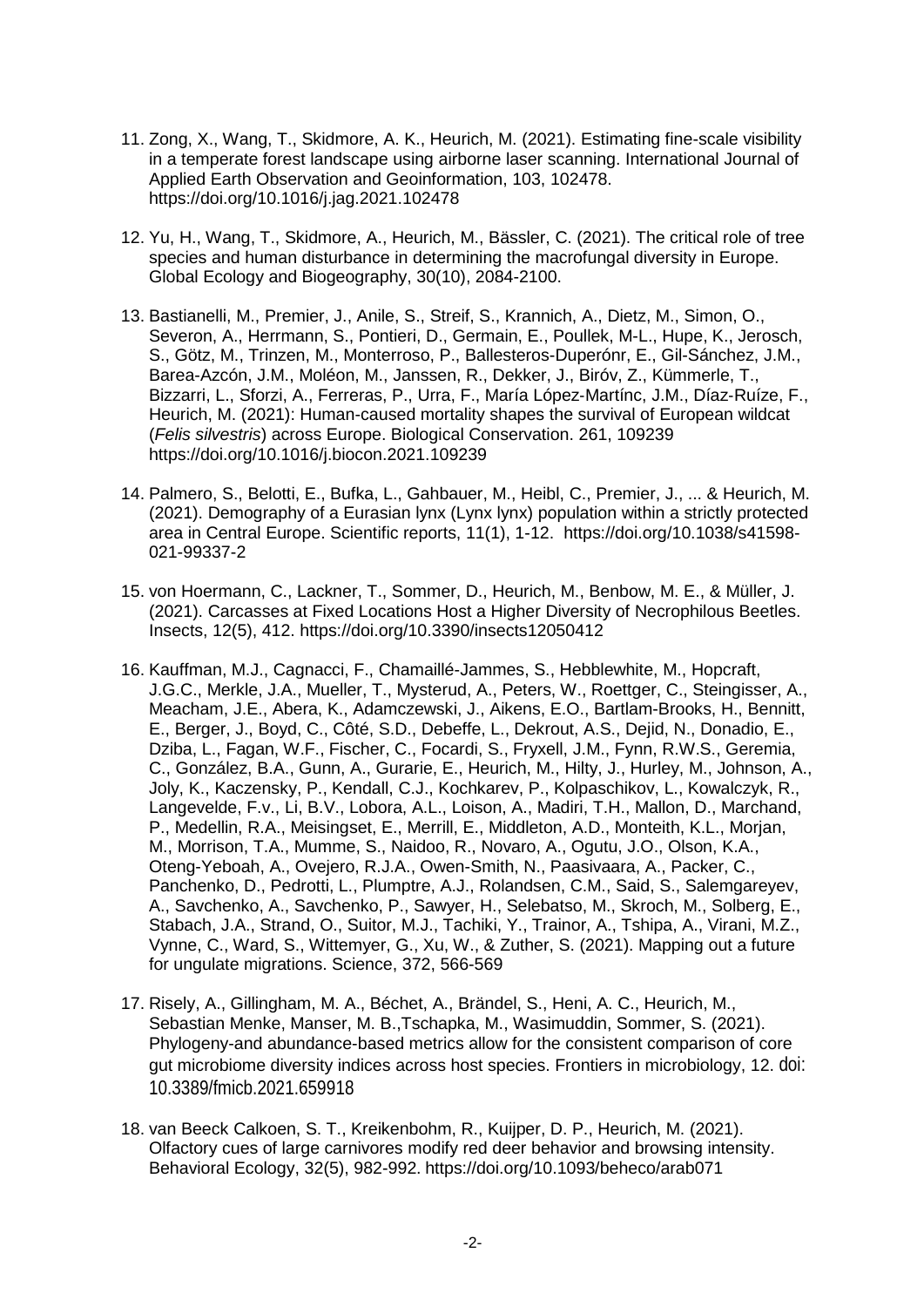- 19. Janík, T., Peters, W., Šálek, M., Romportl, D., Jirků, M., Engleder, T., Ernst, M., Neudert, J., Heurich, M. (2021). The declining occurrence of moose (Alces alces) at the southernmost edge of its range raise conservation concerns. Ecology and Evolution, 00: 1– 16. https://doi.org/10.1002/ece3.7441
- 20. Ali, A.M., Abdullah, H., Darvishzadeh, R., Skidmore, A.K., Heurich, M., Roeoesli, C., Paganini, M., Heiden, U., Marshall, D. (2021). Canopy chlorophyll content retrieved from time series remote sensing data as a proxy for detecting bark beetle infestation. Remote Sensing Applications: Society and Environment, 22, 100524
- 21. Skidmore, A.K., Coops, N.C., Neinavaz, E., Ali, A., Schaepman, M.E., Paganini, M., Kissling, W.D., Vihervaara, P., Darvishzadeh, R., Feilhauer, H., Fernandez, M., Fernández, N., Gorelick, N., Geijzendorffer, I., Heiden, U., Heurich, M., Hobern, D., Holzwarth, S., Muller-Karger, F.E., Van De Kerchove, R., Lausch, A., Leitão, P.J., Lock, M.C., Mücher, C.A., O'Connor, B., Rocchini, D., Roeoesli, C., Turner, W., Vis, J.K., Wang, T., Wegmann, M., Wingate, V. (2021). Priority list of biodiversity metrics to observe from space. Nature Ecology & Evolution, 5, 896-906
	- 22. Hewison, A.J.M., Gaillard, J.-M., Morellet, N., Cagnacci, F., Debeffe, L., Cargnelutti, B., Gehr, B., Kröschel, M., Heurich, M., Coulon, A., Kjellander, P., Börger, L., Focardi, S. (2021). Sex differences in condition dependence of natal dispersal in a large herbivore: dispersal propensity and distance are decoupled. Proceedings of the Royal Society B: Biological Sciences, 288, 20202947
	- 23. Filla, M., Lama, R.P., Ghale, T.R., Signer, J., Filla, T., Aryal, R.R., Heurich, M., Waltert, M., Balkenhol, N., Khorozyan, I. (2021): In the shadows of snow leopards and the Himalayas: density and habitat selection of blue sheep in Manang, Nepal. Ecology and Evolution doi.org/10.1002/ece3.6959
	- 24. Sommerfeld, A., Rammer, W., Heurich, M., Hilmers, T., Müller, J., Seidl, R. (2021): Do bark beetle outbreaks amplify or dampen future bark beetle disturbances in Central Europe?" Journal of Ecology. 109(2) 737-749. doi/10.1111/1365-2745.13502
	- 25. Oeser, J., Heurich, M., Senf, C., Pflugmacher, D., Kuemmerle, T. (2021): Satellite-based habitat monitoring reveals long-term dynamics of deer habitat in response to forest disturbances. Ecological Applications, e2269, disturbances. <https://doi.org/10.1002/eap.2269>
- 26. Premier, J., Gahbauer, M., Leibl, F., Heurich, M. (2021). In situ feeding as a new management tool to conserve orphaned Eurasian lynx (lynx lynx). Ecology and Evolution, 11(7), 2963-2973.
- 27. Moravcová, A., Tichá, A., Carter, V. A., Vondrák, D., Čtvrtlíková, M., van Leeuwen, J. F. N., Heurich, M., Tinner, W., Kuneš. P. (2021): Mountain aquatic populations of Isoëtes species reflect millennial-scale environmental changes in the Bohemian Forest Ecosystem, Central Europe. Holocene, 31(5), 746-759.
- 28. Shi, Y., Wang, T., Skidmore, A. K., Holzwarth, S., Heiden, U., Heurich, M. (2021). Mapping individual silver fir trees using hyperspectral and LiDAR data in a Central European mixed forest. International Journal of Applied Earth Observation and Geoinformation, 98, 102311.
- 29. Dersch, S., Heurich, M., Krueger, N., Krzystek, P. (2021): Combining graph-cut clustering with object-based stem detection for tree segmentation in highly dense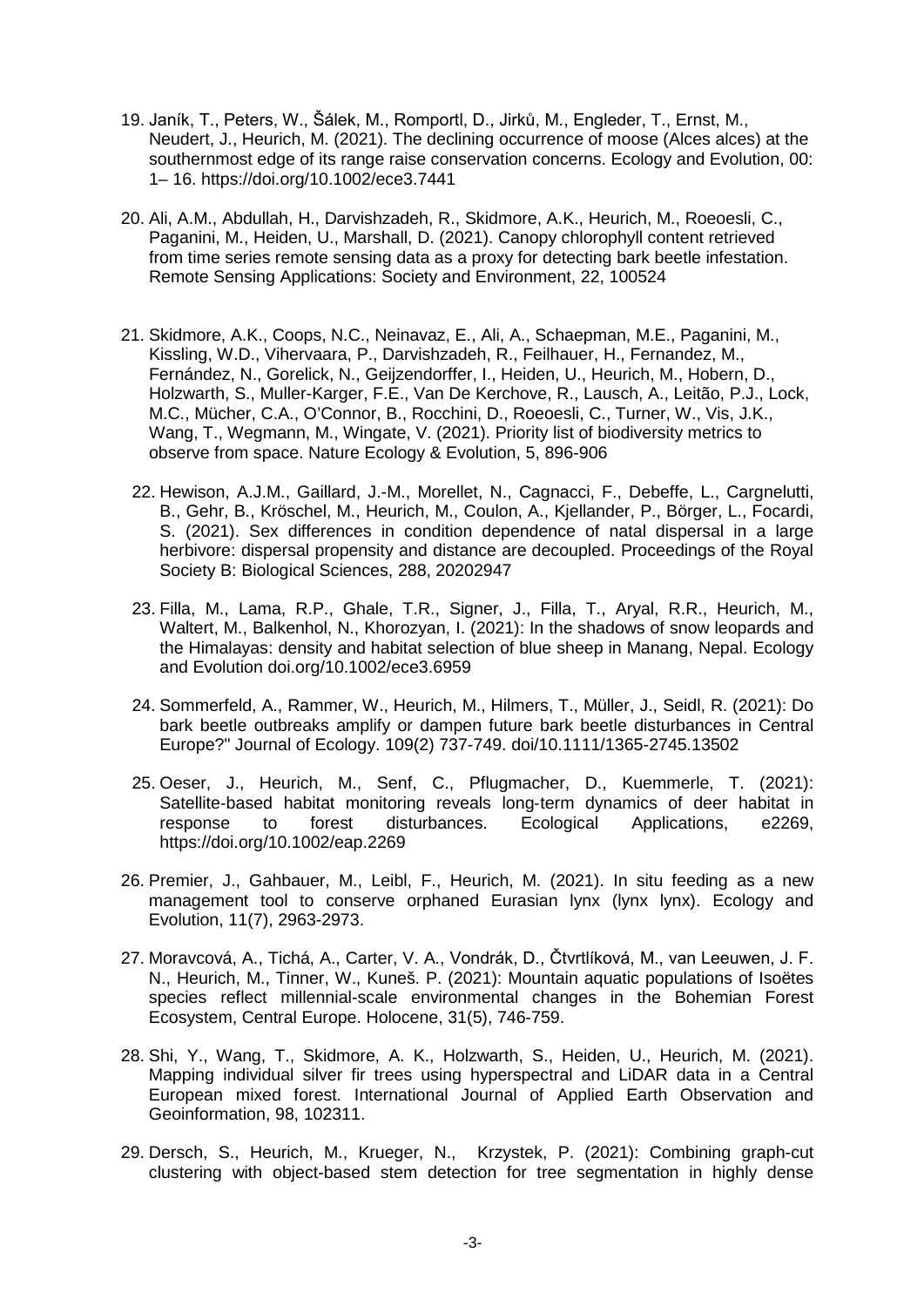airborne lidar point clouds. ISPRS Journal of Photogrammetry and Remote Sensing, 172, 207-222.

- 30. Zong, X., Wang, T., Skidmore, A.K., Heurich, M. (2021): The impact of voxel size, forest type and understory cover on visibility estimation in forests using terrestrial laser scanning. GIScience & Remote Sensing (TGRS). <https://doi.org/10.1080/15481603.2021.1873588>
- 31. Wolff, K., Depner, B., Logan, S. A., Heurich, M. (2021): Informed conservation management of rare tree species needs knowledge of species composition, their genetic characteristics and ecological niche. Forest Ecology and Management, 118771.
- 32. Bae, S., Heidrich, L., Levick, S.R., Gossner, M.M., Seibold, S., Weisser, W.W., Magdon, P., Serebryanyk, A., Bässler, C., Schäfer, D., Schulze, E.-D., Doerfler, I., Müller, J., Jung, K., Heurich, M., Fischer, M., Roth, N., Schall, P., Boch, S., Wöllauer, S., Renner, S.C., Müller, J. (2021): Dispersal ability, trophic position and body size mediate species turnover processes: Insights from a multi-taxa and multi-scale approach. Diversity and Distributions, doi/full/10.1111/ddi.13204
- 33. Aikens, E.O., Mysterud, A., Merkle, J.A., Cagnacci, F., Rivrud, I.M., Hebblewhite, M., Hurley, M.A., Peters, W., Bergen, S., De Groeve, J., Dwinnell, S.P.H., Gehr, B., Heurich, M., Hewison, A.J.M., Jarnemo, A., Kjellander, P., Kröschel, M., Licoppe, A., Linnell, J.D.C., Merrill, E.H., Middleton, A.D., Morellet, N., Neufeld, L., Ortega, A.C., Parker, K.L., Pedrotti, L., Proffitt, K.M., Saïd, S., Sawyer, H., Scurlock, B.M., Signer, J., Stent, P., Šustr, P., Szkorupa, T., Monteith, K.L., Kauffman, M.J. (2020): Wave-like Patterns of Plant Phenology Determine Ungulate Movement Tactics. Current Biology, 30, 3444-3449.e3444
- 34. Wright, S. J., Heurich, M., Buchmann, C. M., Böcker, R., Schurr, F. M. (2020): The importance of individual movement and feeding behaviour for long-distance seed dispersal by red deer: a data-driven model. Movement Ecology, 8(1), 1-15.
- 35. Lausch, A., Schaepman, M.E., Skidmore, A.K., Truckenbrodt, S.C., Hacker, J.M., Baade, J., Bannehr, L., Borg, E., Bumberger, J., Dietrich, P., Gläßer, C., Haase, D., Heurich, M., Jagdhuber, T., Jany, S., Krönert, R., Möller, M., Mollenhauer, H., Montzka, C., Pause, M., Rogass, C., Salepci, N., Schmullius, C., Schrodt, F., Schütze, C., Schweitzer, C., Selsam, P., Spengler, D., Vohland, M., Volk, M., Weber, U., Wellmann, T., Werban, U., Zacharias, S., Thiel, C. (2020): Linking the Remote Sensing of Geodiversity and Traits Relevant to Biodiversity—Part II: Geomorphology, Terrain and Surfaces. Remote Sensing, 12, 3690
- 36. Hoeppner, J. M., Skidmore, A. K., Darvishzadeh, R., Heurich, M., Chang, H. C., Gara, T. W. (2020): Mapping Canopy Chlorophyll Content in a Temperate Forest Using Airborne Hyperspectral Data. Remote Sensing, 12(21), 3573.
- 37. van Beeck Calkoen, S.T.S., Mühlbauer, L., Andrén, H., Apollonio, M., Balčiauskas, L., Belotti, E., Carranza, J., Cottam, J., Filli, F., Gatiso, T.T., Hetherington, D., Karamanlidis, A.A., Krofel, M., Kuehl, H.S., Linnell, J.D.C., Müller, J., Ozolins, J., Premier, J., Ranc, N., Schmidt, K., Zlatanova, D., Bachmann, M., Fonseca, C., lonescu, O., Nyman, M., Šprem, N., Sunde, P., Tannik, M., Heurich, M. (2020). Ungulate management in European national parks: Why a more integrated European policy is needed. Journal of Environmental Management, 260, 110068
- 38. Xie, R., Darvishzadeh, R., Skidmore, A. K., Heurich, M., Holzwarth, S., Gara, T. W., Reusen, I. (2020): Mapping leaf area index in a mixed temperate forest using Fenix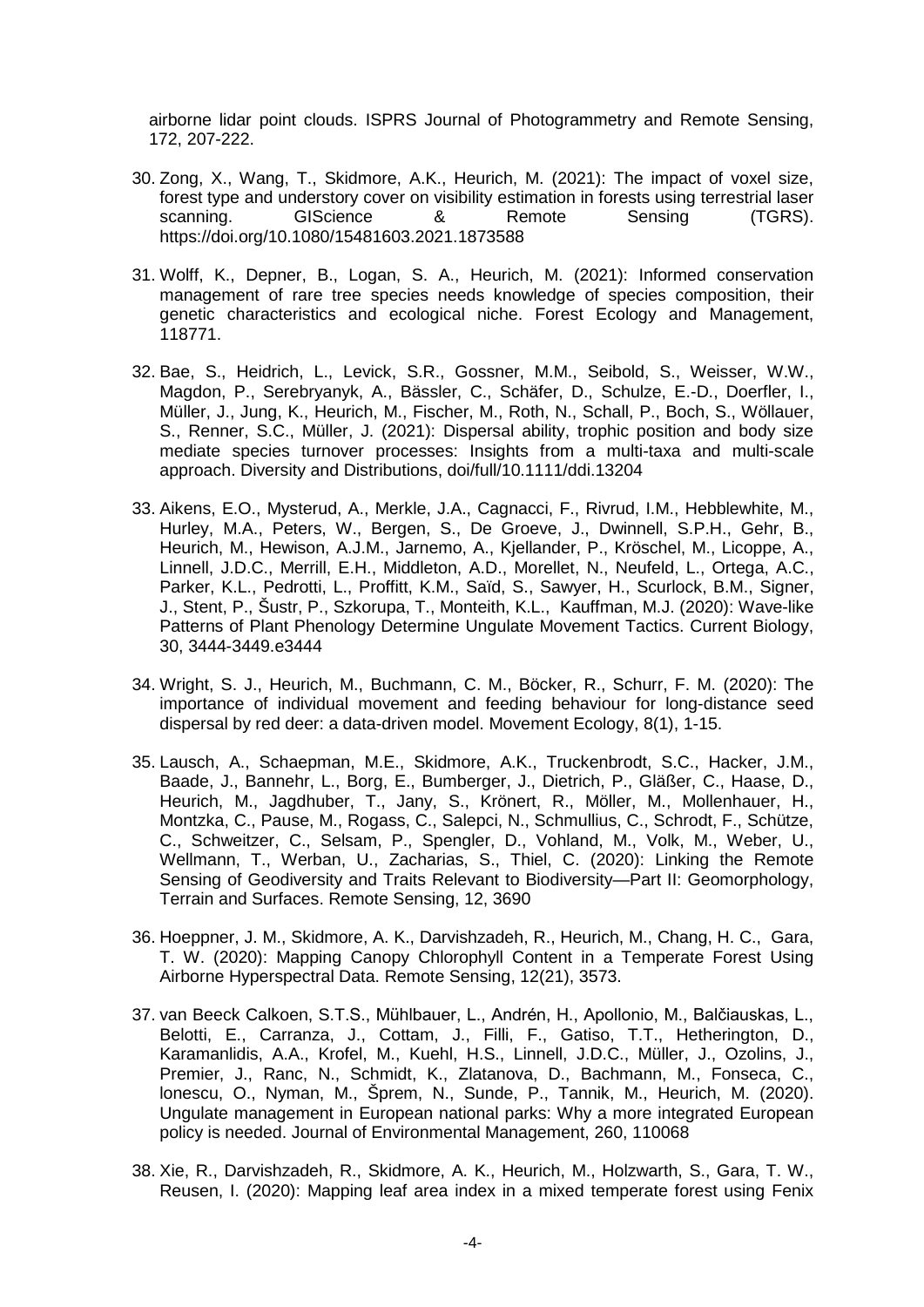airborne hyperspectral data and Gaussian processes regression. International Journal of Applied Earth Observation and Geoinformation, 95, 102242.

- 39. Naha, D., Dash, S., Chettri, A., Chaudhary, R., Sonker, G., Heurich, M., Rawat, G., Sambandam, S. (2020): Landscape predictors of human-leopard conflicts within multiuse areas of the Himalayan Region. Scientific Reports 10(1), 1-12.
- 40. Gehr, B., Bonnot., N., Heurich, M., Cagnacci, F., Ciuti, S., Hewison, M., Gaillard, J-M., Ranc, N., Permier, J., Vogt, K., Hofer, E., Ryser, A., Vimercati, E., Keller, L. (2020): Stay home, stay safe - site familiarity reduces predation risk in a large herbivore in two contrasting study sites. Journal of Animal Ecology [https://doi.org/10.1111/1365-](https://doi.org/10.1111/1365-2656.13202) [2656.13202](https://doi.org/10.1111/1365-2656.13202)
- 41. Stereńczak, K., Kraszewski, B., Mielcarek, M., Piasecka, Ż., Lisiewicz, M., Heurich, M (2020): Mapping individual trees with airborne laser scanning data in an European lowland forest using a self-calibration algorithm. International Journal of Applied Earth Observations and Geoinformation. 93, 102191.
- 42. Ali, A. M., R. Darvishzadeh, A. Skidmore, T. W. Gara, M. Heurich (2020): Machine learning methods performance in radiative transfer model inversion to retrieve plant traits from Sentinel-2 data of a mixed mountain forest. International Journal of Digital Earth. 1-15.
- 43. Heidrich,L., Bae, S., Levick, S., Seibold, S, Weisser, W., Krzystek, P., Magdon, P., Nauss, T., Schall, P., Serebryanyk, A., Wöllauer, S., Ammer, C., Bässler, C., Doerfler, I., Fischer, M., Gossner, M.M., Heurich, M., Hothorn, T., Jung, K., Kreft, H., Schulze, E-D., Simons,N., Thorn, S., Müller, J. (2020): Heterogeneity-diversity relationships differ between and within trophic levels in temperate forests". Nature Ecology & Evolution. (4) 204–1212.
- 44. Henrich, M., Niederlechner, S., Kröschel, M., Thoma, S., Dormann, C.F., Hartig, F.; Heurich, M. (2020): The influence of camera trap flash type on the behavioural reactions and trapping rates of red deer and roe deer. Remote Sensing in Ecology and Evolution doi:10.1002/rse2.150.
- 45. Stiegler, J.,von Hoermann, C., Müller, J., Benbow, M. E., Heurich, M. (2020): Carcass provisioning for scavenger conservation in a temperate forest ecosystem. Ecosphere, 11(4), e03063
- 46. Peláez, M., Gaillard, J. M., Bollmann, K., Heurich, M., Rehnus, M. (2020): Large scale variation in birth timing and synchrony of a large herbivore along the latitudinal and altitudinal gradients. Journal of Animal Ecology https://doi.org/10.1111/1365- 2656.13251).
- 47. Premier, J., Fickel, J., Heurich, M., Kramer-Schadt, S. (2020). The boon and bane of boldness: movement syndrome as saviour and sink for population genetic diversity. Movement Ecology, 8, 1-17.
- 48. Ali, A. M., Darvishzadeh, R., Skidmore, A., Heurich, M., Paganini, M., Heiden, U., Mücher, S. (2020): Evaluating Prediction Models for Mapping Canopy Chlorophyll Content Across Biomes. Remote Sensing, 12(11), 1788.
- 49. Ali, A. M., R. Darvishzadeh, A. Skidmore, T. W. Gara, B. O'Connor, C. Roeoesli, M. Heurich, Paganini, M. (2020): Comparing methods for mapping canopy chlorophyll content in a mixed mountain forest using Sentinel-2 data. International Journal of Applied Earth Observation and Geoinformation 87:102037.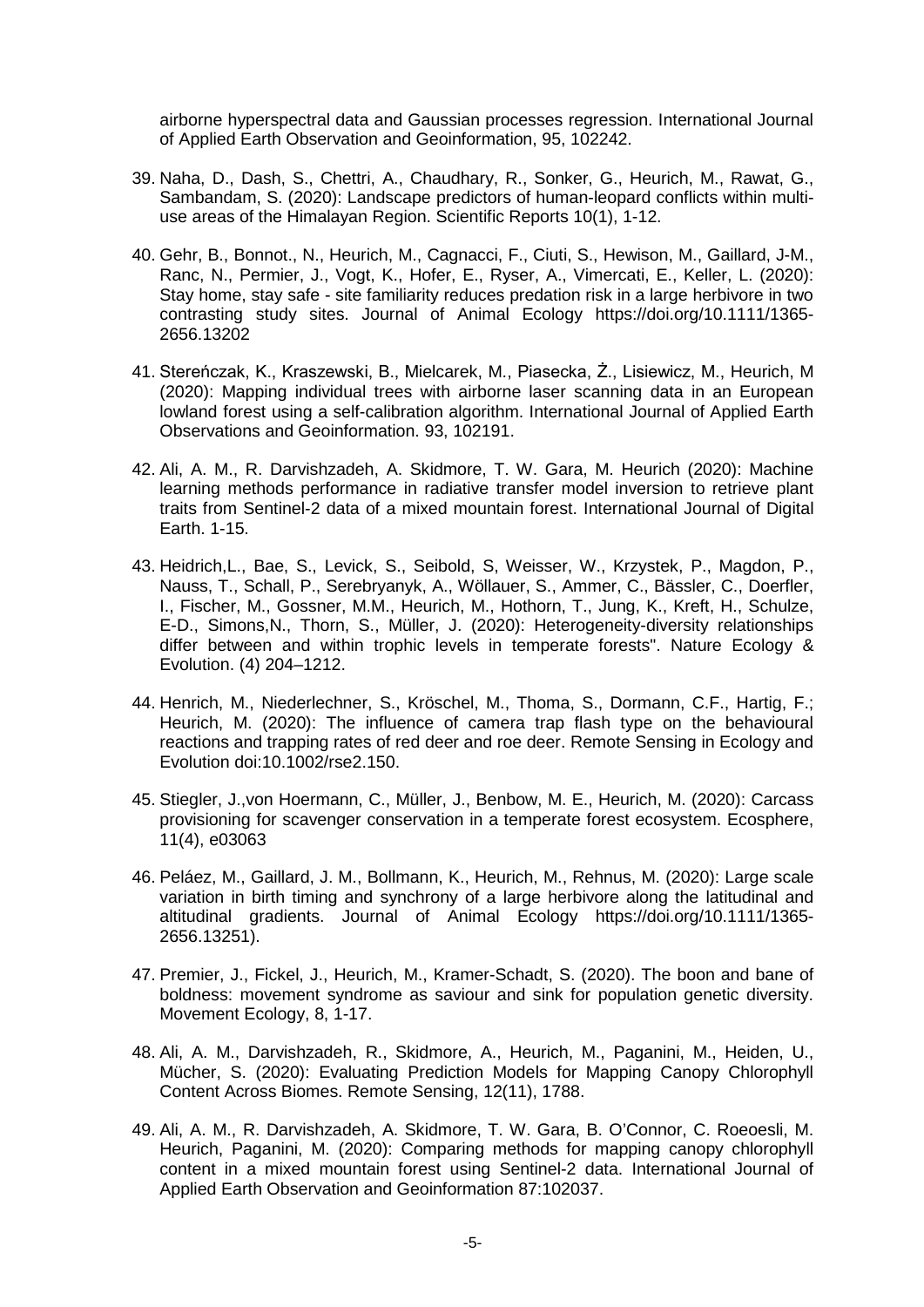- 50. Sebastián-González, E., Z. Morales-Reyes, F. Botella, L. Naves-Alegre, J. M. Pérez-García, P. Mateo-Tomás, P. P. Olea, M. Moleón, J. M. Barbosa, F. Hiraldo, E. Arrondo, J. A. Donázar, A. Cortés-Avizanda, N. Selva, S. A. Lambertucci, A. Bhattacharjee, A. L. Brewer, E. F. Abernethy, K. L. Turner, J. C. Beasley, T. L. DeVault, H. C. Gerke, O. E. Rhodes Jr, A. Ordiz, C. Wikenros, B. Zimmermann, P. Wabakken, C. C. Wilmers, J. A. Smith, C. J. Kendall, D. Ogada, E. Frehner, M. L. Allen, H. U. Wittmer, J. R. A. Butler, J. T. du Toit, A. Margalida, P. Oliva-Vidal, D. Wilson, K. Jerina, M. Krofel, R. Kostecke, R. Inger, E. Per, Y. Ayhan, H. Ulusoy, D. Vural, A. Inagaki, S. Koike, A. Samson, P. L. Perrig, E. Spencer, T. M. Newsome, M. Heurich, J. D. Anadón, E. R. Buechley, Sánchez-Zapata, J. A. (2020): Network structure of vertebrate scavenger assemblages at the global scale: drivers and ecosystem functioning implications. Ecography https://doi.org/10.1111/ecog.05083
- 51. Krzystek, P., Serebryanyk, A., Schnörr, C., Červenka, J., Heurich, M. (2020): Large-Scale Mapping of Tree Species and Dead Trees in Šumava National Park and Bavarian Forest National Park Using Lidar and Multispectral Imagery. Remote Sensing, 12(4), 661.
- 52. Zhu, X., Liu, J., Skidmore, A. K., Premier, J., Heurich, M. (2020): A voxel matching method for effective leaf area index estimation in temperate deciduous forests from leaf-on and leaf-off airborne LiDAR data. Remote Sensing of Environment, 240, 111696.
- 53. Senf, C., Lastovicka, J., Okujeni, A., Heurich, M., van der Linden, S. (2020): A generalized regression-based unmixing model for mapping forest cover fractions throughout three decades of Landsat data. Remote Sensing of Environment, 240, 111691.
- 54. Stereńczak, K., Mielcarek, M., Kamińska, A., Kraszewski, B., Piasecka, Z., Miścicki, S., Heurich, M. (2020): Influence of selected habitat and stand factors on bark beetle Ips typographus (L.) outbreak in the Białowieża. Forest Ecology and Management, 459, 117826
- 55. Shi, Y., Wang, T., Skidmore, A. K., Heurich, M. (2020): Improving LiDAR-based tree species mapping in Central European mixed forests using multi-temporal digital aerial colour-infrared photographs. International Journal of Applied Earth Observation and Geoinformation, 84, 101970.
- 56. Bonnot, N.C., Couriot, O., Berger, A., Cagnacci, F., Ciuti, S., De Groeve, J.E., Gehr, B., Heurich, M., Kjellander, P., Kröschel, M., Morellet, N., Sönnichsen, L., Hewison, A.J.M. (2020): Fear of the dark? Contrasting impacts of humans versus lynx on diel activity of roe deer across Europe. Journal of Animal Ecology, 89, 132-145
- 57. Boutsoukis, C., Manakos, I., Heurich, M., Delopoulos, A. (2019): Canopy height estimation from single multispectral 2D airborne imagery using texture analysis and machine learning in structurally rich temperate forests. Remote Sensing, 11(23), 2853.
- 58. Amiri, N., Krzystek, P., Heurich, M., Skidmore, A. (2019): Classification of tree species as well as standing dead trees using triple wavelength lidar in a temperate forest. Remote Sensing. 11(22), 2614
- 59. Frank, E., Bonke, R., Drees, N., Heurich, M., Märtlbauer, E., Gareis, M. (2019): Shiga toxin-producing Escherichia coli (STEC) shedding in a wild roe deer population. Veterinary microbiology, 239, 108479.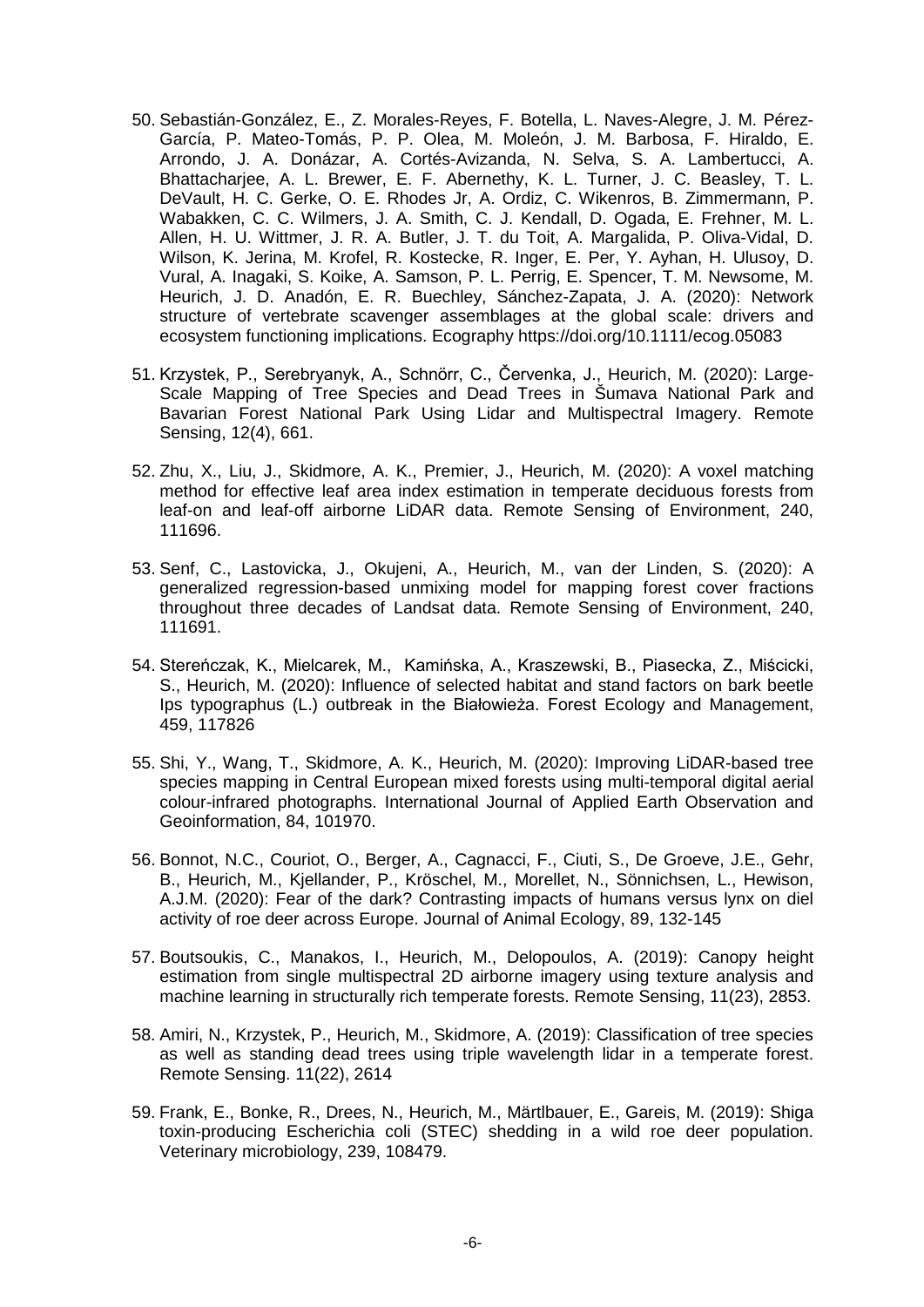- 60. Bae, S., Levick, S.R., Heidrich, L., Magdon, P., Leutner, B.F., Wöllauer, S., Serebryanyk, A., Nauss, T., Krzystek, P., Gossner, M.M., Schall, P., Heibl, C., Bässler, C., Doerfler, I., Schulze, E.-D., Krah, F.-S., Culmsee, H., Jung, K., Heurich, M., Fischer, M., Seibold, S., Thorn, S., Gerlach, T., Hothorn, T., Weisser, W.W., Müller, J., (2019): Radar vision in the mapping of forest biodiversity from space. Nature Communications 10, 4757.
- 61. Gara, T.W., Darvishzadeh, R., Skidmore, A.K., Wang, T., Heurich, M. (2019): Evaluating the performance of PROSPECT in the retrieval of leaf traits across canopy throughout the growing season. International Journal of Applied Earth Observations and Geoinformation, 83, 101919
- 62. Dorn-In, S., Körner, T., Büttner, M., Hafner-Marx, A., Müller, M., Heurich, M., Varadharajan A., Blum H., Gareis M., Schwaiger, K. (2019): Shedding of Varadharajan A., Blum H., Gareis M., Schwaiger, K. (2019): Shedding of Mycobacterium caprae by wild red deer (Cervus elaphus) in the Bavarian alpine regions, Germany. Transboundary and emerging diseases , 67(1), 308-317
- 63. Gara, T. W., Darvishzadeh, R., Skidmore, A. K., Wang, T., Heurich, M. (2019): Accurate modelling of canopy traits from seasonal Sentinel-2 imagery based on the vertical distribution of leaf traits. ISPRS Journal of Photogrammetry and Remote Sensing, 157, 108-123.
- 64. van Beeck Calkoen, S.T.S., Leigh-Moyc,K., Cromsigt, J.P.G.M, Spong, G., Lebeau, L. C., Heurich, M. (2019): The Blame Game: Using eDNA to identify species-specific tree browsing by red deer (Cervus elaphus) and roe deer (Capreolus capreolus) in a temperate forest. Forest Ecology and Management, 451, 117483
- 65. Oeser,J., Heurich, M., Pflugmacher, D., Senf, C., P. Kuemmerle, T. (2019): Habitat metrics based on multi-temporal Landsat imagery for mapping large mammal habitat. Remote Sensing in Ecology and Conservation 6(1), 52-69.
- 66. Liu, J., Skidmore, A.K., Jones, J., Wang, T., Heurich, M. (2019): Comparison of terrestrial LiDAR and digital hemispherical photography in estimating leaf angle distribution in broadleaf beech forests ISPRS Journal of Photogrammetry and Remote Sensing. 158, 76-89
- 67. Abdullah, H.,Darvishzade, R., Skidmore, A.K, Heurich, M (2019): Timing of red-edge and shortwave infrared reflectance critical for early stress detection induced by bark beetle (Ips typographus, L.) attack. International Journal of Applied Earth Observations and Geoinformation , 82, 101900
- 68. Hayward, M. W., D. Jachowski, C. K. Bugir, J. Clulow, R. Krishnamurthy, A. S. Griffin, A. C. Chalmers, J. D. C. Linnell, R. A. Montgomery, M. J. Somers, R. Kowalczyk, M. Heurich, A. Caravaggi, K. A. Marnewick, Y. Di Blanco, C. M. Shuttleworth, A. Callen, F. Weise, R. Scanlon, A. Moehrenschlager, L. G. Howell, Upton, R. M. O.(2019): The continues for rewilding. 10.1016/j.biocon.2019.05.041
- 69. Latifi, H., Heurich, M., (2019): Multi-Scale Remote Sensing-Assisted Forest Inventory: A Glimpse of the State-of-the-Art and Future Prospects. Remote Sensing, 11, 1260
- 70. van der Knaap, W.O., van Leeuwen, J. F.N., Fahse, L., .Szidat, S., Studer, T., Baumann, J., Heurich, M., Tinner, W. (2019): Vegetation and disturbance history of the Bavarian Forest National Park, Germany Vegetation History and Archaeobotany, 1-19.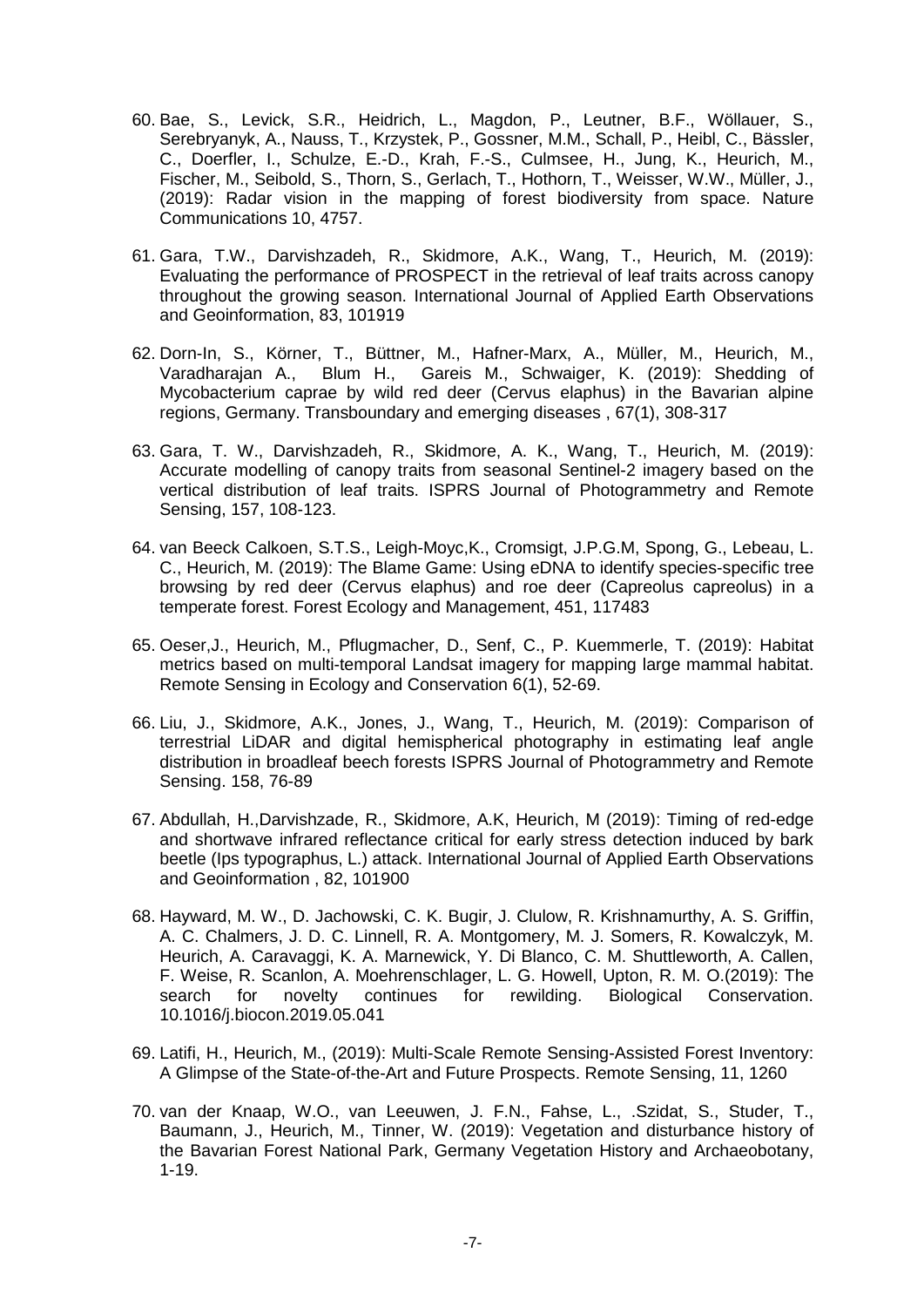- 71. Hofman, M. P. G., Hayward, M. W., Heim, M., Marchand, P., Rolandsen, C. M., Mattisson, J., Urbano, F., Heurich, M., Mysterud, A., Melzheimer, J., Morellet, N., Voigt, U., Allen, B. L., Gehr, B., Rouco, C., Ullmann, W., Holand, Ø., Jørgensen, N. H., Steinheim, G., Cagnacci, F., Kroeschel, M., Kaczensky, P., Buuveibaatar, B., Payne, J. C., Palmegiani, I., Jerina, K., Kjellander, P., Johansson, Ö., LaPoint, S., Bayrakcismith, R., Linnell, J. D. C., Zaccaroni, M., Jorge, M. L. S., Oshima, J. E. F., Songhurst, A., Fischer, C., Mc Bride, R. T., Jr., Thompson, J. J., Streif, S., Sandfort, R., Bonenfant, C., Drouilly, M., Klapproth, M., Zinner, D., Yarnell, R., Stronza, A., Wilmott, L., Meisingset, E., Thaker, M., Vanak, A. T., Nicoloso, S., Graeber, R., Said, S., Boudreau, M. R., Devlin, A., Hoogesteijn, R., May-Junior, J. A., Nifong, J. C., Odden, J., Quigley, H. B., Tortato, F., Parker, D. M., Caso, A., Perrine, J., Tellaeche, C., Zieba, F., Zwijacz-Kozica, T., Appel, C. L., Axsom, I., Bean, W. T., Cristescu, B., Périquet, S., Teichman, K. J., Karpanty, S., Licoppe, A., Menges, V., Black, K., Scheppers, T. L., Schai-Braun, S. C., Azevedo, F. C., Lemos, F. G., Payne, A., Swanepoel, L. H., Weckworth, B. V., Berger, A., Bertassoni, A., McCulloch, G., Šustr, P., Athreya, V., Bockmuhl, D., Casaer, J., Ekori, A., Melovski, D., Richard-Hansen, C., van de Vyver, D., Reyna-Hurtado, R., Robardet, E., Selva, N., Sergiel, A., Farhadinia, M. S., Sunde, P., Portas, R., Ambarli, H., Berzins, R., Kappeler, P. M., Mann, G. K., Pyritz, L., Bissett, C., Grant, T., Steinmetz, R., Swedell, L., Welch, R. J., Armenteras, D., Bidder, O. R., González, T. M., Rosenblatt, A., Kachel, S., Balkenhol, N. (2019): Right on track? Performance of satellite telemetry in terrestrial wildlife research. PLOS ONE, 14(5): e0216223.
- 72. Meyer, M., Heurich, M., Beudert, B., Premier, J., Pflugmacher, D. (2019): Comparison between Landsat-8 and Sentinel-2 data for estimation of Leaf Area Index in temperate forests. Remote Sensing, 11(10), 1160.
- 73. Kuijper, D.P.J., Churski, M., Trouwborst, A., Heurich, M., Smit, C., Kerley, G.I.H., Cromsigt, J.P.G.M. (2019): Keep the wolf from the door: how to conserve wolves in Europe's human-dominated landscapes? Biological Conservation. 235, 102-111.
- 74. Peters, W., M. Hebblewhite, A. Mysterud, D. Eacker, A. J. M. Hewison, J. D. C. Linnell, S. Focardi, F. Urbano, J. De Groeve, B. Gehr, M. Heurich, A. Jarnemo, P. Kjellander, M. Kröschel, N. Morellet, L. Pedrotti, H. Reinecke, R. Sandfort, L. Sönnichsen, P. Sunde, Cagnacci, F. (2019): Large herbivore migration plasticity along environmental gradients in Europe: life-history traits modulate forage effects. Oikos , 128(3), 416-429.
- 75. De Groeve J., Cagnacci F., Ranc, N., Bonnot N., Gehr B., Heurich M., Hewison M., Kroeschel M., Linnell J., Morellet N., Mysterud A., Sandfort R., Van de Weghe N. (2019): Individual Movement - Sequence Analysis Method (IM-SAM): Characterising Spatio-Temporal Patterns of Animal Habitat Use across Landscapes. International Journal of Geographical Information Science 1-22.
- 76. Darvishzadeh, R., A. Skidmore, H. Abdullah, E. Cherenet, A. Ali, T. Wang, W. Nieuwenhuis, M. Heurich, A. Vrieling, O'Connor, B. (2019): Mapping leaf chlorophyll content from Sentinel-2 and RapidEye data in spruce stands using the invertible forest reflectance model. International Journal of Applied Earth Observation and Geoinformation 79:58-70.
- 77. Menke, S., Heurich, M., Henrich, M., Wilhelm, K., Sommer, S. (2019): Impact of winter enclosures on the gut microbiota of red deer in the Bavarian Forest National Park. Wildlife Biology 2019: wlb.00503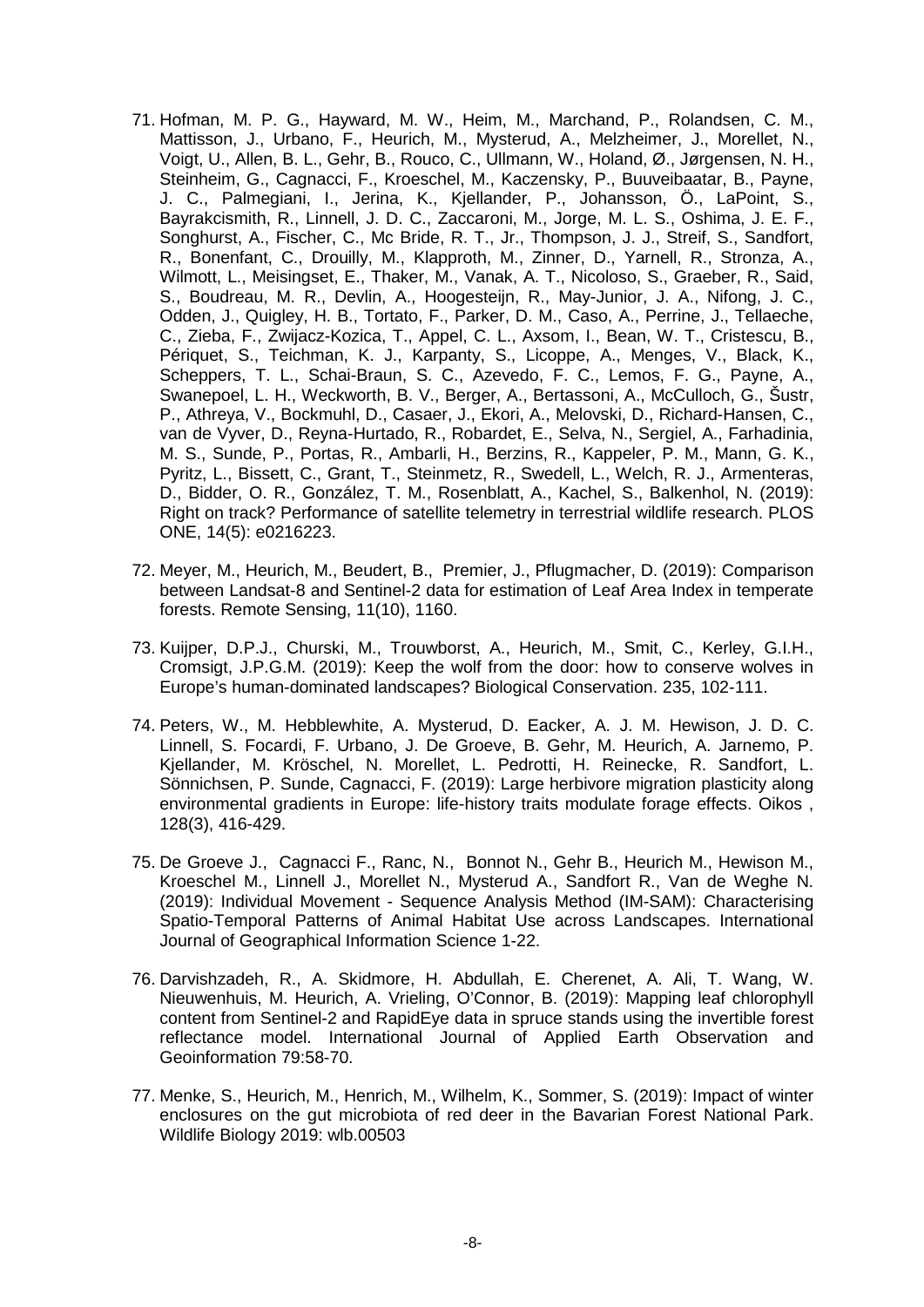- 78. Abdullah, H.,Darvishzade, R., Skidmore, A.K, Heurich, M (2019): Sensitivity of Landsat-8 optical and thermal infrared data to foliar properties at early stage bark beetle (Ips typographus, L.) infestation. Remote Sensing 2019, 11(4), 398
- 79. Spitzer, R., M. Churski, A. Felton, M. Heurich, D. P. Kuijper, M. Landman, E. Rodriguez, N. J. Singh, P. Taberlet, S. T. van Beeck Calkoen. (2019): Doubting dung: eDNA reveals high rates of misidentification in diverse European ungulate communities. European Journal of Wildlife Research 65:28.
- 80. Kletetschka, G., Vondrák, D., Hruba, J., van der Knaap, W. O., van Leeuwen J. F. N., Heurich, M. (2019): Laacher See tephra discovered in Bohemian Forest, Germany, east of the eruption. Quaternary Geochronology. 51. 130-139.
- 81. Mattsson, B., Heurich, M., Vacik, H., Arih, A., Santi, S. (2019): Evaluating a collaborative decision analytic approach to inform conservation decision-making in transboundary regions. Land Use Policy 83, 282-296.
- 82. Signer, J., Filla, M., Schoneberg, S., Kneib, T., Bufka, L., Belotti, E., Heurich, M. (2019): Rocks rock: the importance of rock formations as resting sites of the Eurasian lynx Lynx lynx- – Wildlife Biology: wlb.00489
- 83. Liu, J., Skidmore, A. K., Wang, T., Zhu, X., Premier, J., Heurich, M., Beudert, B., Jones, S. (2019): Variation of leaf angle distribution quantified by terrestrial LiDAR in natural European beech forest. ISPRS Journal of Photogrammetry and Remote Sensing, 148, 208-220.
- 84. Dupke, C., Dormann, C., Heurich, M. (2019): Does public participation shift German national park priorities away from nature conservation? Environmental Conservation 46 (1). 84-91
- 85. Milotic, T., C. Baltzinger, C. Eichberg, A. Eycott, M. Heurich, J. Müller, J. Noriega, R. Menendez, J. Stadler, R. Ádám, T. Bargmann, I. Bilger, J. Buse, J. Calatayud, C. Ciubic, G. Boros, P. Jay-Robert, M. Kruus, E. Merivee, G. Miessen, A. Must, E. Ardali, E. Preda, I. Rahimi, D. Rohwedder, R. Rose, E. Slade, L. Somay, P. Tahmasebi, S. Ziani, Hoffmann, M. (2018): Functionally complete communities result in better ecosystem functioning: Dung removal and secondary seed dispersal by dung beetles in the Western Palaearctic. Journal of Biogeography 46:70-82.
- 86. Zielewska-Büttner; K, Heurich, M., Müller,J., Braunisch, V. (2018): Remotely sensed single tree characteristics enable the determination of habitat thresholds for the Threetoed woodpecker (Picoides tridactylus). Remote Sensing 10(12), 1972.
- 87. Abdullah, H., Skidmore, A.K., Darvishzadeh, R., Heurich; M. (2018): SENTINEL-2 accurately maps green attack stage of European spruce bark beetle (Ips typographus, L.) compared to Landsat-8. Remote Sensing in Ecology and Conservation. 5(1), 87-106
	- 88. Misra, G., Buras, A., Heurich, M., Asam, S., Menzel, A. (2018): Lidar derived topography and forest stand characteristics largely explain the spatial variability observed in MODIS land surface phenology. Remote Sensing of Environment 218, 231-244.
	- 89. Belotti, E., Mayer, K, Kreisinger, J., Heurich, M., Bufka, L. (2018): Recreational activities affect resting site selection and foraging time of Eurasian lynx (Lynx lynx). Hystrix, the Italian Journal of Mammalogy, 29(2), 181-189.
	- 90. Zhu, Xi.; Skidmore, A., Wang, T., Liu, J.; Darvishzadeh,R., Shi;Y., Premier, J.; Heurich, M. (2018): Improving leaf area index (LAI) estimation by correcting for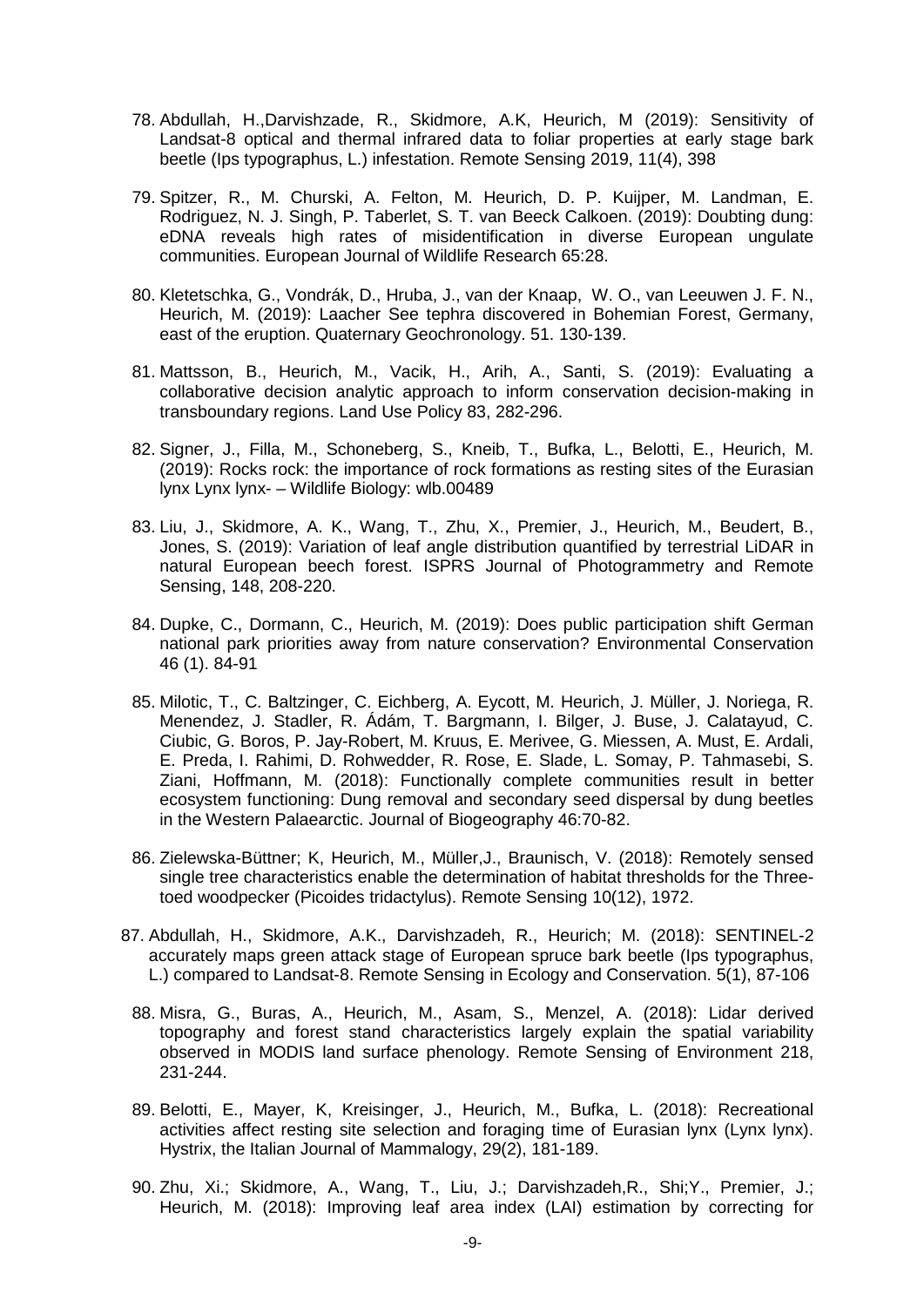clumping and woody effects using terrestrial laser scanning. Agricultural and Forest Meteorology. 263, 276-286.

- 91. Kortmann, M., Mueller, J., Latifi, H., Seidl, R., Heurich, M., Rösner, R., Thorn, S. (2018): Forest structure following natural disturbances and early succession provides habitat for two avian flagship species, capercaillie (Tetrao urogallus) and hazel grouse (Tetrastes bonasia). Biological Conservation 226, 81-91
- 92. Lausch, A., Borg, E., Bumberger, J., Dietrich, P., Heurich, M., Huth, A., András, J., Klenke, R., Knapp, S., Mollenhauer, H., Paasche, H., Paulheim, H., Pause, M., Schweitzer, C., Schmulius, C., Settele, J., Skidmore, A., Wegmann, M., Zacharias, S., Kirsten, T., & Schaepman, M. (2018): Understanding Forest Health with Remote Sensing, Part III: Requirements for a Scalable Multi-Source Forest Health Monitoring Network Based on Data Science Approaches. Remote Sensing, 10, 1120
- 93. Shi, Y., Skidmore, A., Wang, T., Holzwarth, S., Heiden, U., Pinnel, N., Zhu, Xi., Heurich, M. (2018): Tree species classification using plant functional traits from LiDAR and hyperspectral data. International Journal of Applied Earth Observations and Geoinformation. 73, 207-219
- 94. Hilmers, T.; Friess, N., Bässler, C.; Heurich, M.; Brandl, R., Pretzsch, H., Seidl, R.; Müller, J. (2018): Biodiversity along temperate forest succession. Journal of Applied Ecology. (55(6), 2756-2766
- 95. Liu, J., Skidmore, A.K., Jones, J., Wang, T., Heurich, M., Zhu, X. , Shi, Y. (2018): Large off-nadir scan angle of airborne LiDAR can severely affect the estimates of forest structure metrics. ISPRS Journal of Photogrammetry and Remote Sensing. 136, 13-25
- 96. Amiri, N., P. Polewski, M. Heurich, P. Krzystek, Skidmore, A. K. (2018): Adaptive stopping criterion for top-down segmentation of ALS point clouds in temperate coniferous forests. ISPRS Journal of Photogrammetry and Remote Sensing 141:265- 274.
- 97. Heurich, M., Schultze-Naumburg, J., Piacenza, Magg, N, Červený, J., Engleder, T., Herdtfelder M., Sladova; M., Kramer-Schadt S. (2018): Illegal hunting as a major driver of the source-sink dynamics of a reintroduced lynx population in Central Europe. Biological Conservation. 224, 355-365.
- 98. Silveyra Gonzalez, R., Latifi, H, Weinacker, H., Dees, M., Koch, B., Heurich, M. (2018): Integrating LiDAR and high-resolution imagery for object-based mapping of forest habitats in a heterogeneous temperate forest landscape. International Journal of Remote Sensing. 1-16.
- 99. Polewski, P., Yao, W.; Heurich, M.; Krzystek, P.; Stilla, U. (2018): Learning a constrained conditional random field for enhanced segmentation of fallen trees in ALS point clouds. ISPRS Journal of Photogrammetry and Remote Sensing. 140. 33–44.
- 100. Latifi, H., Dahms, T., Beudert, B., Heurich, M., Kübert, C., Dech, S. (2018): Synthetic RapidEye data used for the detection of area-based spruce tree mortality induced by bark beetles. GIScience & Remote Sensing. 7-21.
- 101. Couriot, O.; Hewison A. J. M.; Saïd, S., Cagnacci, F.; Chamaillé-Jammes, S.; Linnell, J. D. C.; Mysterud, A.; Peters, W.; Urbano, F.; Heurich, M.; Kjellander, P; Sandro Nicoloso, S.; Berger,A.; Sustr, K.; Kroeschel, M.; Soennichsen, L.; Sandfort, R.; Gehr, B.; Morellet, N. (2018): Truly sedentary? The multi-range tactic as a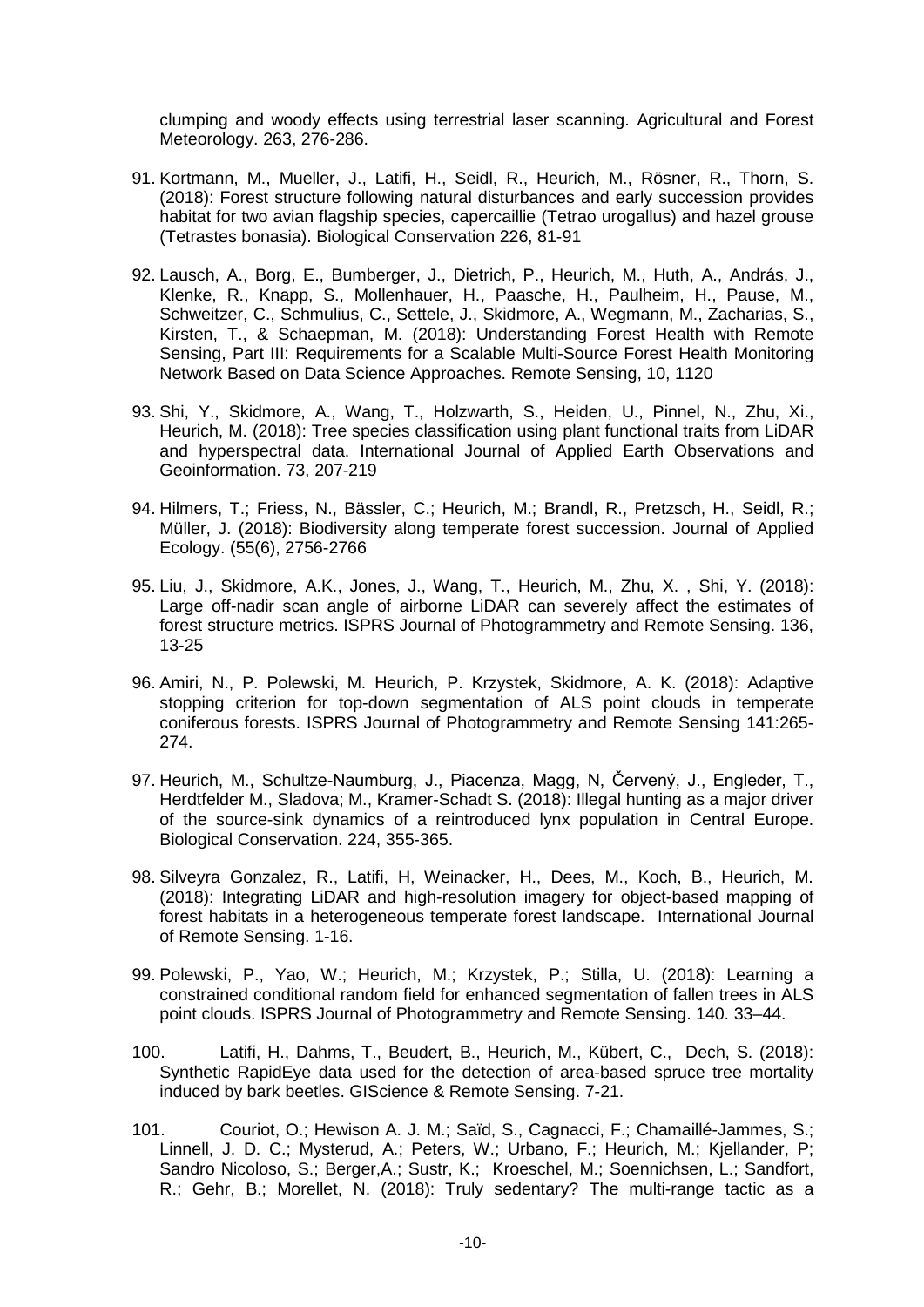response to resource heterogeneity and unpredictability in a large herbivore. Oecologia , 187(1), 47-60.

- 102. Hollerbach, L., Heurich, M., Reiners, T.E., Nowak, C. (2018): Detection dogs allow for systematic non-invasive collection of DNA samples from Eurasian lynx. Mammalian Biology 90, 42-46.
- 103. Tanase, M.A., Aponte, C., Mermoz, S., Bouvet, A., Le Toan, T., Heurich, M. (2018) Detection of windthrows and insect outbreaks by L-band SAR: a case study in the Bavarian Forest National Park. Remote Sensing of Environment. 209, 700-711.
- 104. Shi, Y., Wang T., Skidmore, A. K., Heurich, M. (2018): Important LiDAR metrics for discriminating forest tree species in Central Europe. ISPRS Journal of Photogrammetry and Remote Sensing 137, 163-174.
- 105. Röder, M.; Latifi, H.; K. N. Toosi; Hill, S.; Wild, J.; Svoboda, M.; Brůna, J.; Macek, M.; Nováková, M.; Gülch, E.; Heurich, M. (2018): Application of optical Unmanned Aerial Vehicle-based imagery for the inventory of natural regeneration and standing deadwood in post-disturbed spruce forests. International Journal of Remote Sensing. 1-22
- 106. Tucker, M. A., K. Böhning-Gaese, W. F. Fagan, J. M. Fryxell, B. Van Moorter, S. C. Alberts, A. H. Ali, A. M. Allen, N. Attias, T. Avgar, H. Bartlam-Brooks, B. Bayarbaatar, J. L. Belant, A. Bertassoni, D. Beyer, L. Bidner, F. M. van Beest, S. Blake, N. Blaum, C. Bracis, D. Brown, P. J. N. de Bruyn, F. Cagnacci, J. M. Calabrese, C. Camilo-Alves, S. Chamaillé-Jammes, A. Chiaradia, S. C. Davidson, T. Dennis, S. DeStefano, D. Diefenbach, I. Douglas-Hamilton, J. Fennessy, C. Fichtel, W. Fiedler, C. Fischer, I. Fischhoff, C. H. Fleming, A. T. Ford, S. A. Fritz, B. Gehr, J. R. Goheen, E. Gurarie, M. Hebblewhite, M. Heurich, A. J. M. Hewison, C. Hof, E. Hurme, L. A. Isbell, R. Janssen, F. Jeltsch, P. Kaczensky, A. Kane, P. M. Kappeler, M. Kauffman, R. Kays, D. Kimuyu, F. Koch, B. Kranstauber, S. LaPoint, P. Leimgruber, J. D. C. Linnell, P. López-López, A. C. Markham, J. Mattisson, E. P. Medici, U. Mellone, E. Merrill, G. de Miranda Mourão, R. G. Morato, N. Morellet, T. A. Morrison, S. L. Díaz-Muñoz, A. Mysterud, D. Nandintsetseg, R. Nathan, A. Niamir, J. Odden, R. B. O'Hara, L. G. R. Oliveira-Santos, K. A. Olson, B. D. Patterson, R. Cunha de Paula, L. Pedrotti, B. Reineking, M. Rimmler, T. L. Rogers, C. M. Rolandsen, C. S. Rosenberry, D. I. Rubenstein, K. Safi, S. Saïd, N. Sapir, H. Sawyer, N. M. Schmidt, N. Selva, A. Sergiel, E. Shiilegdamba, J. P. Silva, N. Singh, E. J. Solberg, O. Spiegel, O. Strand, S. Sundaresan, W. Ullmann, U. Voigt, J. Wall, D. Wattles, M. Wikelski, C. C. Wilmers, J. W. Wilson, G. Wittemyer, F. Zięba, T. Zwijacz-Kozica, and T. Mueller. (2018): Moving in the Anthropocene: Global reductions in terrestrial mammalian movements. Science 359:466-469.
- 107. Ciuti S, Tripke H, Antkowiak P, Silveyra Gonzalez R, Dormann CF, Heurich M. (2018): An efficient method to exploit LiDAR data in animal ecology. Methods Ecol Evol. 2017;00:1–12. https://doi.org/10.1111/2041-210X.12921
- 108. Müller, J., Brandl, R., Brändle, M., Förster, B., Cancian de Araujo, B., Gossner, M. M., Heurich, M., Ladas, A., Wagner; M.,Maraun, M., Schall, P., Schmidt,S., Thorn,S., Seibold, S. (2018): LiDAR-derived canopy structure supports the more-individuals hypothesis for arthropod diversity in temperate forests. Oikos 127(6), 814-824.
- 109. Abdullah, H.,Darvishzade, R., Skidmore, A.K, Groen, T.A., Heurich, M. (2018): European spruce bark beetle (Ips typographus, L.) green attack affects foliar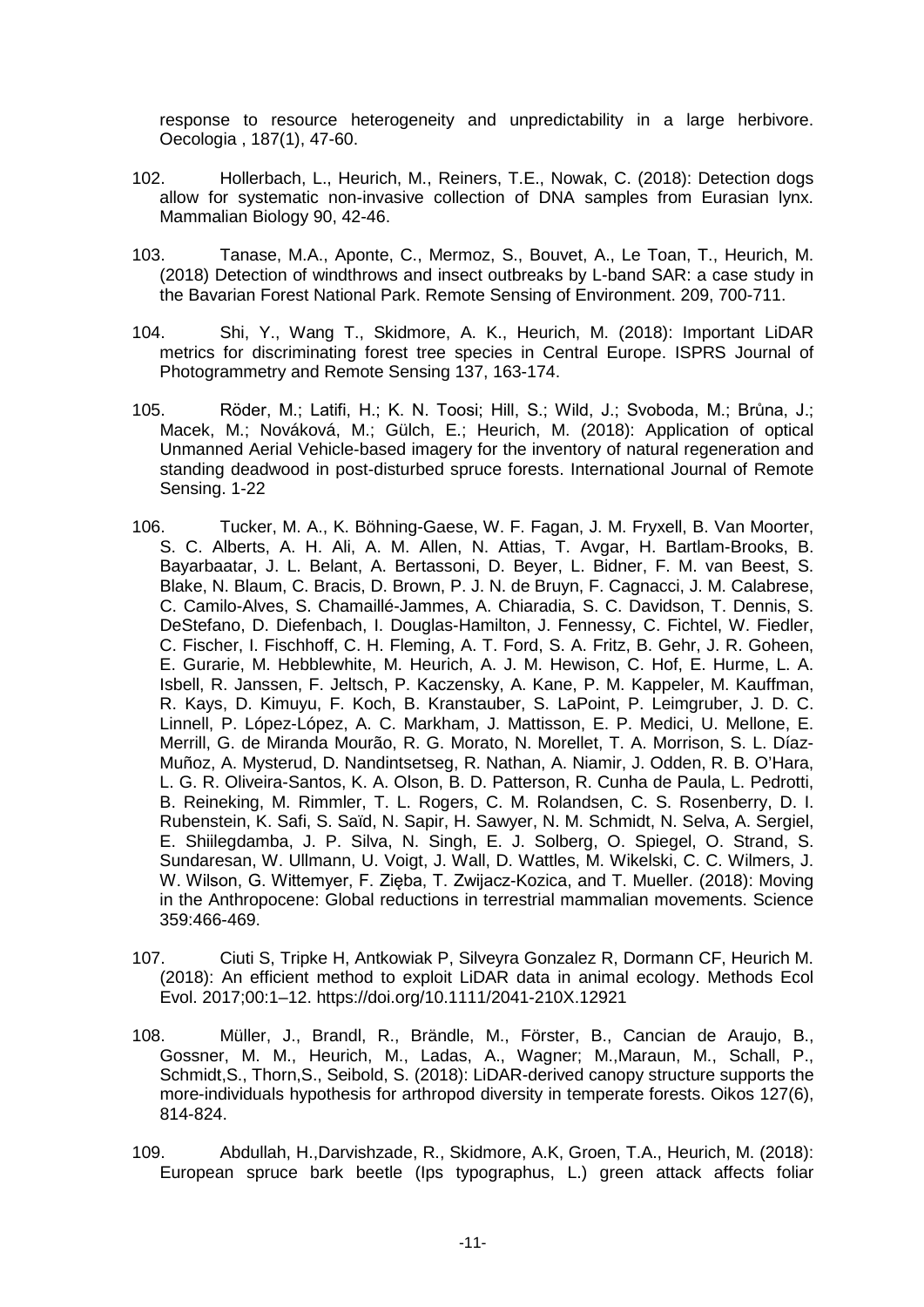reflectance and biochemical properties. International Journal of Applied Earth Observation and Geoinformation (64)199-209.

- 110. Kortmann, M., Hurst, J., Brinkmann, B., Heurich, M., Silveyra González, R., Müller, J., Thorn, S. (2018): Beauty and the beast. How a bat utilizes forests shaped by outbreaks of an insect pest. Animal Conservation. 21(1), 21-30.
- 111. Seibold, S., Bässler, C., Brandl, R., Fahrig, L., Förster, B., Heurich, M. , Hothorn, T., Scheipl, S., Thorn, T., Müller, J. (2017): An experimental test of the habitat-amount hypothesis for saproxylic beetles in a forested region. Ecology. 98 (6). 1613–1622.
- 112. Hagen, R., Heurich, M., Storch, I., Hanewinkel, M., Kramer-Schadt, S. (2017): Linking annual variations of roe deer (Capreolus capreolus L.) bag records to largescale winter conditions: Spatio-temporal development in Europe between 1961<br>and 2013. European Journal of Wildlife Research. 63: 97. and 2013. European Journal of Wildlife Research. 63: 97. https://doi.org/10.1007/s10344-017-1155-9
- **113.** Filla, M., Premier, J., Magg, N., Dupke, C., Khorozyan, I., Waltert, M., Bufka, L., Heurich, M. (2017): Habitat selection by Eurasian lynx (Lynx lynx) is primarily driven by avoidance of human activity during day and prey availability during night. Ecology and Evolution. 7 (16). 6367–6381.
- 114. Apollonio, M., Belkin, V.V., Borkowski, J., Borodin, O. I., Borowik, T., Cagnacci, F., Aleksey A. Danilkin, Danilov, P.I., Faybich, A., Ferretti, F., Gaillard, J.M., Hayward, M., Heshtaut, P., Heurich,M., Hurynovich, A., Kashtalyan, A., Kerley, G.I.H., Kjellander,P., Kowalczyk, R., Kozorez, A., Matveytchuk, S., Milner, J.M., Mysterud, 'a., Ozoliņš, J., Panchenko, D.V., Peters, W., Podgórski, T., Pokorny, B., Rolandsen C.M., Ruusila, V., Schmidt, K., Sipko, T.P., Veeroja, R., Velihurau, P., Yanuta, G.(2017): Challenges and science-based implications for modern management and conservation of European ungulate populations. Mammal Research. 62 (3). 209–217.
- 115. Liu, J, Skidmore A. K., Heurich M., Wang, T. (2017): Significant effect of topographic normalization of airborne LiDAR data on the retrieval of plant area index profile in mountainous forests. ISPRS Journal of Photogrammetry and Remote Sensing. (132) 77-87.
- 116. Oeser,J., Pflugmacher, D., Senf, C., Heurich, M., Hostert, P. (2017): Using intra-annual Landsat time series for attributing forest disturbance agents in Central Europe. Forests 2017, 8(7), 251; doi:10.3390/f8070251
- 117. Aryal R.R., Latifi, H., Heurich, M., Hahn, M. (2017): Impact of slope, aspect and habitat-types on LiDAR-derived digital terrain models in a near natural, heterogeneous temperate forest. Journal of Photogrammetry, Remote Sensing and Geoinformation Science.85(4) 243–255.
- 118. Polewski, P.; Yao, W.; Heurich, M.; Krzystek, P.; Stilla, U. (2017): A votingbased statistical cylinder detection framework applied to fallen tree mapping in terrestrial laser scanning point clouds. ISPRS Journal of Photogrammetry and Remote Sensing. (129) 118-130.
- 119. Vrieling, A., Skidmore, A. K., Wang, T., Meroni, M., Ens, B. J., Oosterbeek, K., O'Connor, B., Darviszadeh, R., Heurich, M., Shepherd, A., Paganini, M. (2017): Spatially detailed retrievals of spring phenology from single-season high-resolution image time series. Spatially detailed retrievals of spring phenology from single-season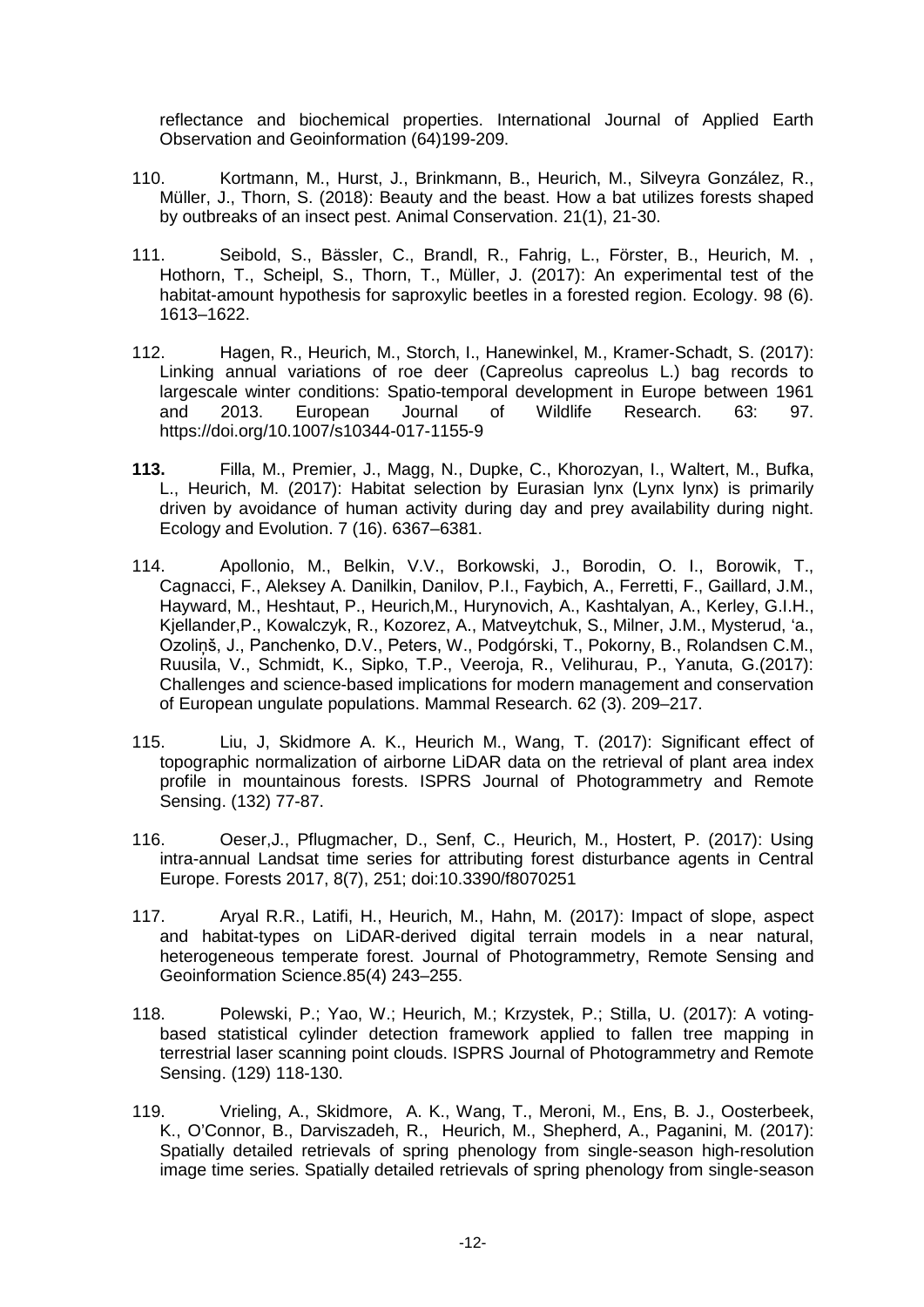high-resolution image time series. International Journal of Applied Earth Observation and Geoinformation, 59, 19-30.

- 120. Lausch, A., Erasmi, S., King, D. J., Magdon, P., Heurich. M. (2017): Understanding forest health with remote sensing -Part II - A review of RS approaches and data models. Remote Sensing, 9(2), 129. 33p.
- 121. Hill, S., Latifi, H., Heurich, M., Müller, J. (2017): Individual-tree- and standbased development following natural disturbance in a heterogeneously structured forest: a LiDAR-based approach. Ecological Informatics 38, 12-25
- 122. Senf, C., Pflugmacher, D., Heurich, M., Krüger, T. (2017): Bayesian hierarchical model for estimating spatial and temporal variation in vegetation phenology from Landsat time series. Remote Sensing of Environment. 194, 155-160.
- 123. Latifi, H., Hill, S., Schumann, B., Heurich, M., Dech, S. (2017): Multi-model estimation of understory shrub, herb and moss cover in temperate forest stands by laser scanner data. Forestry. 90(4). 496–514.
- 124. Martin, EA., Heurich, M., Müller, J., Bufka, L., Bulbliy, O., Fickel, J. (2017): Genetic variability and size estimates of the Eurasian otter (Lutra lutra) population in the Bohemian Forest Ecosystem. Mammalian Biology. 86. 42-47.
- 125. Ossi, F., Gaillard, J.-M., Hebblewhite, M., Morellet, N., Sandfort, R., Kroeschel, M., Kjellander, P., Mysterud, A., Linnell, J.D.C., Heurich, M., Soennichsen, L., Sustr, P., Berger, A., Rocca, M., Urbano, F., Ranc, N., and Cagnacci, F. (2017): Plastic response by a small cervid to supplemental feeding in winter across a wide environmental gradient. Ecosphere. 8(1).Doi: 10.1002/ecs2.1629. 17p.
- 126. Peters, W., Hebblewhite M., Mysterud, A., Spitz, D., Focardi, S., Urbano,F., Morellet, N., Heurich, M., Kjellander P., Linnell, J., Cagnacci F.(2017) Migration in geographic and ecological space by a large herbivore. Ecological Monographs. 87(2), 297-320.
- 127. Eccard, J., Meissner, K., Heurich, M. (2017): European roe deer increase vigilance when faced with immediate predation risk by Eurasian lynx. Ethology, 123 (1) 30–40.
- 128. Beutel, T., Reineking B., Tiesmeyer, A., Nowak, C., Heurich, M. (2017): Spatial patterns of co-occurrence between European wildcat (Felis silvestris silvestris) and domestic cats (Felis silvestris catus) in the Bavarian Forest National Park. Wildlife Biology. doi: 10.2981/wlb.00284. 8p
- 129. Wang, Z., Skidmore, A.K., Wang, T., Darvishzadeh, R., Heiden, U., Heurich, M., Latifi, H., Hearne, J. (2017): Canopy foliar nitrogen retrieved from airborne hyperspectral imagery by correcting for canopy structure effects. [International](http://www.sciencedirect.com/science/journal/03032434) Journal [of Applied Earth Observation and Geoinformation.](http://www.sciencedirect.com/science/journal/03032434) [54.](http://www.sciencedirect.com/science/journal/03032434/54/supp/C) 84–94.
- 130. Dupke, C., Bonenfant, C., Reineking, B., Hable, R., Zeppenfeld T., Ewald, M., Heurich, M. (2017): Habitat selection by a large herbivore at multiple spatial and temporal scales is primarily governed by food resources. Ecography. 40, (8). 1014– 1027.
- 131. Rivrud, I.M., Heurich, M., Krupczynski, P., Müller, J., Mysterud, A. (2016): Green wave tracking by large herbivores: an experimental approach. Ecology. 97 (12) 3547–3553.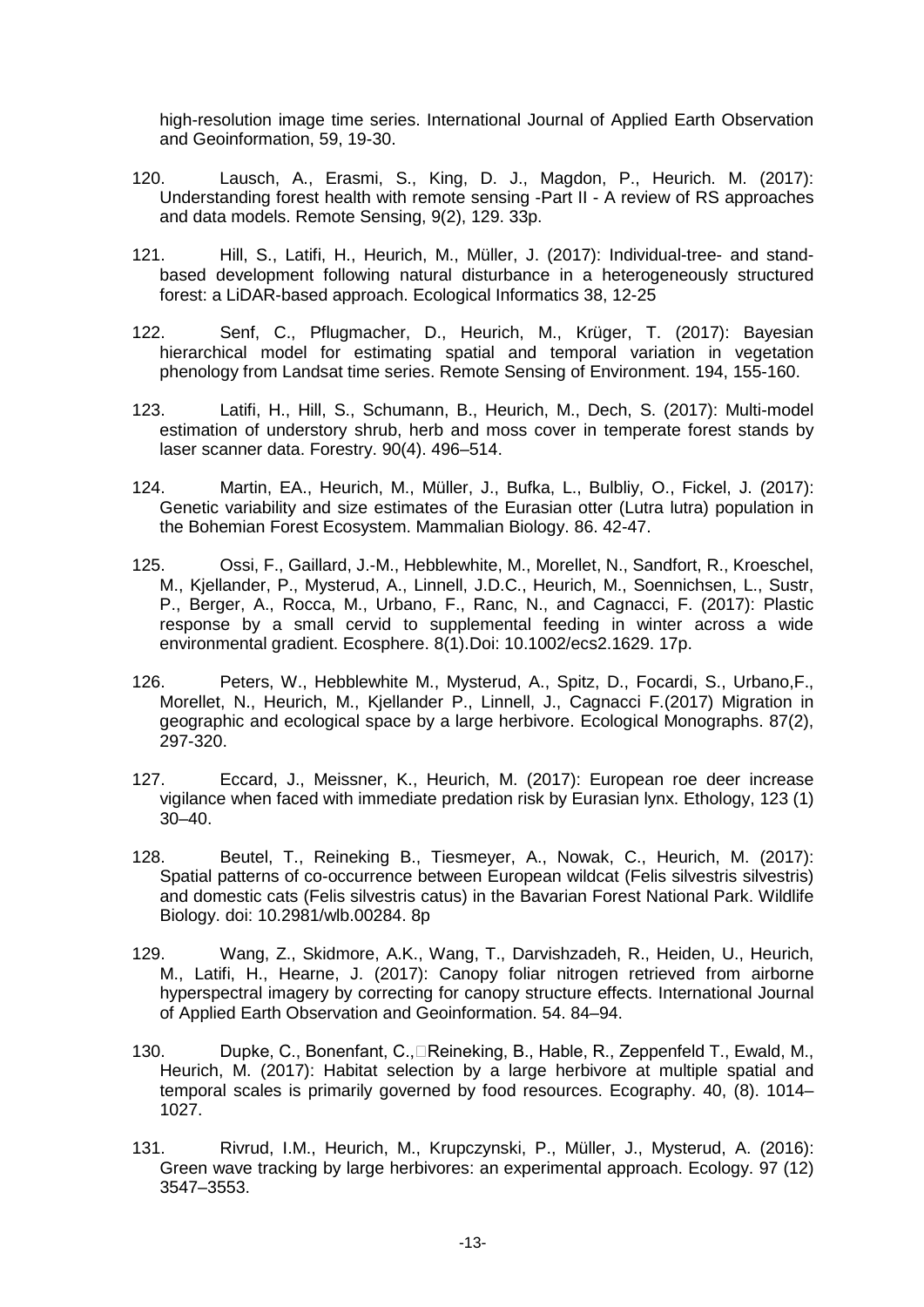- 132. Lausch, A., Erasmi, S., King, D. J., Magdon, P., Heurich. M (2016): Understanding forest health by remote sensing - Part I - An review of spectral traits, process and remote sensing characteristics. Remote Sensing 8(12), 1029; doi:10.3390/rs8121029. 42 p
- 133. Peura, M., Gonzalez, R. S., Müller, J., Heurich, M., Vierling, L. A., Mönkkönen, M., Bässler, C. (2016): Mapping a 'cryptic kingdom': Performance of lidar derived environmental variables in modelling the occurrence of forest fungi. Remote Sensing of Environment, 186, 428-438.
- 134. Heurich, M., Zeis K., Küchenhoff H., Müller, J., Belotti, E., Bufka L., Woelfing, B. (2016): Selective predation of a stalking predator on ungulate prey. PloS one, 11(8), e0158449. 18p
- 135. Lausch, A., Bannehr, L., Beckmann, M., Boehm, C., Feilhauer, H., Hacker, J.M., Heurich, M., Jung, A., Klenke, R., Neumann, C., Pause, M., Rocchini, D., Schaepman, M.E.; Schmidtlein, S., Schulz, K., Selsam, P., Settele, J., Skidmore, A.K. 2, Cord, A.F. (2016): Linking Earth Observation and taxonomic, structural and functional biodiversity: Local to ecosystem perspectives. Ecological Indicators. [70,](http://www.sciencedirect.com/science/journal/1470160X/70/supp/C) 317-339.
- 136. Pause, M., Schweitzer, C., Rosenthal, M., Keuck, V., Bumberger J., Dietrich, P., Heurich, M., Jung, A. and Lausch A. (2016): In-situ/ remote sensing integration to assess forest health - a review. Remote Sens. 8(6), 471; doi:10.3390/rs8060471. 21p
- 137. Wang, Z., Wang T, Darvishzadeh R, Skidmore A, Jones S, Suarez, L., William Woodgate, W., Heiden, U., Heurich, M., Hearne, J. (2016): Vegetation Indices for Mapping Canopy Foliar Nitrogen in a Mixed Temperate Forest. Remote Sensing 8: 491. doi:10.3390/rs8060491. 20p.
- 138. Amiri, N., Yao, W., Heurich, M., Krzystek, P., Skidmore, A. K. (2016). Estimation of regeneration coverage in a temperate forest by 3D segmentation using airborne laser scanning data. International Journal of Applied Earth Observation and Geoinformation, 52, 252-262.
- 139. Weindl L., Frank E., Ullrich U., Heurich M., Kleta S., Ellerbroek L., Gareis M. (2016): Listeria monocytogenes in different specimens from healthy red deer and wild boars. Foodborne Pathogens and Disease 13(7): 391-397.
- 140. Bull, JK., Heurich, M., Sveljev, AP., Schmidt, K., Fickel, J., Förster, D. (2016): The effect of reintroductions on the genetic variability in Eurasian lynx populations: the cases of Bohemian-Bavarian and Vosges-Palatinian populations. Conservation Genetics. 17 (5) ,1229–1234.
- 141. Polewski, P., Yao, W., Heurich, M., Krzystek, P., Stilla, U. (2016): Combining Active and Semisupervised Learning of Remote Sensing Data Within a Renyi Entropy Regularization Framework. IEEE Journal of Selected Topics in Applied Earth Observations and Remote Sensing. 9 (7). 2910 – 2922.
- 142. Ali, A. M., Darvishzadeh, R., Skidmore, A.K., van Duren, I., Heiden, U., Heurich M. (2016): Estimating leaf functional traits by inversion of PROSPECT: Assessing leaf dry matter content and specific leaf area in mixed mountainous forest. International Journal of Applied Earth Observation and Geoinformation.45. 66-76.
- 143. Cagnacci F, Focardi S, Ghisla A, van Moorter B, Merrill E, Gurarie E, Heurich M, Mysterud A, Linnell J, Panzacchi M, May R, Nygård T, Rolandsen C, Hebblewhite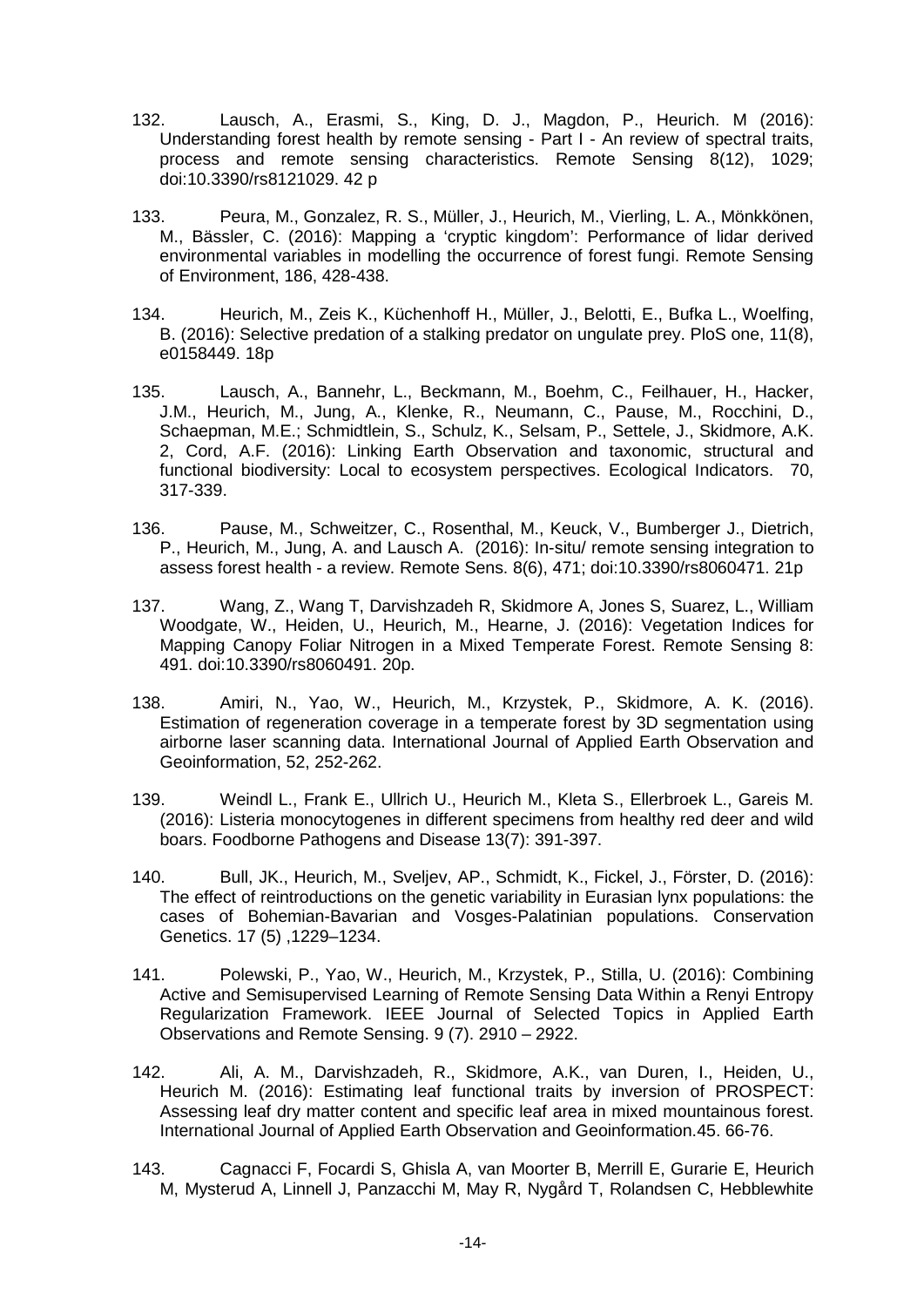M, (2016): How many routes lead to migration? Comparison of methods to assess and characterise migratory movements. Journal of Animal Ecology. 85(1) 54–68.

- 144. Magg, N., Müller, J., Heibl, C., Hackländer, K., Wölfl, S., Wölfl, M., Bufka, L., Červený, J. and Heurich, M. (2016): Habitat availability is not the factor limiting the distribution of the Bohemian-Bavarian lynx population. Oryx. 50 (4). 742-752
- 145. Seidl, R., Müller, J., Hothorn, T., Bässler, C., Heurich, M., Kautz, M. (2016): Small beetle, large-scale drivers: how regional and landscape factors affect outbreaks of the European spruce bark beetle. Journal of Applied Ecology. 53. 530–540.
- 146. Latifi, H, Heurich, M., Hartig, F., Müller, J., Krzystek, P, Jehl, H., Dech, S. (2016) Estimating over- and understory canopy density of temperate mixed stands by airborne LiDAR data. Forestry. 89 (1): 69-81.
- 147. Damiani M.L., Issa H., Heurich, M., Cagnacci, F (2016): Introducing 'presence' and 'stationarity index' to study partial migration patterns: an application of a spatiotemporal clustering technique. International Journal of Geographical Information Science. 30(5). 1-22.
- 148. Weingarth, K., Zeppenfeld, T., Heibl, C., Heurich, M., Bufka, L., Daniszová, K., Müller, J. (2015): Hide & seek – extended camera-trap session lengths and autumn provide best parameters for estimating lynx densities in mountainous areas. Biodiversity and Conservation. 24 (12). 2935-2952.
- 149. Zeppenfeld, T.; Miroslav, S. DeRose J, Heurich, M.; Müller, J.; Čížková, P.; Starý, M.; Bače, R.; Donato, D. (2015) Response of mountain Picea abies forests to stand-replacing bark beetle outbreaks: Neighborhood effects lead to self-replacement. Journal of Applied Ecology. 52 (5).1402–1411.
- 150. Belotti, E., Weder, N., Seibold, H., Kaldhusdal, A., Bufka, L., Küchenhoff, H., Wölfing, B., Heurich, M. (2015): Patterns of lynx predation at the interface between protected areas and multi-use landscapes in a Central Europe. PLoS ONE 10(9): e0138139. doi:10.1371/journal.pone.0138139
- 151. Polewski, P., W. Yao, M. Heurich, P. Krzystek, and U. Stilla. (2015): Free shape context descriptors optimized with genetic algorithm for the detection of dead tree trunks in ALS point clouds. ISPRS Annals of the Photogrammetry, Remote Sensing and Spatial Information Sciences, Volume II-3/W5. 41-48.
- 152. Latifi, H, Fassnacht, F.E., Müller, J., Tharani, A., Dech, S., Heurich, M. (2015): Forest inventories by LiDAR data: a comparison of single tree segmentation and metric-based methods for inventories of a heterogeneous temperate forest. International Journal of Applied Earth Observation and Geoinformation. (42) 162–174.
- 153. Clasen, C., Heurich, M., Glaesener, L., Kennel, E., Knoke, T. (2015): What factors affect the survival of tree saplings under browsing, and how can a loss of admixed tree species be forecast? Ecological Modelling. 305 (10) 1–9.
- 154. Heurich, M., Brand, T.T.G., Kaandorp M.Y., Šustr, P., Müller, J., Reineking, B. (2015): Country, cover or protection: What shapes the distribution of red deer and roe deer in the Bohemian Forest Ecosystem? PloS one 10(3):e0120960.
- 155. Polewski, P., W. Yao, M. Heurich, P. Krzystek, Stilla, U. (2015): Detection of single standing dead trees from aerial colour infrared imagery by segmentation with shape and intensity priors. ISPRS Annals of the Photogrammetry, Remote Sensing and Spatial Information Sciences. 43. W4 181-188 Part: 2.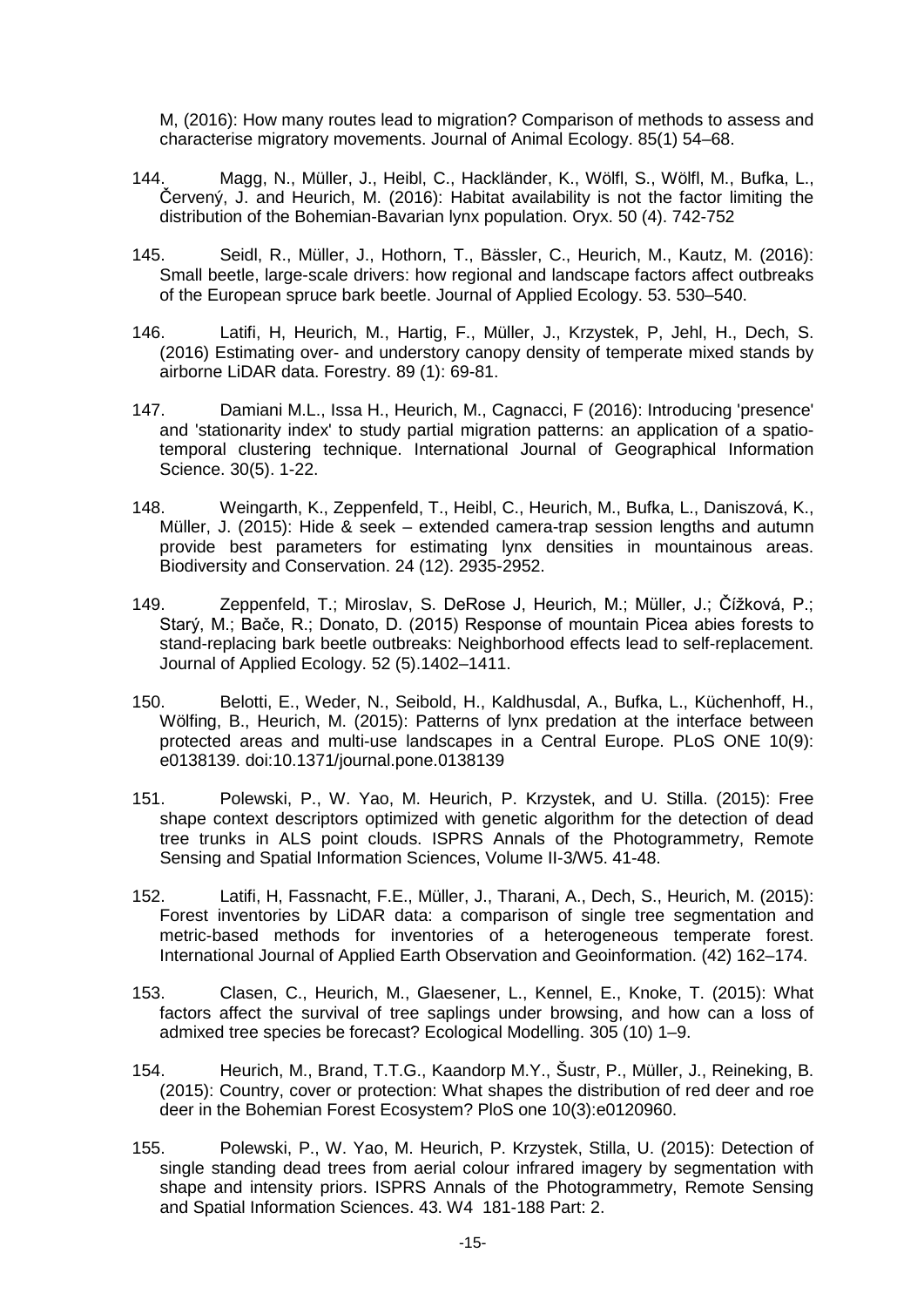- 156. Bevanda, M., Fronhofer, E. A., Heurich, M., Müller, J., Reineking, B. (2015): Landscape configuration is a major determinant of home range size variation. Ecosphere. 6(10):1-12. http://dx.doi.org/10.1890/ES15-00154.1
- 157. Wang, Z., Skidmore A K, Darvishzadeh R., Heiden, U., Heurich, M, Wang T. (2015): Leaf nitrogen content indirectly estimated by leaf traits derived from the PROSPECT model. IEEE Journal of Selected Topics in Applied Earth Observations and Remote Sensing. (99) 1-11.
- 158. Polewski, P., W. Yao, M. Heurich, P. Krzystek, Stilla, U. (2015): Detection of fallen trees in ALS point clouds using a Normalized Cut approach trained by simulation. ISPRS Journal of Photogrammetry and Remote Sensing. 105, 252-271.
- 159. Werner, S., Müller, J., Heurich, M., Thron. S. (2015): Natural regeneration determines wintering bird presence in wind-damaged coniferous forest stands independent of post-disturbance logging. Canadian Journal of Forest Research. 45(9): 1232-1237.
- 160. Möst, L., Hothorn, T., Müller, J. Heurich, M. (2015): Creating a landscape of management: Unintended effects on the variation of browsing pressure in a national park. Forest Ecology and Management. 338. 46–56.
- **161.** Heurich, M., Hilger, Küchenhoff, H., Andrén, H., Bufka, L., Krofel, M., Mattisson, J., Odden, J., Persson J., Rauset, G.R., Schmidt, K., Linnell, J. D. C. (2014): Activity patterns of Eurasian lynx are modulated by light regime and individual traits over a wide latitudinal range. PloS one, 9(12), e114143**.**
- 162. Hagen, R., Kramer-Schadt, S., Fahse, L., Heurich M. (2014): Population control based on abundance estimates: Frequency does not compensate for uncertainty. Ecological Complexity. 20. 43–50.
- 163. Ewald, J., Braun, L., Zeppenfeld, T., Jehl, H., Heurich, M. (2014): Estimating the distribution of forage mass for ungulates from vegetation plots in Bavarian Forest National Park. Tuexenia Band 34. 53 – 70.
- 164. Müller, J., Wölfl, M., Wölfl, S., Müller, D.W. H., Hothorn, T., Heurich, M. (2014): Protected areas shape the spatial distribution of a European lynx population more than 20 years after reintroduction. Biological Conservation 177 (2014) 210–217.
- 165. Ray, R.R., Seibold, H., Heurich M. (2014): Invertebrates consume a much higher portion of ungulate carcasses than vertebrate scavengers in the Bavarian Forest National Park, Germany. Animal Biodiversity and Conservation. 71(1):77-88.
- 166. Ewald, M., Dupke, C., Heurich, M., Müller, J., Reineking, B. (2014): The application of LiDAR remote sensing and activity sensors to analyze winter habitat selection of European roe deer. Forestry 2014(5):1374-1390.
- 167. Nielsen M.M., Heurich, M., Malmberg, B., Brun, A. (2014): Automatic mapping of standing dead trees after an insect outbreak using the Window Independent Context Segmentation method. Journal of Forestry. 112 (6) 564-571.
- 168. Cailleret, M., Heurich, M., Bugmann, H. (2014): Reduction in browsing intensity may not compensate climate change effects on tree species composition in the Bavarian Forest National Park. Forest Ecology and Management 328:179–192.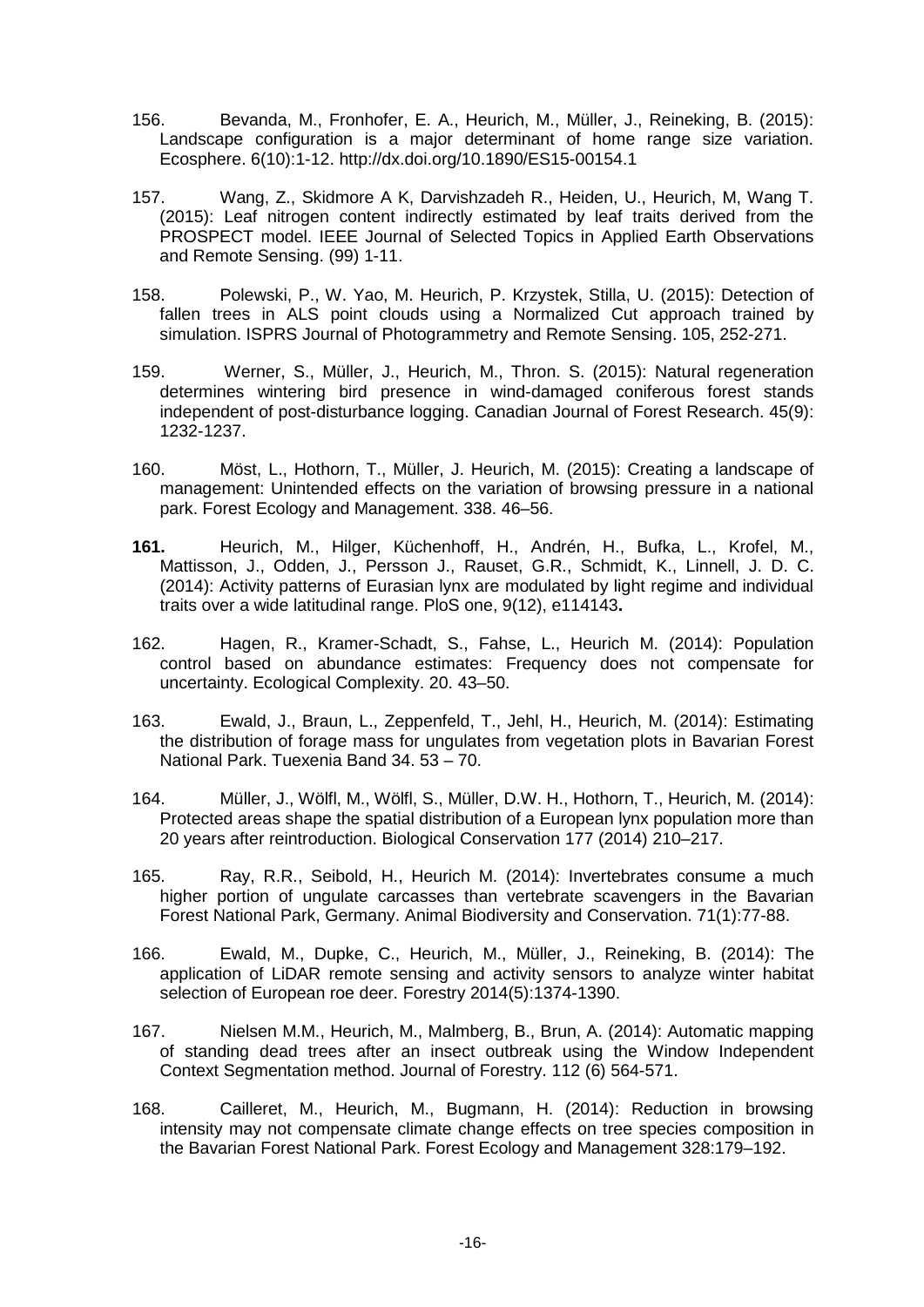- 169. Yao W., Krull J., Krzystek, P., Heurich, M. (2014): Sensitivity analysis of 3D individual tree detection from LiDAR point clouds of temperate forests. Forests. 2014(5):1122-1142.
- 170. Debeffe L., Focardi S., Hewison A.J.M, Morellet N., Bonnenfant C., Heurich M., Kjellander P., Linnell J.D.C., Mysterud A., Pellerin M.L., Sustr P., Urbano F., Cagnacci F. (2014): A one night stand? Reproductive excursions of female roe deer as a breeding dispersal tactic. Oecologia 176 (2) 431-443.
- 171. Belotti E, Kreisinger J., Romportl D., Heurich, M., Bufka L. (2014): Eurasian lynx hunting red deer: Is there an influence of a winter enclosure system? European Journal of Wildlife Research. 60:441–457.
- 172. Meyer, C., Fetsch A., Heurich M., Huber I., Krause G., Ullrich U. und Märtlbauer E. (2014): Die Bedeutung von Wildtieren als Reservoir für antibiotikaresistente Erreger in Bayern. Berliner und Münchener Tierärztlichen Wochenschrift. 127 Heft 3/4. 129-134.
- 173. Hagen, R., Heurich, M., Kröschel, M., Herdtfelder, M. (2014): Synchrony in hunting bags: Reaction on climatic and human induced changes? Science of the total environment, Volumes 468–469.
- 174. Brůna J.,Wild J., Svoboda M., Heurich M., J. Müllerová (2013): Impacts and underlying factors of landscape-scale historical disturbance of mountain forest identified using documentary archives. Forest Ecology and Management. 305 294– 306.
- 175. Lausch, A., Heurich, M., Gordalla, D., Dobner H.-J., Gwillym-Margianto, S., Salbach C. (2013): Forecasting potential bark beetle outbreaks based on spruce forest vitality using hyperspectral remote-sensing techniques at different scales. Forest Ecology and Management. 308. 76-89.
- 176. Morellet, N., Bonnenfant, C., Börger, L., Ossi, F., Cagnacci, F., Focardi, S., Heurich, M., Kjellander, P., Linnell, J.D.C., Nicoloso, S., Sustr, P., Urbano, F., Mysterud, A. (2013): Seasonality, weather, and climate affect home range size in roe deer across a wide latitudinal gradient within Europe. Journal of Animal Ecology. 82: 1326–1339.
- 177. Eggert, M., Stüber, E., Heurich, M., Fredriksson-Ahomaa, M., Burgos, Y., Beutin, N L., Märtlbauer, E. (2013): Detection and characterization of Shiga toxinproducing Escherichia coli in faeces and lymphatic tissue of free-ranging deer. Epidemiol. Infect. 141 (2). 251 - 259.
- 178. Krop-Benesch, A., Berger, A., Hofer, H., Heurich, M. (2013): Seasonal changes in the activity patterns of free-ranging roe deer (Capreolus capreolus). Italian Journal of Zoology. 80(1). 69-81.
- 179. Stache, A., Heller, E., Hothorn, T., Heurich, M. (2013): Activity patterns of European Roe Deer (Capreolus capreolus) are strongly influenced by individual behavior. Folia zoologica. 62(1). 67-75.
- 180. Lausch, A., Heurich, M., L. Fahse (2013): Spatio-temporal infestation patterns of Ips typographus (L.) in the Bavarian Forest National Park, Germany. Ecological Indicators. 31. 73– 81.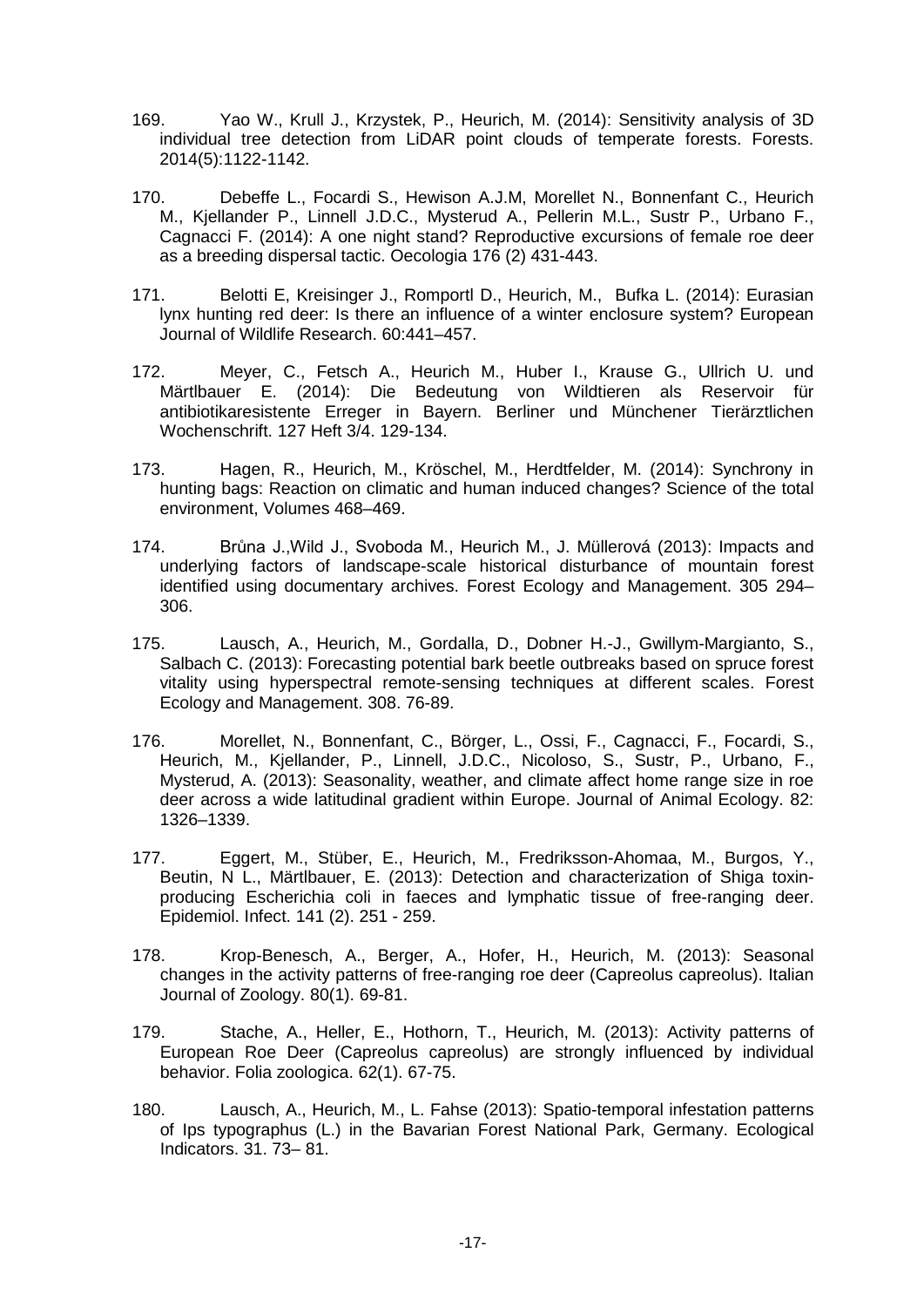- 181. Podolski, I., Belotti E., Bufka L., Reulen H., Heurich, M. (2013): Seasonal and daily activity patterns of free-living Eurasian lynx (Lynx lynx) in relation to availability of kills. Wildlife Biology 19(1). 69-77.
- 182. Günther, S., Heurich, M. (2013): Bewertung der Naturnähe des Rothirschmanagements in mitteleuropäischen Nationalparken. Allgemeine Forst- und Jagdzeitung. 184. Jg., ½. 1-16.
- 183. Franke, U., Goll, B., Hohmann, U., Heurich, M. (2012): Aerial ungulate surveys with a combination of infrared and high-resolution natural color images. Animal Biodiversity and Conservation. 35.2. 285-293.
- 184. Belotti, E., Heurich, M., Kreisinger, J., Sustr, P., Bufka, L. (2012): Influence of tourism and traffic on the Eurasian lynx hunting activity and daily movements. Animal Biodiversity and Conservation 35.2. 235-246.
- 185. Weingarth, K., Heibl, C., Knauer, F., Zimmermann, F., Bufka, L., Heurich, M. (2012): First estimation of Eurasian lynx (lynx lynx) density and abundance using digital cameras and capture-recapture techniques in a National Park in Germany. Animal Biodiversity and Conservation. 35.(2). 197-207.
- 186. Ludwig, M., Grüninger, F., Rothfuß, E., Heurich, M. (2012): Discourse analysis as an instrument to reveal the pivotal role of the media in local acceptance or rejection of a wildlife management project. Erdkunde. Archive for Scientific Geography. 66 (2) 143- 156.
- 187. Yao, W., Krzystek, P., Heurich, M. (2012): Tree species classification and estimation of stem volume and DBH based on single tree extraction by exploiting airborne full-waveform LiDAR data. Remote Sensing of Environment. 123, 368-380.
- 188. Fickel, J., Bubliy, O., Stache, A., Noventa, T., Jirsa, J., Heurich, M. (2012): Crossing the border? Structure of the Red deer (Cervus elaphus) population from the Bavarian-Bohemian forest ecosystem. Mammalian Biology. 77 (3) 211–220.
- 189. Heurich, M., Müller, J., Burg, M. (2012): Comparison of the effectivity of different snare types for collecting and retaining hair from Eurasian Lynx (Lynx lynx). European Journal of Wildlife Research. [58 \(3\)](http://www.springerlink.com/content/1612-4642/58/3/). 579-587.
- 190. Heurich, M., Möst, L., Schauberger, G., Reulen, H., Sustr, P., Hothorn, T. (2012): Survival and causes of death of European Roe Deer before and after Eurasian Lynx reintroduction in the Bavarian Forest National Park. European Journal of Wildlife Research. [58 \(3\)](http://www.springerlink.com/content/1612-4642/58/3/). 567-578.
- 191. Heurich, M., Stache, A., Traube, M., Löttker, P. (2012) Calibration of Remotely Collected Activity Data with Behavioural Observations in Roe Deer (Capreolus capreolus L.). Acta Theriologica, 57 (3) 251-255.
- 192. Fickel, J, Bubliy, O, Brand, J., Mayer, K., Heurich, M. (2011): Low genotyping error rates in non-invasively collected samples from roe deer of the Bavarian Forest National Park. Mammalian Biology 77 (1), 67-70.
- 193. Gerner, J., Heurich, M., Günther, S., Schraml, U. (2011): [Red deer at a](http://www.sciencedirect.com/science/article/pii/S1617138111000367?_alid=1853731765&_rdoc=1&_fmt=high&_origin=search&_docanchor=&_ct=1&_zone=rslt_list_item&md5=6ef145813f578c164e8e3698732903a9)  [crossroads—An analysis of communication strategies concerning wildlife management](http://www.sciencedirect.com/science/article/pii/S1617138111000367?_alid=1853731765&_rdoc=1&_fmt=high&_origin=search&_docanchor=&_ct=1&_zone=rslt_list_item&md5=6ef145813f578c164e8e3698732903a9)  [in the 'Bayerischer Wald' National Park, Germany.](http://www.sciencedirect.com/science/article/pii/S1617138111000367?_alid=1853731765&_rdoc=1&_fmt=high&_origin=search&_docanchor=&_ct=1&_zone=rslt_list_item&md5=6ef145813f578c164e8e3698732903a9) Journal for Nature Conservation. 19, (5) 319-326.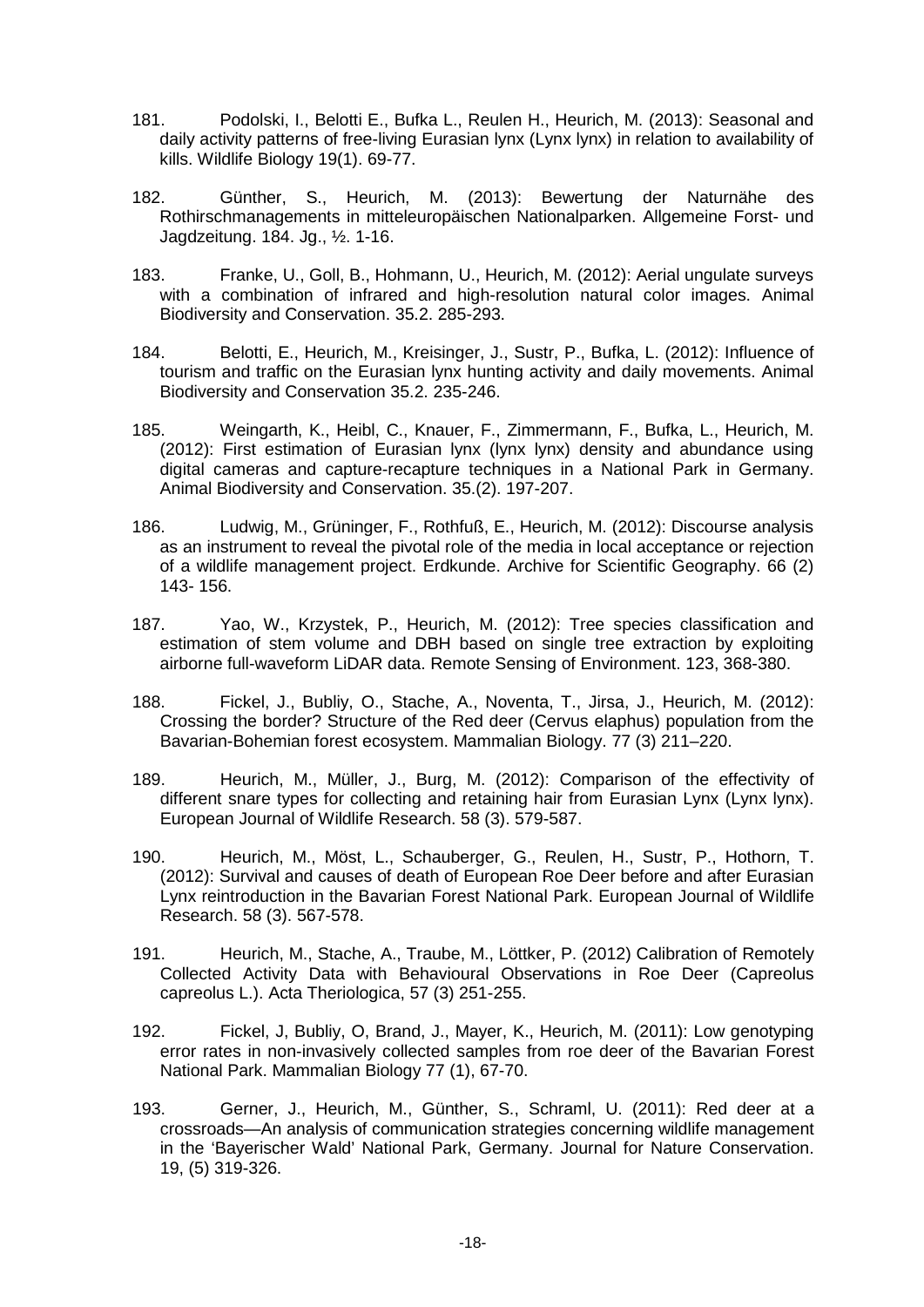- 194. Cagnacci, F., Focardi, S., Heurich, M., Stache, A., Hewison, A.J.M, Morellet, N., Kjellander, P., Linnell, J.D.C., Mysterud, A., Neteler, M., Delucchi, L., Ossi, F., Urbano, F. (2011): [Partial migration in roe deer: migratory and resident tactics are end](http://onlinelibrary.wiley.com/doi/10.1111/j.1600-0706.2011.19441.x/abstract)  [points of a behavioural gradient determined by ecological factors.](http://onlinelibrary.wiley.com/doi/10.1111/j.1600-0706.2011.19441.x/abstract) Oikos120 (12) 1790–1802.
- 195. Andrienko, G., Andrienko, N., Heurich, M. (2011): An Event-Based Conceptual Model for Context-Aware Movement Analysis. International Journal Geographical Information Science. v.25 (9),1347-1370.
- 196. Fahse, L., Heurich, M. (2011): Simulating and analysing outbreaks and management of bark beetle infestations on a stand level. Ecological Modelling 222. 1833–1846.
- 197. Lausch, A., Fahse, L., Heurich, M. (2010): Factors of the spatial-temporal dispersion of bark beetle in the Bavarian Forest National Park from 1990 to 2007 – a quantitative landscape-level-analysis. Forest Ecology and Management. 261 (2) 233- 245.
- 198. Heurich, M., Ochs, T., Andresen, T. and T. Schneider (2010): Objectorientated image analysis for the semi-automatic detection of dead trees following a spruce bark beetle (Ips typographus) outbreak. European Journal of Forest Research. [Volume 129 \(3\)](http://www.springerlink.com/content/m2802m187672/?p=939c5eeb060c4f2a928ed16dbaac8e16&pi=0). 313-324.
- 199. Löttker, P., Rummel, A. ,Traube, M., Stache, S., Šustr, P., Müller, J., Heurich, M. (2009): New possibilities of observing animal Behavior from Distance Using Activity Sensors in GPS-Collars – An Attempt to Calibrate Remotely Collected Activity Data with Direct Behavioral Observations in Red Deer. Wildlife Biology 15(4):425-434.
- 200. Krojerová, J., Barančeková, M., Šustr, S., Heurich, M. (2009): Feeding patterns of red deer Cerphus elaphus along an altitudinal gradient in the Bohemian Forest: effect of habitat and season. Wildlife Biology Vol. 16/2. 173-185.
- 201. Barančeková, M., Krojerová, J., Šustr, S., Heurich, M. (2009): Annual changes in roe deer (Capreolus capreolus L.) diet in the Bohemian Forest. European Journal of wildlife research. Vol. 56 (3). 327-333.
- 202. Müller, J., Moning, C., Bässler, C., Heurich, M., Brandl, R. (2009): Using airborne laser scanning to model potential abundance and assemblages of forest passerines. Basic and Applied Ecology, 10, 671-681.
- 203. Heurich, M., Fischer, F., Knörzer,O., Krzystek, P. (2008): Assesment of digital terrain Models (DTM) from data gathered with airborne laserscanning in temperate European beech (Fagus sylvatica) and Norway spruce (Picea abies) forests. Photogrammetrie, Fernerkundung, Geoinformation. 6/2008. 473-488.
- 204. Heurich, M., Kennel, E. (2008): Überprüfung der Baumhöhenbestimmung aus Daten flugzeuggetragener Laserscanner in strukturreichen Naturwäldern des Nationalparks Bayerischer Wald. Photogrammetrie, Fernerkundung, Geoinformation. 4/2008. 253-263.
- 205. Heurich, M., Thoma, F. (2008): Estimation of forestry stand parameters using laser scanning data in temperate, structurally rich natural beech (Fagus sylvatica) and spruce (Picea abies) forests. Forestry 81. 645-661.
- 206. Heurich, M. (2008): Automatic recognition and measurement of single trees based on data from airborne laser scanning over the richly structured natural forests of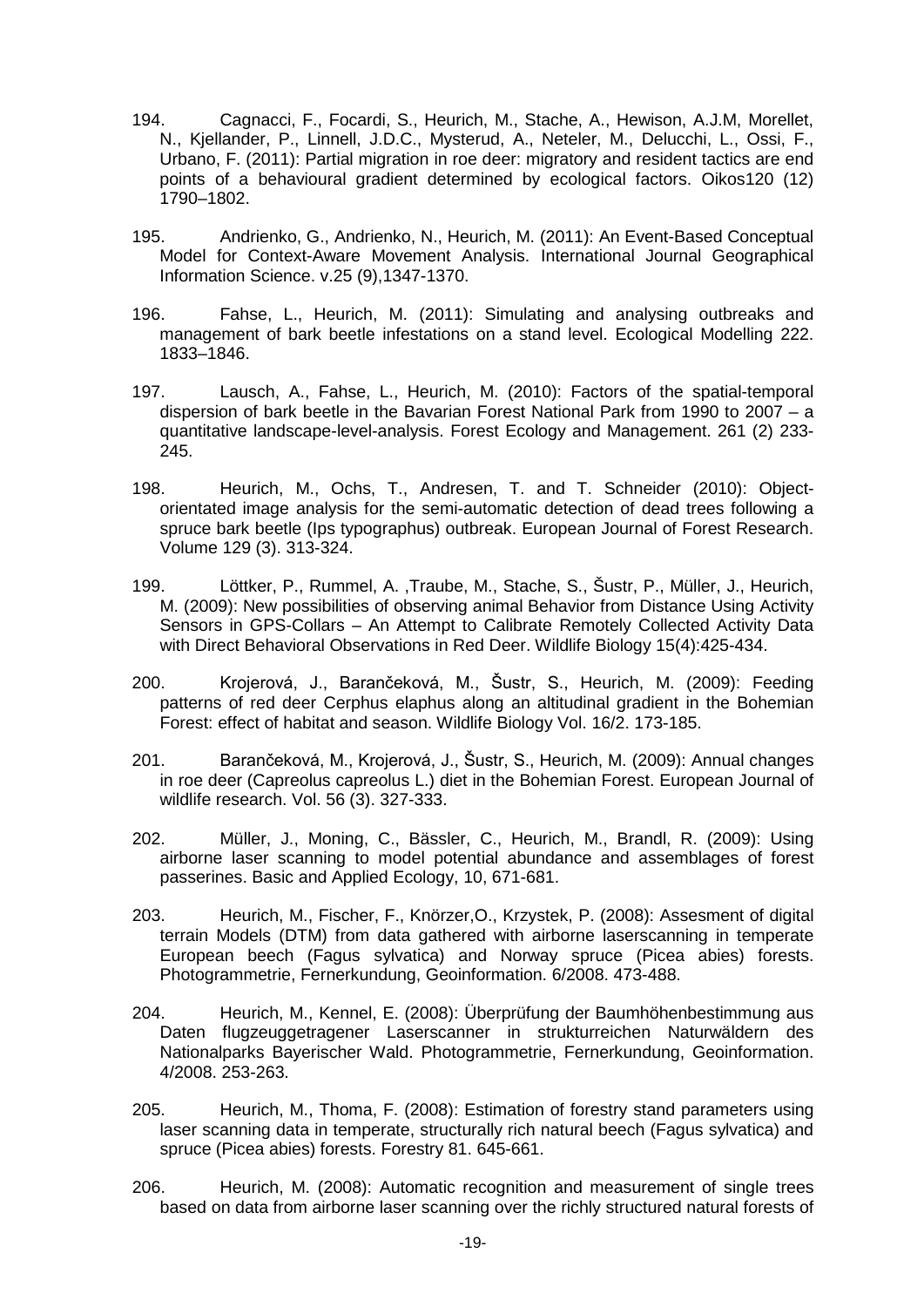the Bavarian Forest National Park. Forest Ecology and Management. 255 (2008) 2416–2433.

207. Wölfl, M., Bufka, L, Cerveny, J., Koubek, P., Heurich, M., Habel H., Huber, T., , Poost, W. (2001): Distribution and status of lynx in the border region between Czech Republic, Germany and Austria. Acta Theriologica 46: 191-194.

### **2. OTHER PEER-REVIEW PUBLICATIONS**

- 1. Ökophysiologie und Naturschutzphysiologie: Anwendung von physiologischen Konzepten, Techniken und Wissen im praktischen Naturschutz. Naturschutz und Landschaftsplanung (accepted)
- 2. Heurich, M., Premier, J., Schultze-Naumburg, J., Herdtfelder, M., Oeser, J., Kramer-Schadt, S. (2021): Erforschung der Populations- und Bewegungsökologie des<br>Luchses als Grundlage eines Metapopulationsmanagements der Grundlage eines Metapopulationsmanagements der kontinentaleuropäischen Luchspopulationen (Lynx lynx). Natur und Landschaft. 96 (1). 11-17.
- 3. Jensen, W.F., Rea, R.V., Penner, C.E., Smith, J.R., Bragina, E.V., Razenkova, E., Balciauskas, L., Bao, H., Bystiansky, S., Csányi, S., Chovanova, Z., Done, Hackländer, K., Heurich, M., Jiang, g., Kazarez, A., Pusenius, J., Solberg, E.J., Veeroia, R., Widemo, F. (2020): A review of circumpolar moos populations with emphasis on Euroasian Moose distributions and densities. Alces: A Journal Devoted to the Biology and Management of Moose 56: 63-78.
- 4. Alagialoglou L., Manakos I., Heurich M., Červenka J., Delopoulos A. (2021) Canopy Height Estimation from Spaceborne Imagery Using Convolutional Encoder-Decoder. In: Lokoč J. et al. (eds) MultiMedia Modeling. MMM 2021. Lecture Notes in Computer Science, vol 12573. Springer, Cham. [https://doi.org/10.1007/978-3-030-67835-7\\_26](https://doi.org/10.1007/978-3-030-67835-7_26)
- 5. Červenka, J., Bače, R., Brůna, J., Wild, J., Svoboda, M., Heurich, M. (2019): Mapping of mountain temperate forest recovery after natural disturbance: a large permanent plot established on Czech-German border. Silva Gabreta, 25, 31-41.
- 6. Polewski, P., Yao, W., Heurich, M (2019): L1-norm fitting of elliptic paraboloids with prior information for enhanced coniferous tree localization in ALS point clouds. ISPRS annals of the photogrammetry, remote sensing and spatial information sciences IV-2/W5:429-436.
- 7. Jiang, S., Yao, W., Heurich, M.. (2019): Dead wood detection based on semantic segmentation of vhr aerial cir imagery using otimized FCN Densent. International Archives of the Photogrammetry, Remote Sensing & Spatial Information Sciences Volume XLII-2/W16:127-133.
- 8. Milotić, T., Baltzinger, C. Eichberg, A. E. Eycott, M. Heurich, J. Müller, J. A. Noriega, R. Menendez, J. Stadler, Ádám, R. (2018): Dung beetle assemblages, dung removal and secondary seed dispersal: data from a large-scale, multi-site experiment in the Western Palaearctic. Frontiers of Biogeography 10.
- 9. Heurich, M. (2018): Naturschutzökologische Grundlagen der Luchspopulation im Böhmerwaldökosystem. Naturschutz und Landschaftsplanung. 50(4). 101-109.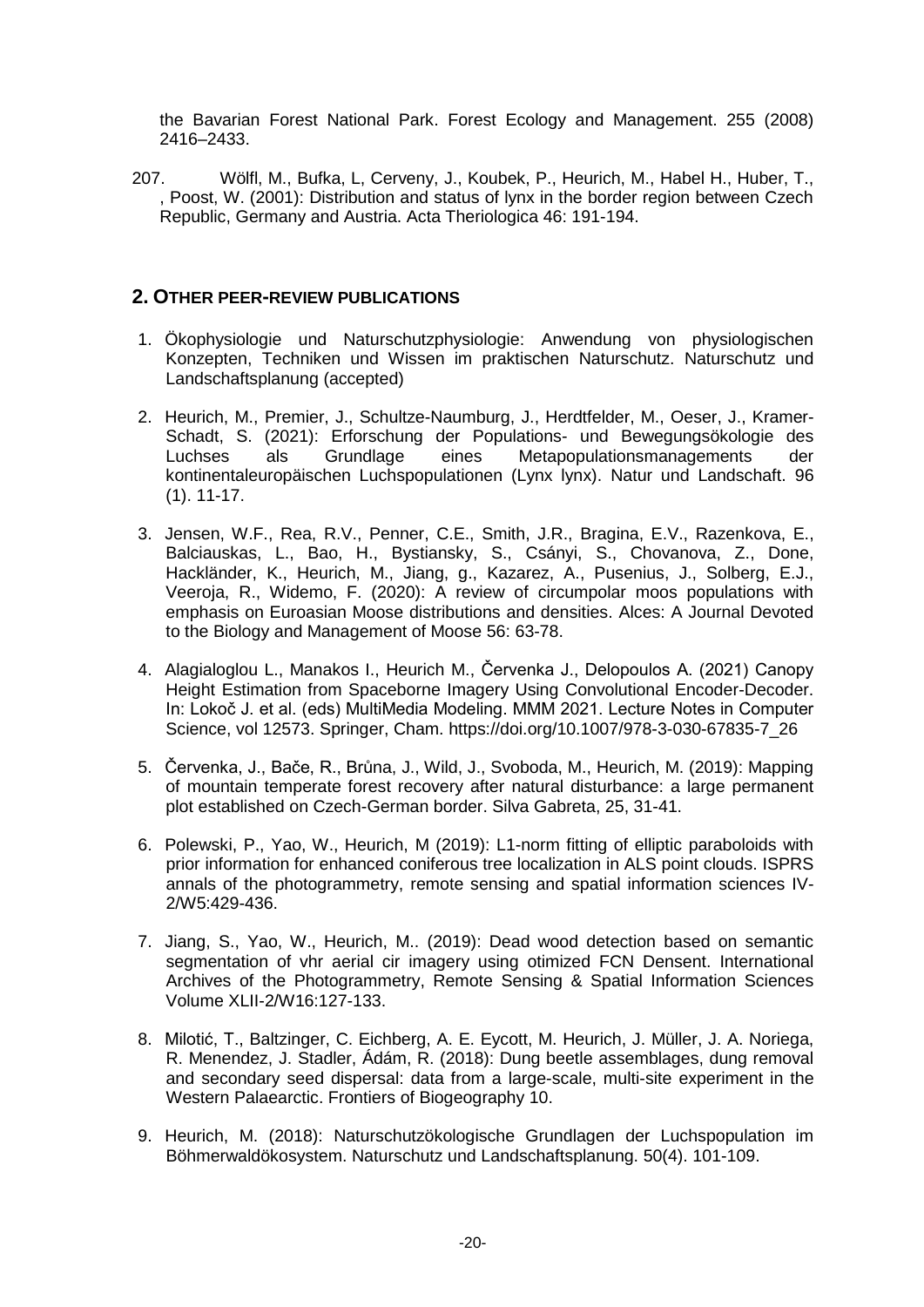- 10. Heurich, L., Heurich, M. (2018): Die Wildereikrise in Afrika: Ursachen, Konsequenzen und Lösungsansätze. Natur und Landschaft. 93 (3). 106-113.
- 11. Sommer, C., Holzwarth, S., Heiden, U., Heurich, M., Müller, J., Mauser, W, (2016): Feature-based tree species classification using hyperspectral and Lidar data in the Bavarian Forest National Park. EARSeL eProceedings 14:49-70.
- 12. Heurich, M. (2015): Welche Effekte haben große Beutegreifer auf Huftierpopulationen und Ökosysteme? Naturschutz und Landschaftsplanung 47 (11), 2015, 337-345, ISSN 0940-6808
- 13. Heurich, M., Krzystek, P., Polakowsky, F., Latifi, H., Krauss, A., Müller, J. (2015): Erste Waldinventur auf Basis von Lidardaten und digitalen Luftbildern im Nationalpark Bayerischer Wald. Forstliche Forschungsberichte München 214 (2015) Seite 101– 113
- 14. Sommer, C., Holzwarth, S., Heiden, U., Heurich, M., Müller, J. (2015): Merkmalsbasierte Baumartenklassifikation mit flugzeuggestützten Hyperspektral- und LiDAR-Daten für den Nationalpark Bayerischer Wald. Forstliche Forschungsberichte München 214 (2015).
- 15. Abebe M., A., Darvishzadeh, R., Skidmore, A. K., van Duren, I., Heiden U., Heurich M. (2015): Prospect inversion for indirect estimation of leaf dry matter content and specific leaf area. The International Archives of the Photogrammetry, Remote Sensing and Spatial Information Sciences, Volume XL-7/W3, 2015. 277-284.
- 16. Bevanda, M., Horning, N., Reineking, B., Heurich, M., Wegmann, M., J. Mueller (2014): Adding structure to land cover - using fractional cover to study animal habitat selection. Movement Ecology 2014, 2:26.
- 17. Polewski, P., Yao, W., Heurich, M., Krzystek, P., Stilla, U (2014): Density of fallen trees in ALS point clouds of a temperate forest by combining point/primitive-level shape descriptors. DGPF Tagungsband 23 / 2014. 1-12.
- 18. Yao W., Krzystek P., Heurich, M. (2013): Enhanced detection of 3D individual trees in forested areas using airborne full waveform lidar data by combining normalized cuts with spatial density clustering. ISPRS Annals of the Photogrammetry, Remote Sensing and Spatial Information Sciences, Volume II-5/W2, 2013. 349-354.
- 19. Yao W., Krzystek P., Heurich, M. (2012): A study on the detection of understory regenerations intemperate forest areas using airborne full-waveform LiDAR. DGPF Tagungsband 22. 437-449.
- 20. Yao, W., Krzystek P., Heurich, M. (2012): Sensitivity analysis for a novel individual tree segmentation algorithm using 3D lidar point cloud data. SilviLaser 2012, Sept. 16-19 September 2012 –Vancouver, Canada.
- 21. Klöcking, B., Heurich, M., Weber, M., Schiefer, C. (2013): Simulation der Schneedecke im Böhmerwaldökosystem als Grundlage für Wildtierforschung undmanagement. Forum für Hydrologie und Wasserbewirtschaftung Heft 33.13, 33-45.
- 22. Weingarth, K., Zimmermann, F., Knauer, F., Heurich, M. (2013): Evaluation of six digital camera models for the use in capture-recapture sampling of Eurasian Lynx (Lynx lynx). Forest Ecology, Landscape Research and Nature Conservation. 13: 87- 92.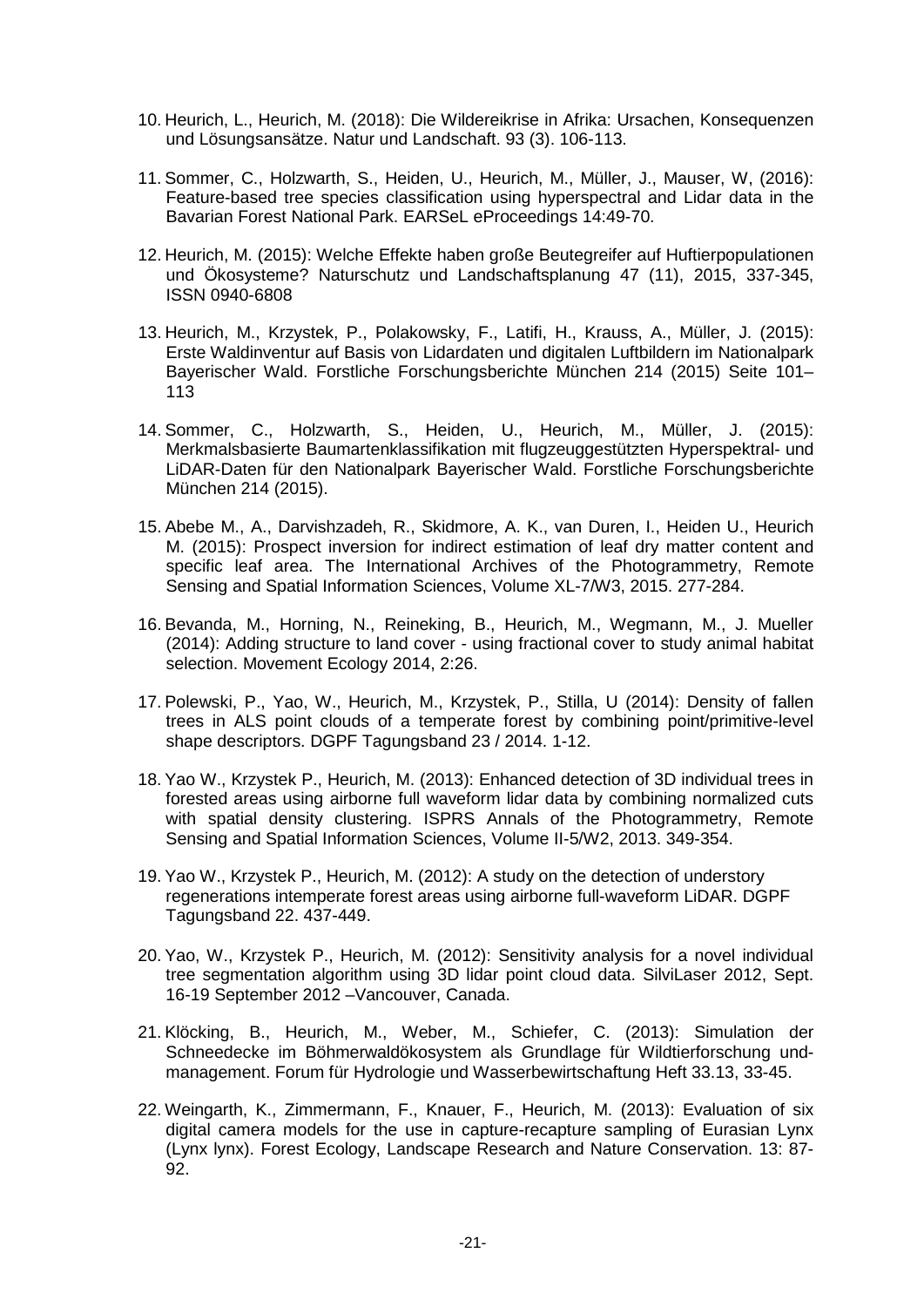- 23. Yao W., Krzystek P., Heurich, M. (2012): Identifying standing dead trees in forest areas based on 3D single tree detection from full waveform lidar data. ISPRS Annals of the Photogrammetry, Remote Sensing and Spatial Information Sciences, Volume I-7, 359-364.
- 24. Stache A., Löttker P., Heurich, M. (2012): Red deer telemetry: Dependency of the position acquisition rate and accuracy of GPS collars on the structure of a temperate forest dominated by European beech (Fagus sylvatica) and Norway spruce (Picea abies). Silva Gabreta. 18 (1). 35-41.
- 25. Gerner J., Selter A, Heurich M., Günther S., Schraml U. (2012): How attitudes are shaped: Controversies surrounding Red Deer Management in a National Park. Human Dimensions in Wildlife Research. 17:404–417.
- 26. Heurich M., Baierl F., Günther S., Sinner, K. F. (2011): Management and Conservation of large mammals in the Bavarian Forest National Park. Silva Gabreta. 17 (1). 1-18.
- 27. Heurich M., Englmaier, K. H. (2010): The development of tree species composition in the Rachel-Lusen region of the Bavarian Forest National Park. Silva Gabreta. 16 (3). 165-186.
- 28. Heurich, M. (2009): Progress of forest regeneration after a large-scale Iyps typographus outbreak in the subalpine Picea abies forests of the Bavarian Forest National Park. Silva Gabreta. 15(1). 49-66.
- 29. Reitberger, C. Schnörr, M. Heurich, P. Krzystek, U. Stilla, (2008): Towards 3D Mapping of Forests: a comparative study with first/last pulse and full waveform lidar data. International Archives of Photogrammetry, Remote Sensing and Spatial Geoinformation Sciences, Vol 37(B8):1397-1404.
- 30. Reitberger J, Heurich M, Krzystek P, Stilla U (2007): Single tree detection in areas with high-density lidar data. In: Stilla U, Meyer H, Rottensteiner F, Heipke C, Hinz S (eds) PIA07 Photogrammetric Image Analysis 2007. International Archives of Photogrammetry and Remote Sensing and spatial information science. Vol XXXVI (3- W49 Part B): 139-144.
- 31. Bufka, L., Heurich, M., Engleder, T., Wölfl, M., Cerveny, J. , Scherzinger, W. (2005): Wolf occurrence in the Czech-Bavarian-Austrian border region – review of the history and current status. Silva Gabreta. Vol. 11(1). S. 27-42.
- 32. Tiede, D., Blaschke T., Heurich, M. (2004): Object-based Semi-Automatic Mapping of Forest Stands with Laser Scanner and Mulit-Spectral Data. International Archives of Photogrammetry, Remote Sensing and Spatial Information Sciences. Volume XXXVI, 8-W2. S. 328-333.
- 33. Blaschke, T., Tiede, D., Heurich, M. (2004): 3D Landscape Metrics to Modelling Forest Structure and Diversity based on Laser Scanning Data. International Archives of Photogrammetry, Remote Sensing and Spatial Information Sciences. Volume XXXVI, 8-W2. S. 129-132.
- 34. Heurich, M., Persson, A., Holmgren, J.,Kennel, E. (2004): Detection and measuring individual trees with laser scanning in mixed mountain forest of central Europe using an algorithm developed for Swedish boreal forest conditions. International Archives of Photogrammetry, Remote Sensing and Spatial Information Sciences. Volume XXXVI, 8-W2. 328-333. 307-312.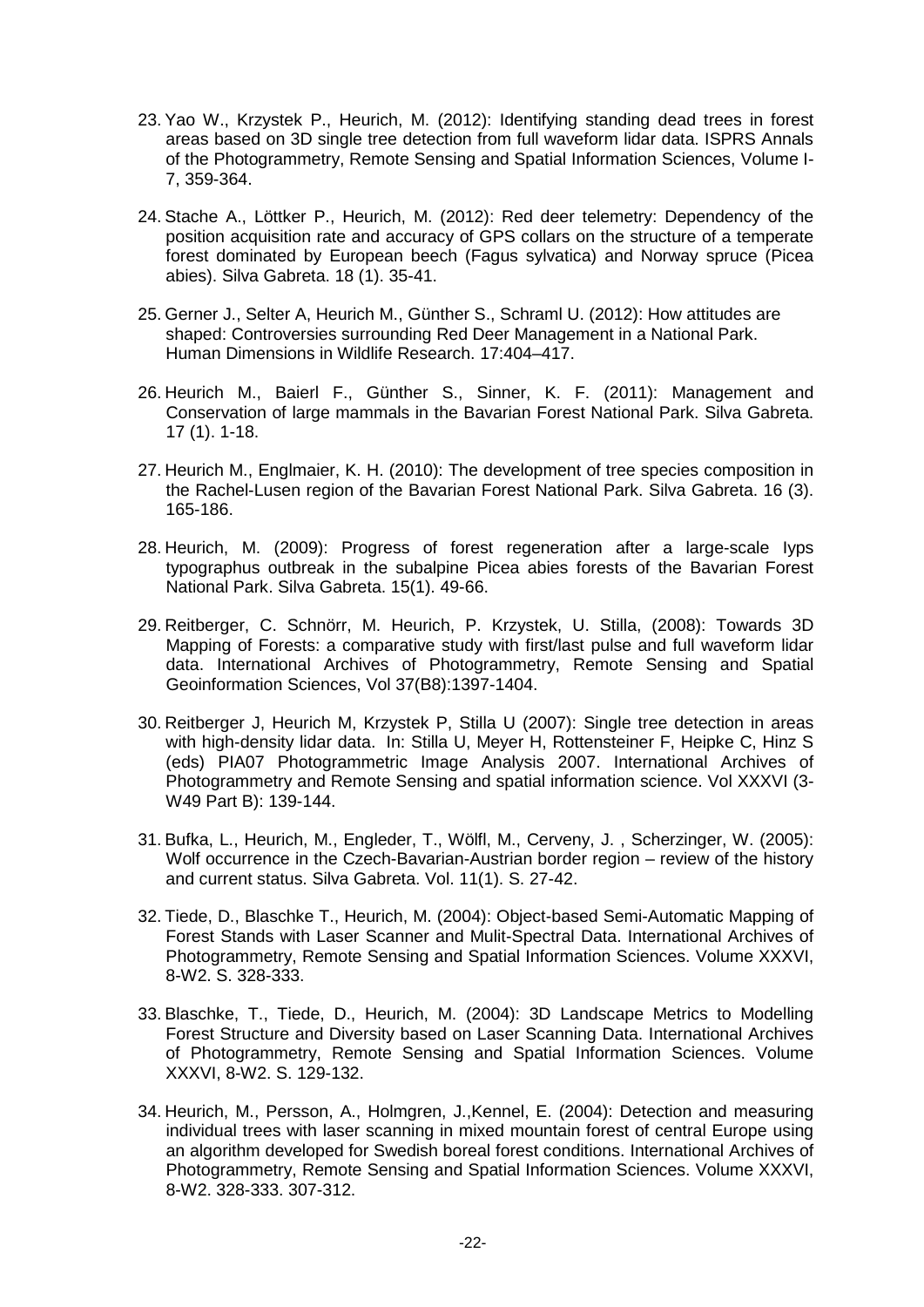- 35. Heurich, M., Weinacker, H. (2004): Automated tree detection and Measurement in temperate forests of central Europe using Laserscanning Data. International Archives of Photogrammetry, Remote Sensing and Spatial Information Sciences. Volume XXXVI, 8-W2. 198-203.
- 36. Heurich M. Schadeck S., Weinacker H., Krzystek, P. (2004): Forest Parameter Derivation From DTM/DSM Generated From Lidar And Digital Modular Camera (DMC). Int. Archives of Photogrammetry, Remote Sensing and Spatial Information Sciences. Volume XXXV. Part B. pp. 84-89.

# **3. BOOKS, BOOK CHAPTERS:**

- 1. Heurich, M., Mauch, C. (2020): Der Urwald der Bayern. Geschichte, Politik und Natur im Nationalpark Bayerischer Wald. Vandenhoeck & Ruprecht. 305 S.
- 2. Lausch, A., Heurich, M., Magdon, P., Rocchini, D., Schulz, K., Wegmann, M., King, D.J. (2020): A Range of Earth Observation Techniques for Assessing Plant Diversity. In Jeannine Cavender-Bares, John Gamon, Philip Townsend (Eds) Remote Sensing of Plant Diversity, Springer. S. 309-348.
- 3. Heurich, M. (2019): Wolf, Luchs und Bär in der Kulturlandschaft. Konflikte, Chancen, Lösungen im Umgang mit großen Beutegreifern. Ulmer Verlag 300 S.
- 4. Heurich, M (2016): Raum-zeitliche Analysen von Prädationsprozessen des Eurasischen Luchses (Lynx lynx) und Entwicklung von Grundlagen zu dessen Schutz. Habilitationsschrift Albert-Ludwigs Universität Freiburg Fakultät für Umwelt und Natürliche Ressourcen Professur für Wildtierökologie und Wildtiermanagement. 598 S.
- 5. Ehrhart, S., Lang, J., Simon, O., Hohmann, U., Stier, N., Nitze, M., Heurich, M., Wotschikowsky, U., Burghardt, F., Gerner., J., Schraml, U. (2016): Wildtiermanagement in deutschen Nationalparken. BFN-Skripten 434.
- 6. Lihl, C., Hoke, N., Fiderer, C.T., Heurich, M., Harbeck, M., Grupe, G. (2015): The microstructural organization of deer bone (Capreolus carpeolus). In: Grupe, G.; McGlynn, G.; Peters, J. (Eds.): Documenta Archaeobiologiae 11. 153-161
- 7. Grignolio, S. ,Apollonio, M., Heurich, M., Šprem, N. (2014): The management of ungulates in protected areas. In Putman R. and Appolonio M. (eds.). Behaviour and Management of European Ungulates. 178-191.
- 8. Heurich, M. (2013): Rehwild auf Wanderschaft –Satellitentelemetrie liefert neue Erkenntnisse. In: Hege und Bejagung des Rehwildes. Schriftenreihe des Bayerischen Landesjagdverbandes. 15-24.
- 9. Heurich, M., Sinner, K.F. (2012): Der Luchs. Die Rückkehr der Pinselohren. Buch und Kunstverlag Oberpfalz. 140 S.
- 10. Heurich, M., Baierl, F., Zeppenfeld, T. (2012): Waldentwicklung im Nationalpark Bayerischer Wald in den Jahren 2006 bis 2011. Ergebnisse der Luftbildauswertung und Hochlageninventur. Berichte aus dem Nationalpark. Heft 8/12. Grafenau. 36 S.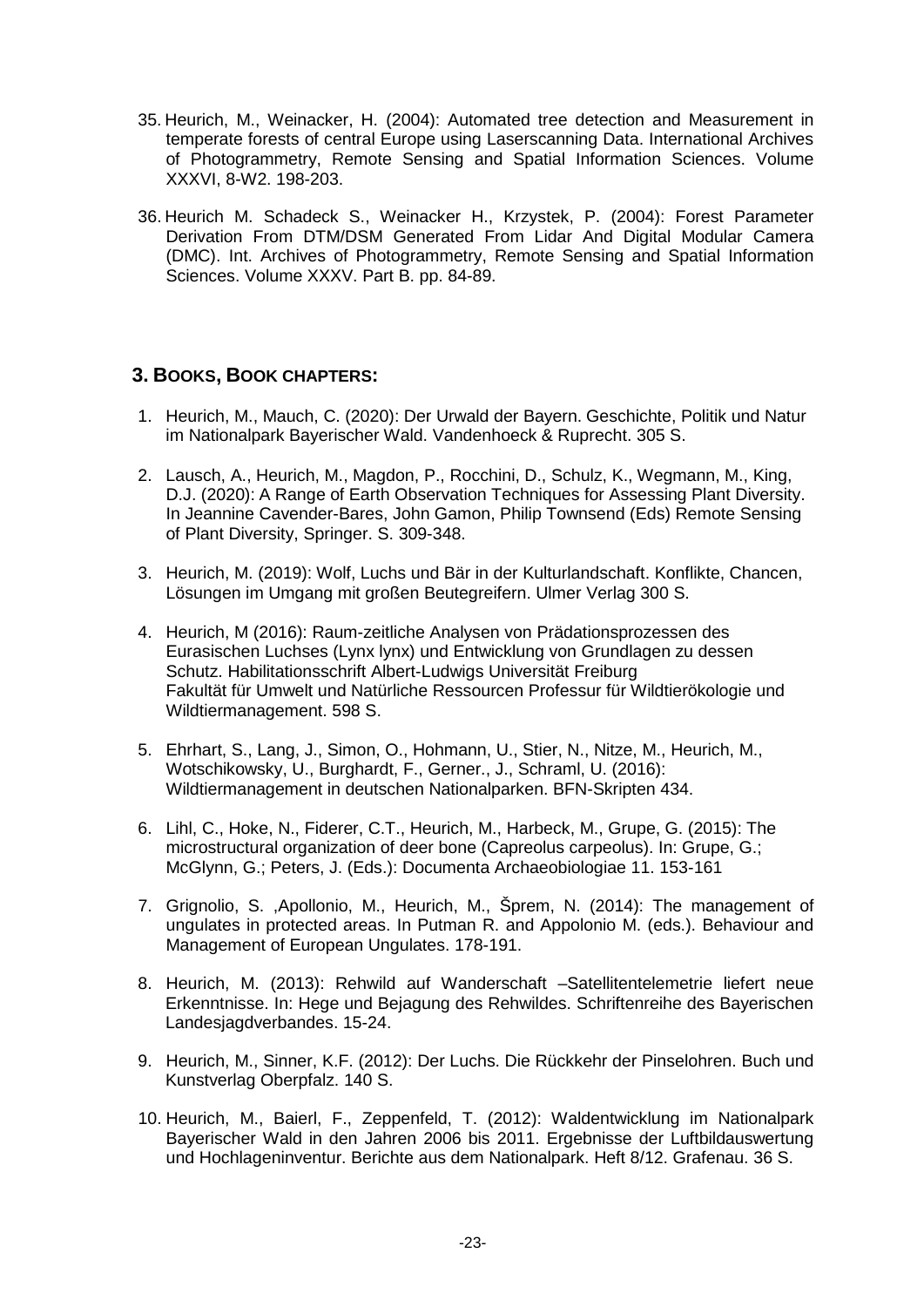- 11. Griesel, F., Heurich, M., Jaeger, S. (2012): Der Luchs- zurück in unseren Wäldern. Unterrichtsmaterial für Lehrer. Nationalparkverwaltung Bayerischer Wald. 71 S.
- 12. Griesel, F., Heurich, M., Jaeger, S. (2012): Der Luchs- zurück in unseren Wäldern. Unterrichtsmaterial für Schüler. Nationalparkverwaltung Bayerischer Wald.50 S.
- 13. Weingarth, K., Bufka L., Daniszova K., Knauer F., Šustr P., Heurich, M. (2011): Grenzüberschreitendes Fotofallenmonitoring. Wie zählt man Luchse? Berichte aus dem Nationalpark 9/2011. 50 S.
- 14. Heurich, M., Beudert, B., Rall, H., Krenova, Z. (2010): National Parks as model regions for interdisciplinary long-term ecological research. In Müller et al. Long-term Ecological Research. Between Theory and Application. Springer, Netherlands. 327- 344.
- 15. Heurich M., Baierl F., Günther S., Sinner, K. F. (2010): Wildtiermanagement im Nationalpark Bayerischer Wald. Nationalpark-Jahrbuch Unteres Odertal (5).132-146.
- 16. Heurich, M., Rall, H. (2006): Hochlageninventur 2005 und Luftbildauswertung 2003 bis 2005. Berichte aus dem Nationalpark. Heft 03/06.
- 17. Heurich, M**.** (2006): Evaluierung und Entwicklung von Methoden zur automatisierten Erfassung von Waldstrukturen aus Daten flugzeuggetragener Fernerkundungssensoren. Forstliche Forschungsberichte München. Nr. 2002/2006. 328 S. und Anlage.
- 18. Heurich, M., Neufanger, M. (2005): Die Wälder des Nationalparks Bayerischer Wald. Ergebnisse der Waldinventur 2002/2003 im geschichtlichen und waldökologischen Kontext. Wissenschaftliche Schriftenreihe des Nationalparks Bayerischer Wald, Band 15. Grafenau, 178 S.
- 19. Heurich M., Rall, H. (2003): Hochlageninventur und Luftbildauswertung 2002. Ergebnisse der Untersuchung zur Waldentwicklung im Rachel-Lusen Gebiet des Nationalparks Bayerischer Wald. Berichte aus dem Nationalpark. Heft 2/2003.16 S.
- 20. Grünvogel H., Heurich, M. (2003): Anweisung zur Waldinventur 2002. Berichte aus dem Nationalpark. Heft 2.1/2003 22 S.
- 21. Fahse L., Heurich, M. (2003): Bark beetles, spruces and computers. Research for the Environment. 4th edition. 12-19.
- 22. Heurich, M., Jehl, H. (2000): Waldentwicklung im Bergwald nach Windwurf und Borkenkäferbefall. Wissenschaftliche Schriftenreihe der Nationalparkverwaltung Bayerischer Wald. Grafenau, Band 14. 182 S.

#### **4. Professional journals**

- 1. Heurich, M., Krzystek, P., Müller, J. (2016): Laserscanning ersetzt Stichprobeninventur. AFZ/Der Wald. 18 (2016) 38-40.
- 2. Seidl, R., Kautz, M., Heurich, M., Müller, J. (2016): Borkenkäferdynamik am Beispiel Bayerischer Wald. AFZ/Der Wald. AFZ/Der Wald. 18 (2016) 36-38.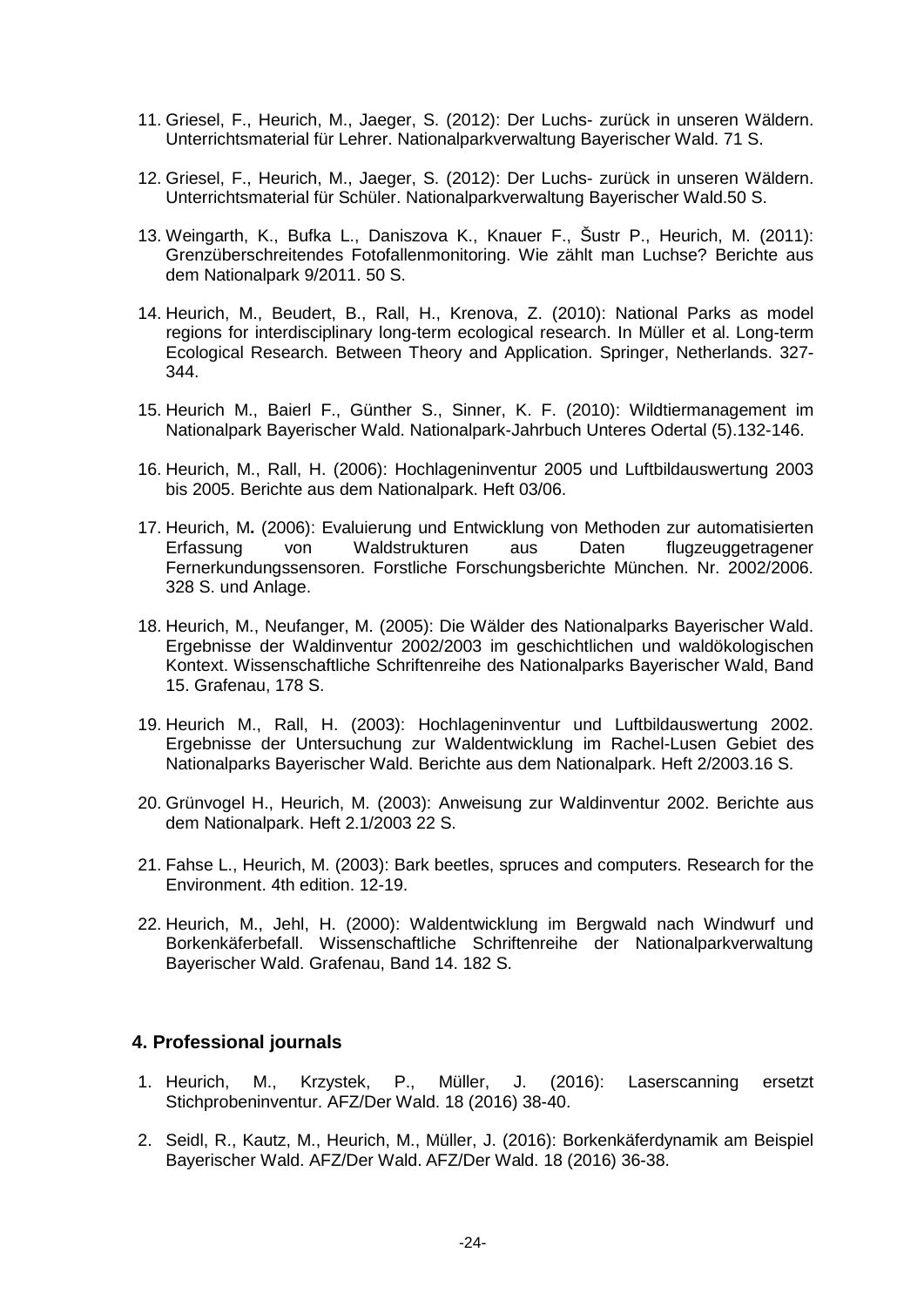- 3. Heurich, M., Belotti, E., Hagen, R., Küchenhoff, H. (2016): Der Einfluss des Luchses auf die Bestände seiner Beutetiere. AFZ/Der Wald, 13-15.
- 4. Heurich, M., Gahbauer, M., Bufka, L., Burg, M.,Weingarth, K. (2016): Wie zählt man die Luchse? AFZ/Der Wald 2/2016, 10-12.
- 5. Heurich, M., Magg, N., Fickel, J., Förster, D.,Müller, J. (2016): Gründe für die Stagnation der Luchspopulation. AFZ/Der Wald, 19-21.
- 6. Heurich, M., Märkel, U., Woelfing, B.,Eccard, J. (2016): Wie reagieren Rehe auf das Vorkommen von Luchsen? AFZ/Der Wald 1/2016, 16-18.
- 7. Schraml, U. und Heurich, M. (2016): Frisst der Erfolg seine Kinder. AFZ/Der Wald, 22-24.
- 8. Bässler, C.,M. Heurich, and K.-H. Englmaier (2013): Mit der Lizenz zum Töten Als Agenten im Auftrag des grünen Empires gestalten Borkenkäfer die Wälder. AFZ Der Wald 15:12-14.
- 9. Weingarth, K., Gahbauer, M., Heurich, M., Müller, J. und F. Leibl (2012): Expertenbestätigter Goldschakal (Canis aureus) im Nationalpark Bayerischer Wald, Deutschland. Säugetierkundliche Informationen Jena 8(45). 443-446.
- 10. Mayer, K., Bellotti, E., Bufka, L. and M. Heurich (2012): Dietary patterns of the Eurasian lynx (Lynx lynx) in the Bohemian Forest. Säugetierkundliche Informationen Jena 8(45). 447-453.
- 11. Trierweiler N., Stache A., und M. Heurich (2011): Habitatnutzung von Rehen im Nationalpark Bayerischer Wald. Bündener Wald1/2011. 70-74.
- 12. Heurich M. (2010): Neues vom Reh. Rehforschung und –management im Nationalpark Bayerischer Wald. LWF aktuell 79/2010.
- 13. Heurich M., Reitberger J. und P. Krzystek (2010) Laserscanning für multifunktionale Waldinventuren. AFZ/Der Wald. Nr. 19(2010).
- 14. Stache, A., Mayer, K. und M. Heurich (2009): Die Räuber-Beute-Beziehungen zwischen Luchs (Lynx lynx), Reh (Capreolus capreolus) und Rothirsch (Cervus elaphus) – Ein Projektüberblick. Artenschutzreport, 2009 (25). 9-15.
- 15. Heurich, M. (2008): Waldentwicklung und Nationalparkplanung im Nationalpark Bayerischer Wald. Forst und Holz. 63 (11). 34-39.
- 16. Heurich, M., Koch, B. und E. Kennel (2008): Einsatzmöglichkeiten und –grenzen von flugzeuggetragenen Fernerkundungssensoren für Waldinventuren. Forst und Holz 63, (3) 35-41.
- 17. Schneider, T., Heurich, M., Ochs, T., Martin, K. und H. Rall (2008): Option automatisierter Luftbildauswertung bei Massenphänomen. AFZ/Der Wald. Nr. 17(2008). S. 910-913.
- 18. Heurich, M. und H. Weinacker (2008): Automatische Erkennung von Einzelbäumen. AFZ/Der Wald. Nr. 2/2008. S. 67-70.
- 19. Heurich, M., Löttker, P., Stache, A., Baierl, f. und H. Kiener (2007): Luchse im Bergwald. LWF Aktuell. 57/2007. S. 28-29.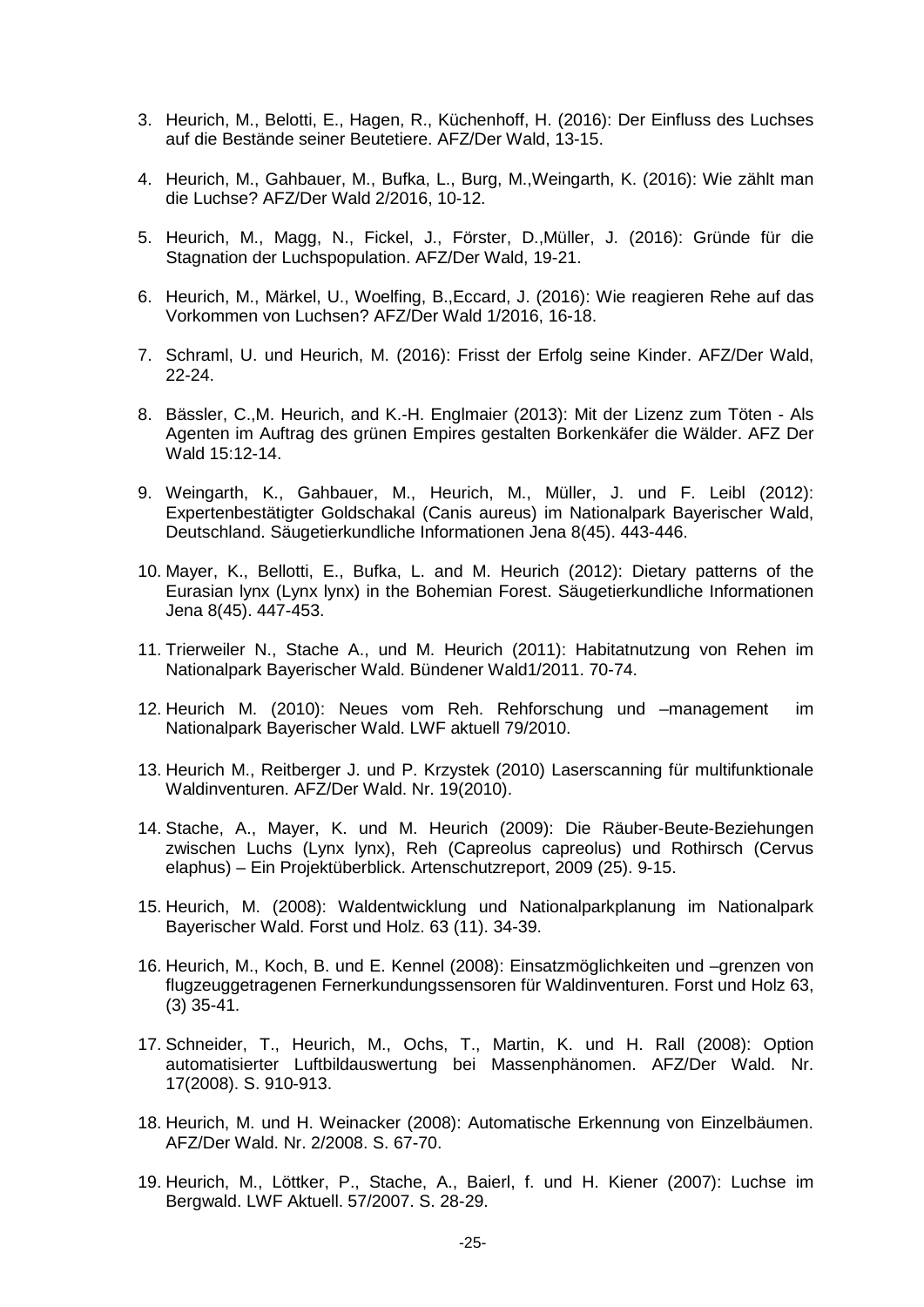- 20. Thoma, F. und M. Heurich (2007): Schätzung von Bestandeskennwerten aus Laserscanningdaten. AFZ/Der Wald. Nr. 12/2007. S.-650-652.
- 21. Heurich, M., Löttker, P., Stache, A., Baierl, f. und H. Kiener (2007): Der Luchs im Bergwaldökosystem. AFZ/Der Wald. Nr. 10/2007. 530-531.
- 22. Heurich, M. und E. Kennel (2007): Projekt Fernerkundung für Waldinventuren erfolgreich. AFZ/Der Wald. Nr. 2/2007. S. 70.
- 23. Heurich, M. und H. Kiener (2005): Luchsforschung auf neuen Wegen. LWF aktuell 50/2005. S. 41-43.
- 24. Heurich, M. und H. Kiener (2005): GPS Luchs Telemetrie im Nationalpark Bayerischer Wald. Der Luchs im Bergwaldökosystem. Öko Jagd August 2005. S. 33- 35.
- 25. Heurich, M. (2005): Erfassung von vertikalen Waldstrukturen mit Laserscannern. Allgemeine Forstzeitschrift für Waldwirtschaft und Umweltfürsorge. 5/2005. S. 242- 245.
- 26. Rogg, S., Röder, A und M. Heurich (2005): Erfassung der Naturverjüngung mit CIR-Luftbildern. Allgemeine Forstzeitschrift für Waldwirtschaft und Umweltfürsorge. 5/2005. S. 238-238.
- 27. Heurich, M. (2004): Einfluss des Bibers (Castor fiber albicus) auf Zusammensetzung und Struktur der gewässerbegleitenden Gehölzvegetation eines Mittelgebirgsbaches. Beiträge zur Naturkunde in Osthessen. 40. 23-46.
- 28. Heurich, M., H. Kiechle und H. H. Holland Moritz (2004): Der Einfluss des Luchses auf die Rehpopulation und Waldverjüngung. Allgemeine Forstzeitschrift für Waldwirtschaft und Umweltfürsorge. 21/2003.
- 29. Heurich M., Günther S., Schröder S. und E. Kennel (2004): Baumhöhenmessung mit flugzeuggetragenen Laserscannern. Allgemeine Forstzeitschrift für Waldwirtschaft und Umweltfürsorge. Heft 17/04. 945-947.
- 30. Fielitz U. und M. Heurich (2004): Rotwild ein Grenzgänger im Bayerischen Wald. Erforschung des Raum-Zeit-Verhaltens von Rotwild im Nationalpark Bayerischer Wald. LWF aktuell 44/2004. S. 3-5.
- 31. Zirker A. und M. Heurich (2004): Der Fischotter ist zurück. Monitoring an den Gewässern im Nationalpark Bayerischer Wald. LWF aktuell 44/2004. S. 14-16.
- 32. Heurich M. und H. Rall (2003): Bits, Bytes und Borkenkäfer. Mit Hightech der Natur auf der Spur. Allgemeine Forstzeitschrift für Waldwirtschaft und Umweltfürsorge. 9/2003. S. 437-438.
- 33. Lorenz F. und M. Heurich (2003): Bark beetles, spruces and computers. In: Research for the Environment – Index 4th Edition. 131 pages.
- 34. Czaja J. und M. Heurich (2003): GPS für Waldinventur im Nationalpark Bayerischer Wald. Österreichische Forstzeitung. 10/2003. S. 30-32.
- 35. Fielitz, U. und M. Heurich (2002): Rothirsche senden SMS. LWF aktuell, Juni 2002 Nr. 33, S. 30-32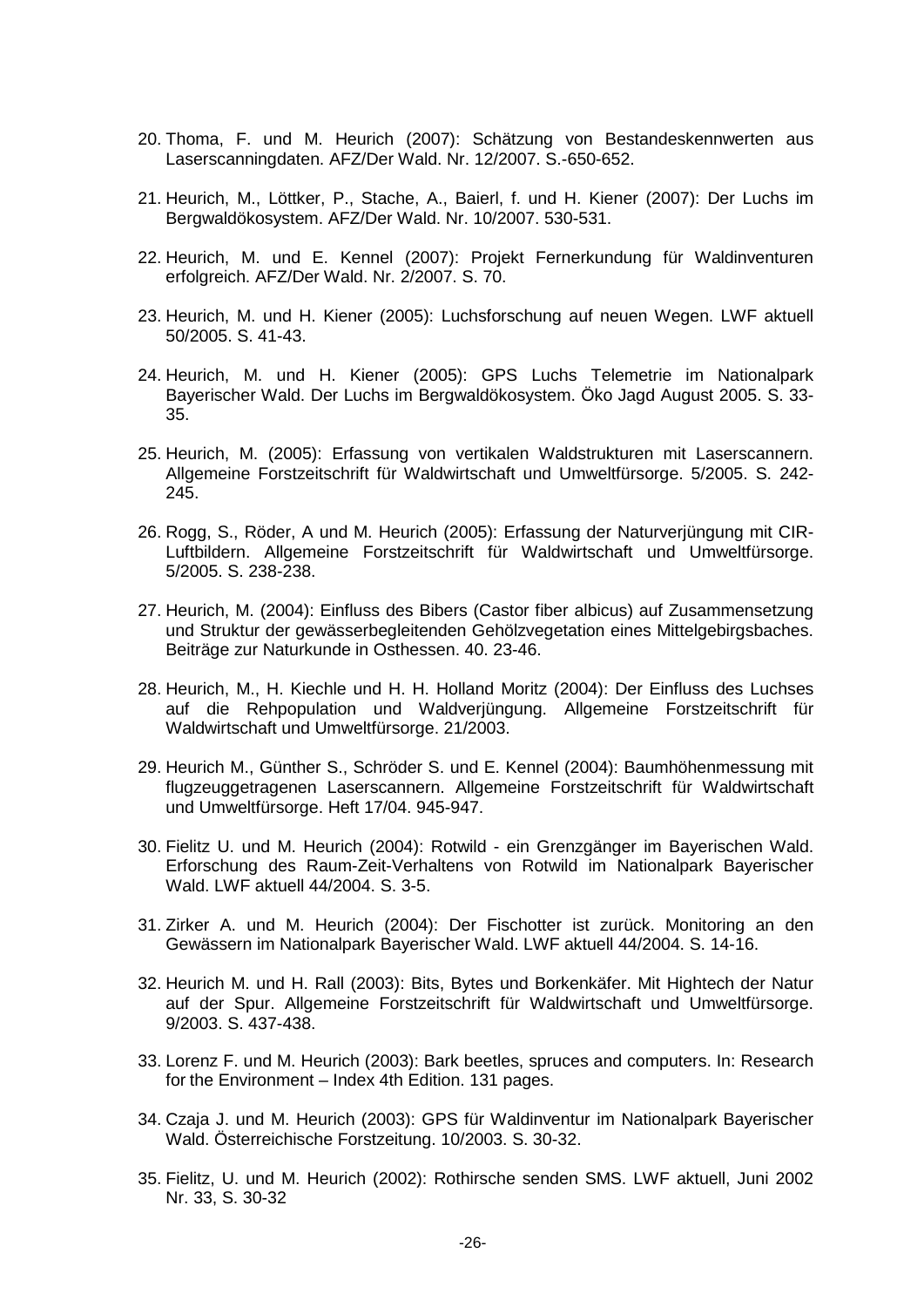- 36. Heurich M. und M. Wölfl (2002): Der Luchs im bayerisch/böhmischen Grenzgebirge. Allgemeine Forstzeitschrift für Waldwirtschaft und Umweltfürsorge. 12/2002. S. 30- 32.
- 37. Heurich M. (1996): Räuber-Beute-Forschung auf der Isle Royal. Allgemeine Forstzeitschrift für Waldwirtschaft und Umweltfürsorge. 19/96. S. 1082-1084.

## **5. Conference proceedings (full papers)**

- 1. Heurich, M. (2017): Grundlagen für Schutz und Management der Luchspopulation im Böhmerwaldökosystem. Schriftenreihe des Landesjagdverbandes Bayern e.V. Band 23. 55-60.
- 2. Jüstl, S. und Heurich, M. (2017): Bewertung der Naturnähe des Rothirschmanagements in mitteleuropäischen Nationalparken. Tagungsbericht zum 8. Rotwildsymposium "Der Hirsch als Naturschützer".
- 3. Amiri, N., Polewski, P., Yao, W., Heurich, M., Krzystek, P. and Skidmore, A.K. (2016) Feature relevance assessment for single tree species classification using ALS point clouds and aerial imagery. In: Proceedings of the Young Professionals conference on remote sensing 2016, 20-21 October 2016, Overpfaffenhofen, Germany. 3
- 4. Polewski, P., Yao, W., Heurich, M., Krzystek, P., Stilla, U. (2015): Active learning approach to detecting standing dead trees from ALS point clouds combined with aerial infrared imagery. In Proceedings of the IEEE Conference on Computer Vision and Pattern Recognition Workshops (pp. 10-18).
- 5. Weilnböck G., Wöhr C., Erhard M., Menges V., Scheipl., Möst L., Palme R., and Heurich M. (2012): Zur Stressbelastung des Rehwilds (Capreolus capreolus) beim Fang mit der Kastenfalle. KTBL-Schrift 496: Aktuelle Arbeiten zur artgemäßen Tierhaltung 2012. 44. Internationale Arbeitstagung Angewandte Ethologie bei Nutztieren der DVG. S. 22-31.
- 6. Heurich, M. (2011): Berücksichtigung von Tierschutzaspekten beim Fang und der Markierung von Wildtieren. 12. Internationale Fachtagung zu Fragen von Verhaltenskunde, Tierhaltung und Tierschutz. 142-158.
- 7. Reitberger, J., Heurich, M., & Krzystek, P. (2010). Estimation of stem volume by using 3d tree segments derived from full waveform lidar data. Silvilaser 2010. Freiburg. Germany
- 8. Reitberger, J., Krzystek, P. und M. Heurich (2006): Full- waveform analysis of small footprint airborne laser scanning data in the Bavarian forest national park for tree species classification. Proceedings of the Workshop "3D Remote Sensing in Forestry". Wien 14 S. 218-227.
- 9. Aulinger, T., Mette, T. Papathanassiou, K.P., Hajnsek, I., Heurich, M. und P. Krzystek (2005): Validation of heights from Interferometric SAR and Lidar over the temperate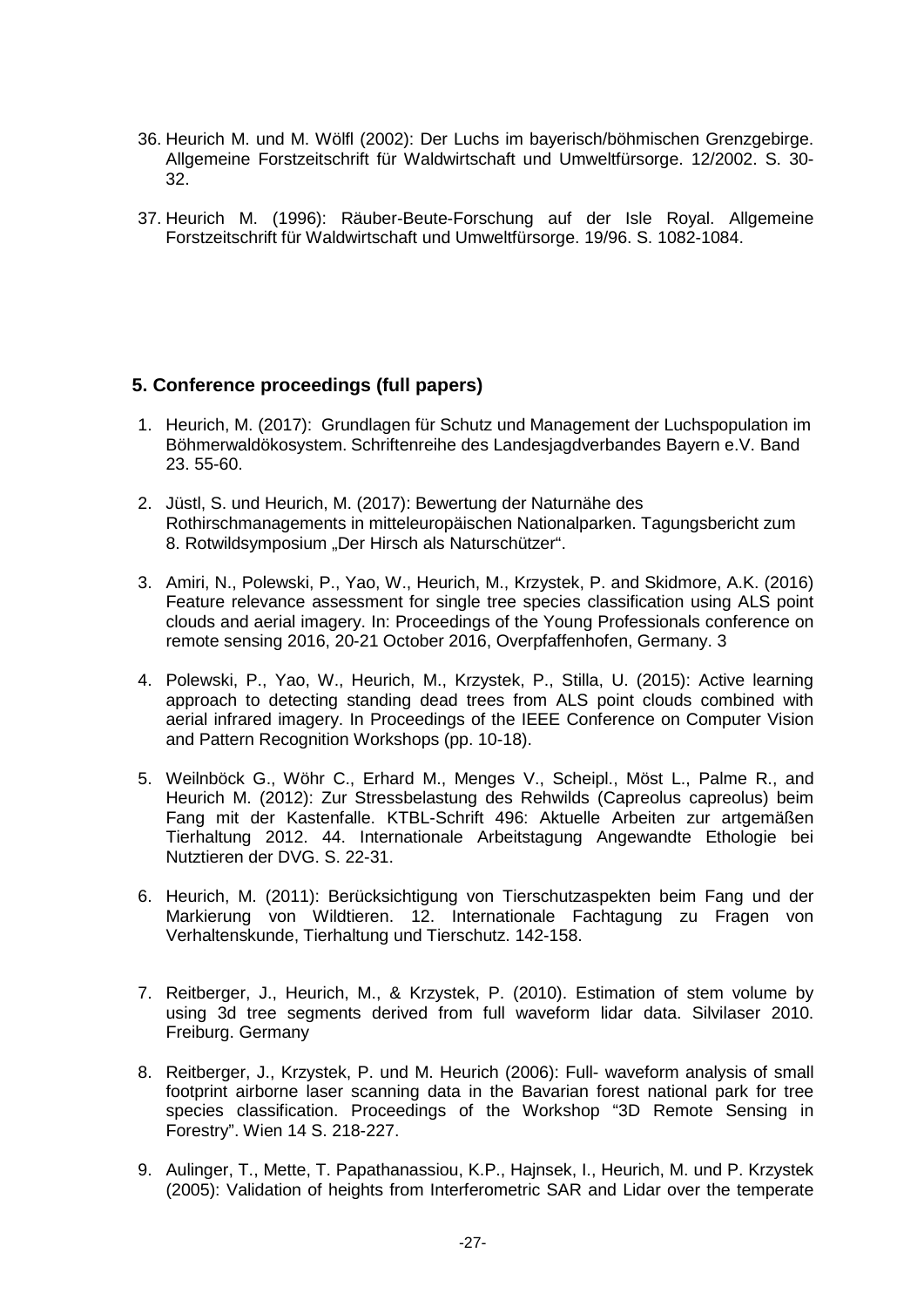forest site "Nationalpark Bayerischer Wald". Proceedings of the Polinsar Workshop, 17th –20th January, Rom, Italy.

- 10. Tiede, D., Burnett C. and M. Heurich (2004): Objekt-basierte Analyse von Laserscanner- und Multispektraldaten zur Einzelbaumdelinierung im Nationalpark Bayerischer Wald. In: Strobl, J., Blaschke T. & Griesebner, G. (Hrsg.): Angewandte Geoinformatik 2004. Beiträge zum 16. AGIT-Symposium Salzburg 2004, H. Wichmann Verlag, Heidelberg, P. 690-695.
- 11. Heurich M., Schneider T. and E. Kennel (2003): Laser Scanning for Identification of Forest Structures in the Bavarian Forest National Park. In: Hyyppä, Naesset, Olsson, Pahlen and Reese, Edits.) Proceedings of the Scandlaser Scientific Workshop on Airborne Laser Scanning of Forests. S. 97-106.
- 12. Heurich M., Fahse L. und A. Lausch (2003): Modelluntersuchungen zur raumzeitlichen Dispersion von Buchdruckern (Ips typopgraphus) im Nationalpark Bayerischer Wald. In Strobl, Blaschke & Griesebner (Hrsg.). Beiträge zum 15. Symposium für angewandte geographische Informationsverarbeitung. H. Wichmannverlag Heidelberg. 153-158.
- 13. Heurich M., Bauer U. und V. Zahner (2003): Auswertung von winterlichen Luchsabspüraktionen im Nationalpark Bayerischer Wald. In Strobl, Blaschke & Griesebner (Hrsg.). Beiträge zum 15. Symposium für angewandte geographische Informationsverarbeitung. H. Wichmannverlag Heidelberg. 147-152.
- 14. Ochs T., Schneider T., Heurich, M. und E. Kennel (2003): Entwicklung von Methoden zur semiautomatisierten Totholzinventur nach Borkenkäferbefall im Nationalpark Bayerischer Wald. In Strobl, Blaschke & Griesebner (Hrsg.). Beiträge zum 15.<br>Symposium für angewandte geographische Informationsverarbeitung. H. angewandte geographische Informationsverarbeitung. Wichmannverlag Heidelberg. 336-341.
- 15. Wotschikowsky U., Simon O., Barthel O., Beyer G., Heidemann G., Heurich M., Kugelschafter K., von Lindeiner A., Mörschel F. und W. Scherzinger (2003): Ein Leitbild für das Rotwild-Management in Deutschland. In S. Holst, S. Herzog (Hrsg). Tagungsband zum Rotwildsymposium der Deutschen Wildtierstiftung in Bonn.

#### **6. Popular articles**

- 1. Heurich, M. (2013): Hochlageninventur im Falkenstein-Rachel-Gebiet. Unser Wilder Wald. Nr. 32. 4.
- 2. Heurich, M. (2013): Luchsprojekt erfolgreich abgeschlossen. Unser Wilder Wald. Nr. 32. 6-7.
- 3. Heurich, M. (2013): Das Wandern ist der Rehe Lust. Jagd in Bayern. 5/2013. 32-34.
- 4. Heurich, M. und Miller, C. (2013): Hummeln im Hintern. Wanderungen von Rehwild erforscht. Die Pirsch. 8/2013. 28-33.
- 5. Heurich, M. (2013): Der Luchs Pirschjäger mit Pinselohren. Revierkurier. 2/2013.
- 6. Heurich M. (2011): Neues vom Reh. Ökojagd 2/2011. 34-37.
- 7. Heurich, M. (2012): … und hab ein weit Re(h)vier. Deutsche Jäger-Zeitung. Nr.732- 34.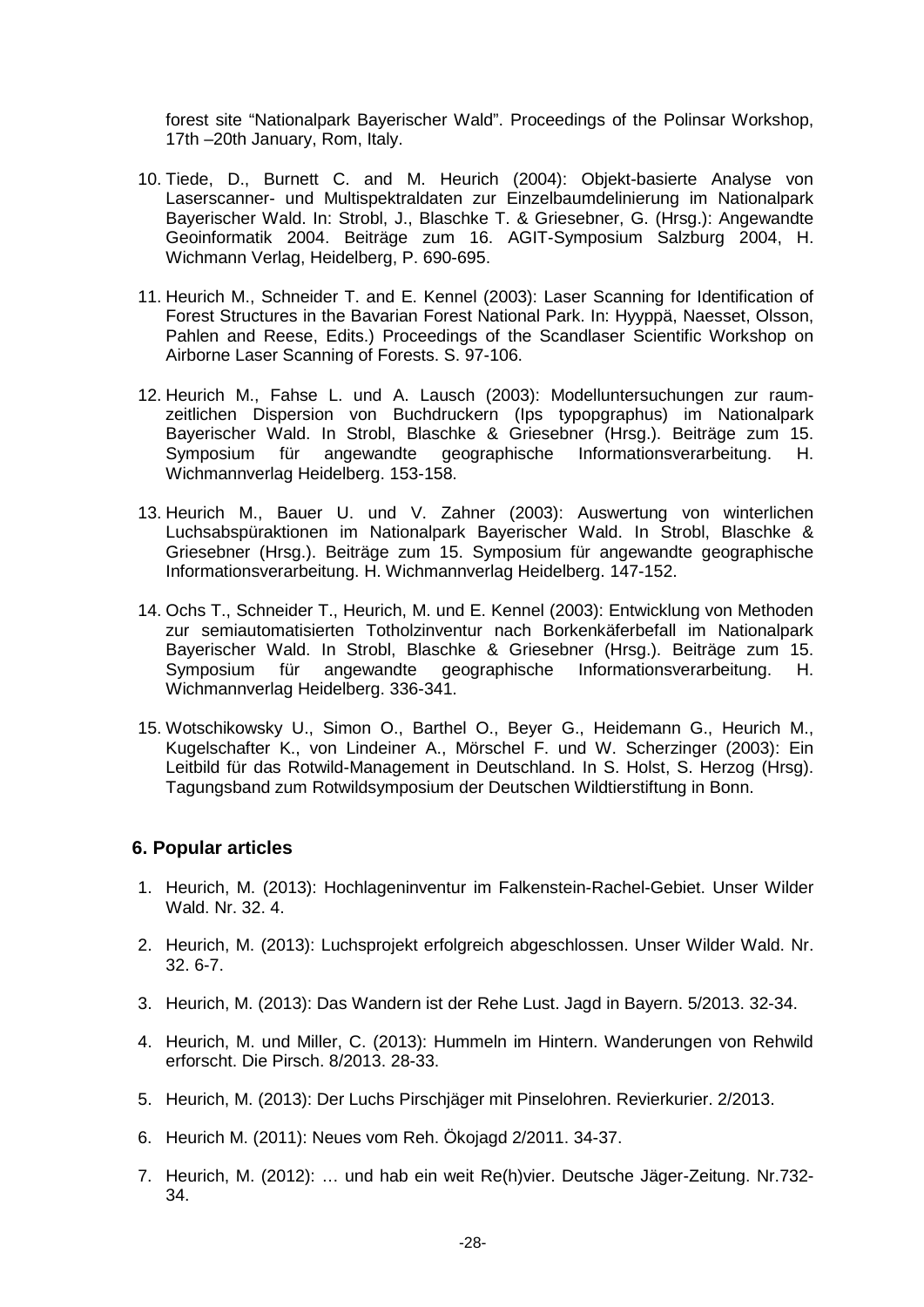- 8. Jaeger S. und M. Heurich (2011): Der Luchs- Wildtier des Jahres 2011.Unser Wilder Wald Nr. 29. 4-5.
- 9. Jaeger S. und M. Heurich (2011): Bitte recht freundlich. Luchse im Nationalpark Bayerischer Wald. Die Pirsch 3/2011. S. 36-37.
- 10. Müller S., Kaandorp M., Brand T und M. Heurich (2010): Kothäufchen sind den Forschern gar nicht Kacke. Unser Wilder Wald Nr. 28.
- 11. Heurich, M. und K. Weingarth (2010): Forschung für den Schutz von Wildtieren über Grenzen hinweg. 40 Jahre auf der Fährte der Luchse. Unser Wilder Wald. Nr. 27.
- 12. Heurich, M. (2008): Der Luchs im wilden Wald. Unser Wilder Wald. Nr. 24.
- 13. Heurich, M., Löttker, P., Stache, A., Baierl, f. und H. Kiener (2007): Beziehungskiste Luchs und Reh. Die Pirsch 3/2007. S. 12-17.
- 14. Ray, R. und M. Heurich (2006): Konkurenz am Riss. Die Pirsch 04/2006. S. 6-9.
- 15. Heurich, M. (2006): Auf den Spuren von Luchs, Reh und Rothirsch über Grenzen hinweg. Unser Wilder Wald Nr. 20.
- 16. Heurich, M. (2005): Luchs "Milan" mit High-Tech-Sender unterwegs. Unser Wilder Wald Nr. 17.
- 17. Heurich, M. und H. Kiener (2005): GPS-Luchs-Telemetrie im Nationalpark Bayerischer Wald. Die Rolle des Luchses im Bergwaldökosystem. Öko Jagd. 08/2005. S. 33-34.
- 18. Heurich, M. und H. Kiener (2005): Quantensprung in der Luchsforschung. Die Pirsch 11/2005. S. 11.
- 19. Heurich M. und U. Fielitz (2004): SMS vom Rotwild. Die Pirsch 5/2004. S. 4 -7.
- 20. Heurich M. (2004): Abschluss der Waldinventur. Unser Wilder Wald. Nr. 16.
- 21. Ray, R. und M. Heurich (2004) Welche Konkurrenten hat der Luchs? Unser Wilder Wald. Nr. 16.
- 22. Heurich M. (2002): Und der neue Wald wächst und wächst. Unser Wilder Wald. Nr. 16.
- 23. Heurich M. (2002): Rothirsche senden SMS aus dem Nationalpark. Unser Wilder Wald. Nr. 11.
- 24. Heurich M. (2002): Größte Waldinventur Bayerns im Nationalpark Bayerischer Wald gestartet. Unser Wilder Wald. Nr. 11.
- 25. Fielitz U. und M. Heurich (2002): SMS vom Rothirsch. Die Pirsch. 10/2002. S.16
- 26. Heurich M. (2001): Wo der Wolf jagt, wächst der Wald. Unser Wilder Wald. Nr. 10.
- 27. Heurich M. (2001): Rotwildforschung im Nationalpark Bayerischer Wald. Unser Wilder Wald. Nr. 9.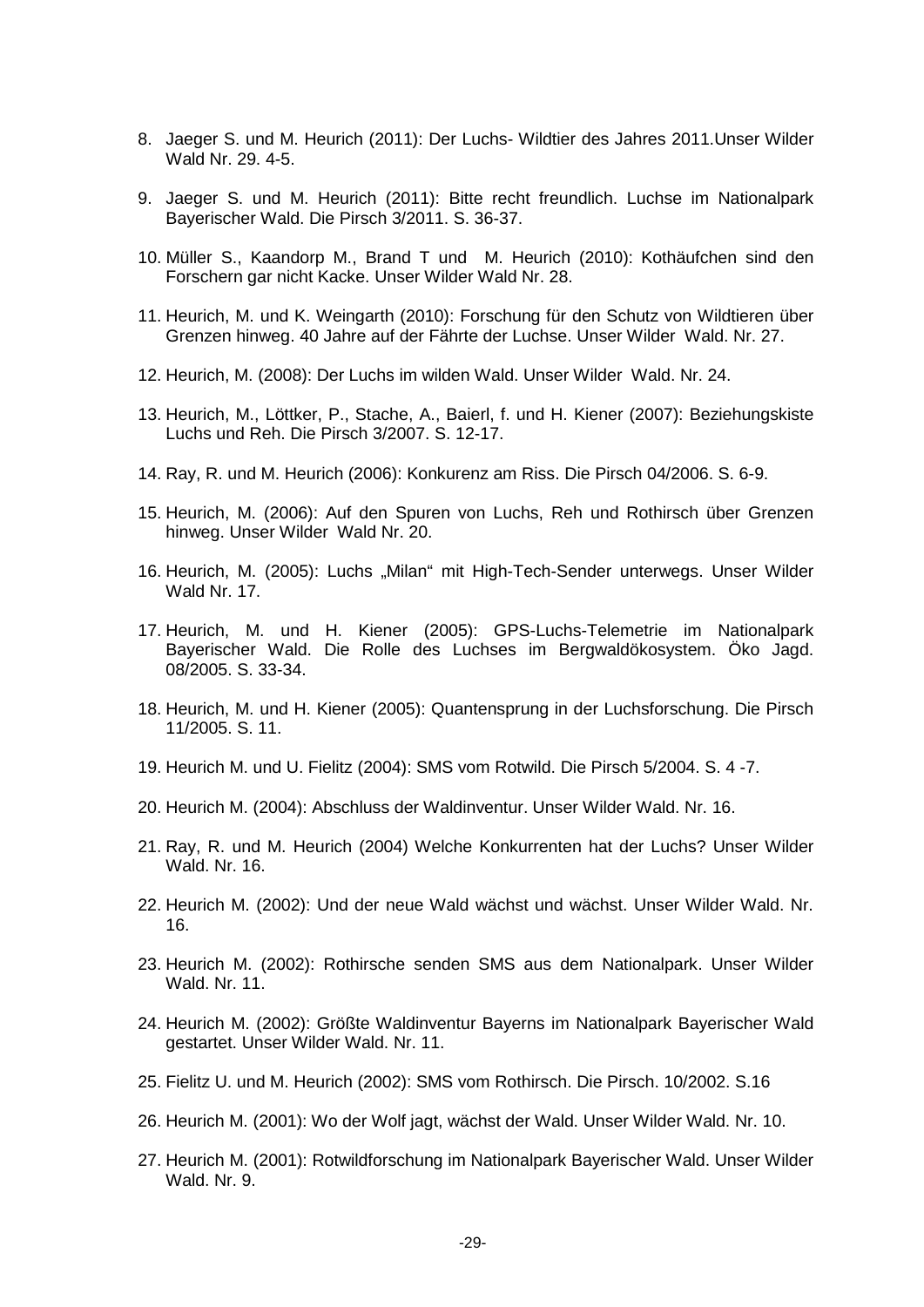- 28. Heurich M. (1999): Per Funk einer Luchsin auf der Spur. Grenzüberschreitende Zusammenarbeit bei der Luchsforschung. Nr. 6.
- 29. Heurich M. (1999): Wenn der Jäger zum Gejagten wird. Modernste Elektronik im Einsatz der Wildbiologie. Wolf Magazin. 1/99. S. 9-12.
- 30. Heurich M. (1998): Wolf und Elch. Räuber-Beute-Forschung auf der Isle Royal. Die Pirsch. 2/98. S. 12- 16.
- 31. Heurich M. (1998): Räuber-Beute-Forschung auf der Isle Royal. Wolf Magazin. 2/98. S. 13-17
- 32. Heurich M. (1997): Wenn der Jäger zum Gejagten wird. Modernste Elektronik im Einsatz der Wildbiologie. Die Pirsch. 3/1997. S. 6-9.

#### **7. Conference proceedings (Abstracts)**

(\*very probable not complete as I am not able to keep track about all conference contributions)

- 1. EGU21-13342 Holocene spatio-temporal patterns of biomass burning in the Bohemian-Bavarian Forest Mountains (Central Europe) by Gabriela Florescu et al.Session BG1.1 – Fire in the Earth system: interactions with land, atmosphere and society
- 2. EGU21-13283 Two extreme events near the Allerød-Younger Dryas transition: A story read from Bohemian Forest lake sediments (Central Europe) by Daniel Vondrák et al.Session ITS3.5/NH3 – Learning from the past? The role of extreme events and natural hazards in the human past
- 3. EGU21-12821 Disentangling human-fire-climate linkages at mid-elevations in the Šumava Mountains of central Europe by Vachel Kraklow et al.Session BG1.1 – Fire in the Earth system: interactions with land, atmosphere and society
- 4. Daniel Vondrák, Gunther Kletetschka, Jolana Hruba, Barbora Chattova, Willem Oscar van der Knaap, Jacqueline van Leeuwen, Helena Svobodova-Svitavska, Premysl Bobek, Vaclav Prochazka, Zuzana Horicka, Marco Heurich, Eva Svecova, Marian Takac, Radana Kavkova, Evzen Stuchlik (2019): The Laacher See Tephra discovered in the Bohemian Forest lakes, east of the eruption. INQUA meeting in Ireland.
- 5. Henrich, M., Niederlechner, S., Kröschel, M., Thoma, S., Dormann, C.F., Hartig, F. and M. Heurich (2019). Smile for the camera: How detection probabilities of camera traps are shaped by animal behaviour and the environment. Conference on Wildlife Research and Conservation 2019, Berlin, Germany. Book of Abstracts: S. 139
- 6. Franke, F., Peters, W., Peterka, T., Henrich, M., Heurich, M. (2019): Should I stay or should I go – variability in migration behaviour in red deer. Conference on Wildlife Research and Conservation 2019, Berlin, Germany. Book of Abstracts S. 127.
- 7. Kirberg, S., Henrich, M., Franke, F., Hackländer, K., Heurich, M., (2019): Recreational activities and hunting create a landscape of fear for deer in the Bohemian
- 8. Forest Ecosystem. Conference on Wildlife Research and Conservation 2019, Berlin, Germany. Book of Abstracts S. 156.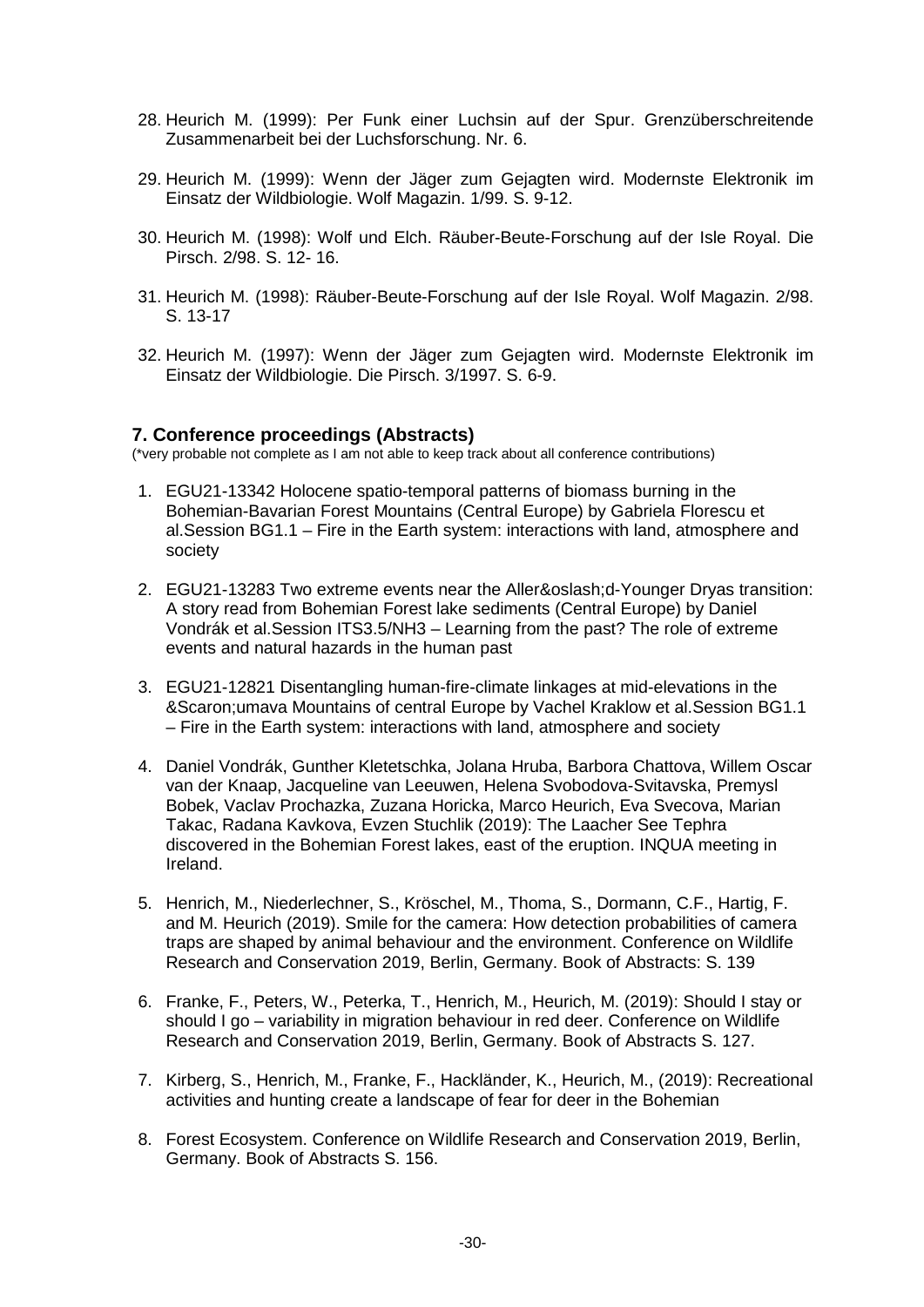- 9. Premier, J., Fickel, J., Kramer-Schadt, S., Heurich, M. (2019): Conservation management strategies in the face of genetic impoverishment: Case studies in small Central European populations of felids. Conference on Wildlife Research and Conservation 2019, Berlin, Germany. Book of Abstracts S. 175.
- 10. Premier, J., Heurich, M., Kramer-Schadt, S. (2018): Landscape and individual movement as drivers of genetic diversity in Eurasian lynx populations: Spatially explicit individual-based simulation experiments. Biomove Symposium 2018. Book of Abstracts S. 92.
- 11. Henrich, M., Peterka, T.Franke, F., Peters, W., Heurich, M. (2018): An integrated approach to model an ungulate population based on telemetry, genotyping, camera trapping and aerial survey data in the Bohemian Forest Ecosystem. Biomove Symposium 2018. Book of Abstracts. S. 88.
- 12. Heurich, M., Ciuti S, Tripke H, Antkowiak P, Silveyra Gonzalez R, Dormann CF (2018): Lidar performs best in characterizing habitat use of ungulates in forested areas. Biomove Symposium 2018. Book of Abstracts. S. 77.
- 13. von Hoermann, C., Pagany, R., Dorner, W., Heurich, M. (2018): Movement ecology meets roads. Biomove Symposium 2018. Book of Abstracts. S. 64
- 14. Wright, S., Heurich, M., Buchmann, C., Schurr, F. (2018): The effect of endozoochory by a red deer population on a near pristine Central European landscape. Biomove Symposium 2018. Book of Abstracts. S. 26.
- 15. Stiegler, J., von Hoermann, C., Müller, J., Fischer, F., Heurich, M. (2018) Succession and use of carrion by scavenger communities in the Bavarian Forest National Park. 48. th Annual meeting of the Ecological Society of Germany, Austria and Switzerland. Book of Abstracts S. 22
- 16. von Hoermann, C., Pagany, R., Dorner, W., Heurich, M. (2018): Movement ecology meets roads. 48. th Annual meeting of the Ecological Society of Germany, Austria and Switzerland. Book of Abstracts S. 361
- 17. Svoboda, M., Bače, R., Brůna, J., Červenka, J., Čížková, P., Heurich, M.,Kopecký, M., Macek, M., Nováková, M.H., Wild, J., Zenáhlíková, J., (2018): Spruce forest after severe bark-beetle outbreak: patterns and processes driving regeneration. 48. th Annual meeting of the Ecological Society of Germany, Austria and Switzerland. Book of Abstracts S. 234.
- 18. Amiri, N., Polewski, P., Yao, W., Heurich, M., Krzystek, P. and Skidmore, A.K. (2016) Adaptive stopping criterion for normalized cut segmentation of single trees in ALS point clouds of temperate coniferous forests : poster. Presented at: Breaking dimensions and resolutions of forest remote sensing data : 3rd workshop SIG on forestry, 15-16 September 2016, Krakow, Poland.
- 19. Heiden U., Holzwarth S., Pinnel N., Reichmuth A., Raczko E., Heurich M., Müller J., Skidmore A., Wang Z., Ali A., Wang T., Darvish R., Wegmann M. (2016) Laboratory for Essential Biodiversity Variables (EBV) Concepts – The "Data Pool Initiative for the Bohemian Forest Ecosystem". Living Planet Symposium 2016, 9-13 May 2016, Prague, Czech Republic.
- 20. Hill, S., Latifi, H., Heurich, M., Müller, J. (2016) LiDAR-gestützte Erfassung von einzelbaum- und bestandsbasierter Waldentwicklung nach natürlichen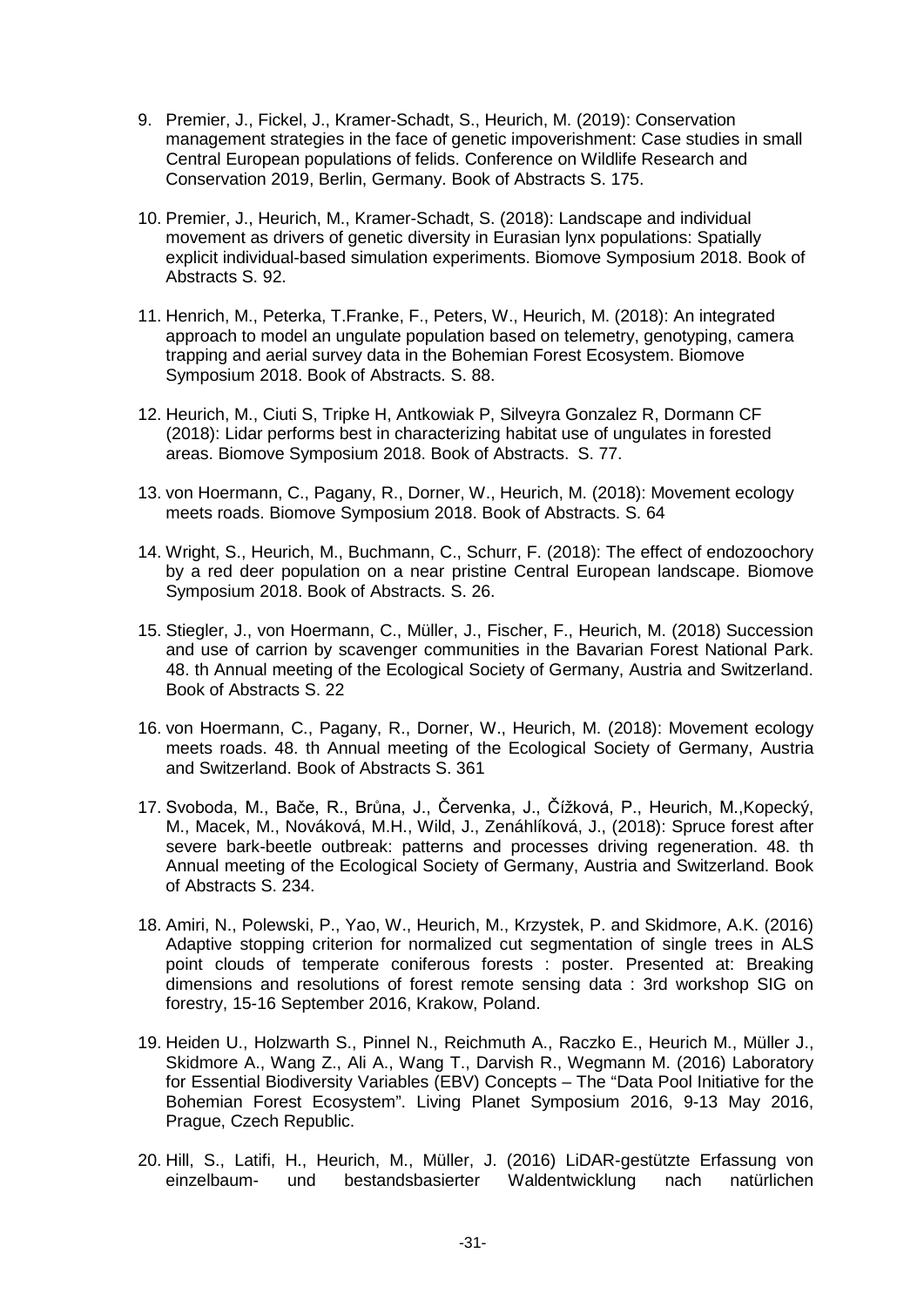Störungsprozessen. In FowiTa - Forstwirtschaftliche Tagung, p 123, Freiburg in Breisgau

- 21. Schex S., Körner T., Heurich M., Gareis M., Schwaiger K. (2016): Untersuchungen zum Vorkommen von Mykobakterien des Tuberkulosekomplexes in Rotwild aus dem Bayerischen Wald. 57. Arbeitstagung des Arbeitsgebietes Lebensmittelhygiene der Deutschen Veterinärmedizinischen Gesellschaft, 27.09.-30.09.2016, Garmisch-Partenkirchen
- 22. Heurich, M. (2016): Understanding the effects of ungulate browsing on forest ecosystems. International Conference. Ungulates in a changing world – consequences for population dynamics, migration and management. Krasny Bor, Belarus.
- 23. Heurich, M. (2015): Monitoring the Effects of Ungulates on Forest Regeneration. (Keynote presentation). IUFRO Conference 2015, Birmensdorf, October 14–16 Keynotes. S. 13
- 24. Cailleret, M., Heurich, M., Bugmann, H. (2015): Combined Impacts of Climate Change and Ungulates Browsing on Forest Dynamics in the Bavarian Forest National Park). IUFRO Conference 2015, Birmensdorf, October 14–16 Keynotes. S. 29
- 25. Beutel, T., Heurich, M. (2015): Occurrence of European Wildcat (Felis silvestris silvestris) and domestic cats in the Bavarian Forest National Park. Konference, Aktuality Šumaveskeho Vyzkumu. Haus zur Wildnis 9. – 10. 9. 2015. S. 18.
- 26. Heurich, M., Krzystek, P., Latifi, H., Müller, J. (2015): Fernerkundungsgestützte Waldinventuren im Nationalpark Bayerischer Wald. Konference, Aktuality Šumaveskeho Vyzkumu. Haus zur Wildnis 9. – 10. 9. 2015. S. 36.
- 27. Belotti, E., Kreisinger,J., Romportl, D., Heurich, M., Bufka, L. (2015): Mají přezimovací obůrky vliv na loveckou aktivitu rysa ostrovida (Lynx lynx)? Konference, Aktuality Šumaveskeho Vyzkumu. Haus zur Wildnis 9. – 10. 9. 2015. S. 13.
- 28. Heurich, M.,Krzystek, P. (2015): Lidar Remote Sensing for Forest Inventory and Nature Conservation. Results from the first practical implementation of a lidar based forest inventory in the Bavarian Forest National Park. Tagungsband Forstliche Fernerkundung: Der gepixelte Wald. Freising 17./18. März Freising.
- 29. Sommer, C., Holzwarth, S., Heiden U., Müller, J., Heurich, M., Krzystek, P. (2015): Potential of hyperspectral image data and airborne LiDAR data for the detection and classification of tree species in the Bavarian Forest National Park. Tagungsband Forstliche Fernerkundung: Der gepixelte Wald. Freising 17./18. März Freising
- 30. Latifi, H., Gaub, V., Heurich, M., Krzystek, P., Müller, J., and Dech, S. (2014): A naive Bayes model to describe natural forest ground vegetation by waveform LiDAR metrics. In Proceedings of GfÖ– Annual Meeting, 8th-12th September 2014, Hildesheim.
- 31. Gentsch. R, Heurich, M. and König, A (2014): Spatial Behavior of Roe Deer (Capreolus capreolus) in a Private Hunting District near the Bavarian Forest, Germany. Jahrestagung der Vereinigung der Wildbiologen und Jagdwissenschaftler Deutschlands e.V., Freising.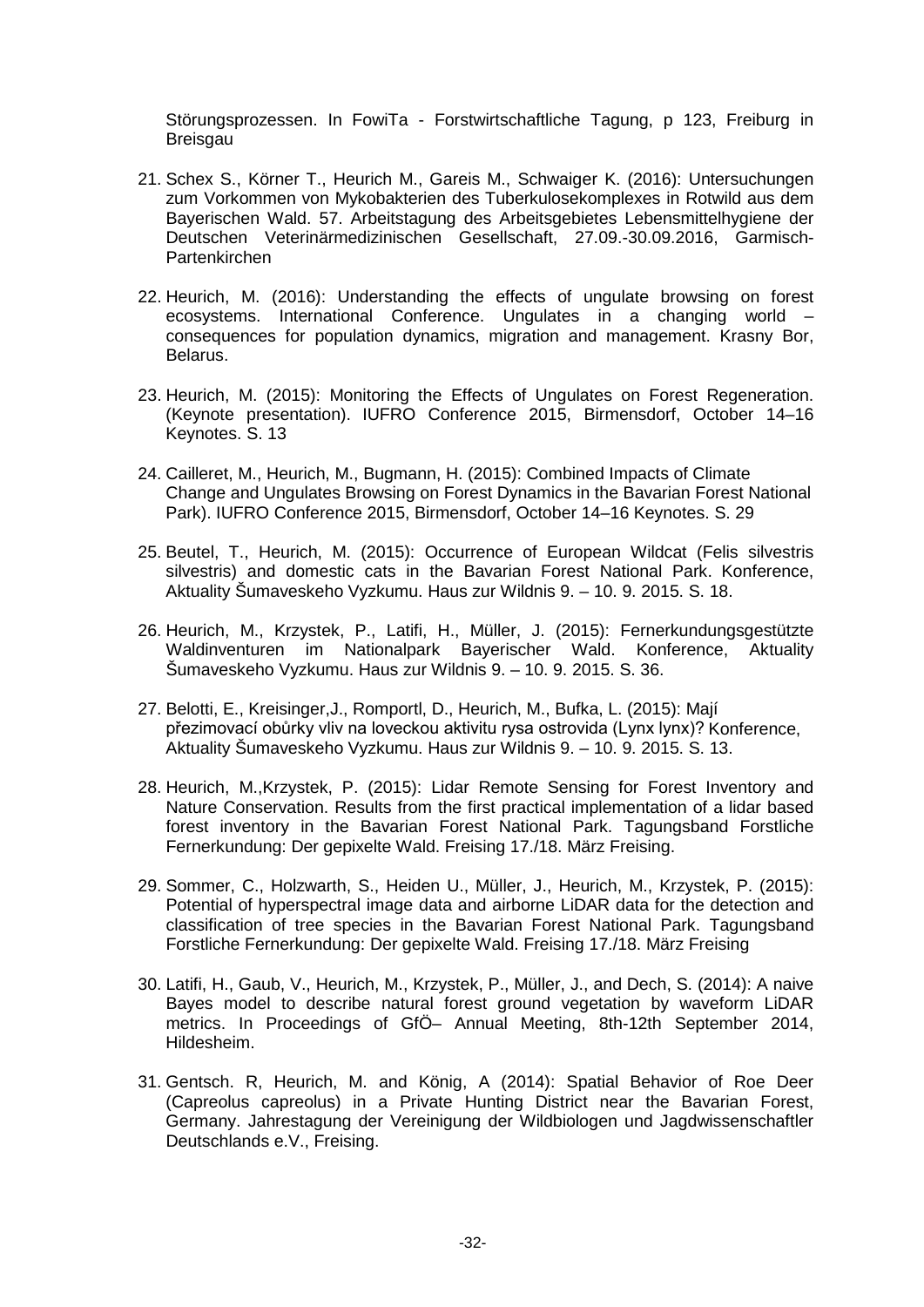- 32. Yao W., Krzystek P., M. Heurich (2012): Enhanced detection of understory trees in a mixed and multi-layered forest using airborne full waveform LiDAR data. SilviLaser 2013, 9-11 October, 2013-Beijing, China. 80-81.
- 33. Stüber, E. , Bonke, R., Drees, N. Heurich, M., Fredriksson-Ahomaa, L., Beutin and E. Märtlbauer (2012): Occurrence of Shiga Toxin-Producing Escherichia coli (STEC) in a Bavarian roe deer Population Over Different Periods of Time Zoonoses and Public Health, 59 (Suppl. 1), 19–90, P-177, 71-72.
- 34. Burghardt, F., Hagen, R., Rummel, A., Suchant, R. and M. Heurich (2013): Effects of human disturbance on red deer behaviour: comparing the Bavarian Forest National Park and the Southern Black Forest. 9th International Conference on Behaviour, Physiology and Genetics of Wildlife.18.-21.09.2013. Berlin. S.38
- 35. Cailleret M, Heurich M, Bugmann H (2013) Climate Change and Wildlife Management Interacting Effects on Forest Dynamics in a Protected Area. ClimTree2013 International Conference on Climate Change and Tree Responses in Central European Forests. 1-5.09.2013. Zürich, Switzerland. Page 103.
- 36. Cailleret M, Heurich M, Bugmann H (2013) Likely impacts of climate change on forest structure in the Bavarian Forest National Park. 43rd Annual Meeting of the Ecological Society of Germany, Austria and Switzerland. 9-13.09.2013. Potsdam, Germany. Page 289.
- 37. Van der Knaap, P., Van Leeuwen, J., Fahse, L., Heurich, M. and W. Tinner (2013): Bark beetles kill spruce forests in the Bavarian Forest, Germany: did humans play a role? Evidence from pollen and macrofossils, 98<sup>th</sup> Annual Meeting Ecological Society of America. Minneapolis.
- 38. Weingarth, K., Zeppenfeld, T., Heibl, C., Bufka, L., Daniszova, K., Heurich, M. and Müller, J. (2013): Improving the study design of Eurasian lynx (Lynx lynx) monitoring from camera trap data In: Book of abstracts of the 31st IUGB CONGRESS (International Union of Game Biologists), Brussels, Belgium, Page 167.
- 39. Magg, N., Müller,J., Heibl, C. and Heurich, M. (2013): Assessing suitable habitat for lynx (Lynx lynx) along the German-Czech border. In: Book of abstracts of the 31st IUGB CONGRESS (International Union of Game Biologists), Brussels, Belgium, Page 206.
- 40. Belotti, E., Romportl, D., Kreisinger, J., Heurich, M. & Bufka, L. 2013: Eurasian lynx hunting red deer: is there an influence of winter enclosure system? In: Book of abstracts of the 31st IUGB CONGRESS (International Union of Game Biologists), Brussels, Belgium, Page 167.
- 41. Belotti, E., Kreisinger, J., Heurich, M. and Bufka L. (2013) How tolerant are resting and feeding lynx to recreational activities? 87th Annual Meeting of the German Society of Mammalogy Prague (Czech Republic), 8th-12th September 2013. Abstracts of Oral Communications and Poster Presentations. Mamm.biol. Special issue to volume 78. ISSN 1616-5047. Page 6.
- 42. Bufka, L., Belotti, E., Bufková-Daniszová, K. and Heurich, M. (2013): Multiple use of the kills in solitary carnivore: The case of Eurasian lynx (Lynx lynx) in Central Europe. 87th Annual Meeting of the German Society of Mammalogy Prague (Czech Republic), 8th-12th September 2013. Abstracts of Oral Communications and Poster Presentations. Mamm.biol. Special issue to volume 78. ISSN 1616-5047. Page 7.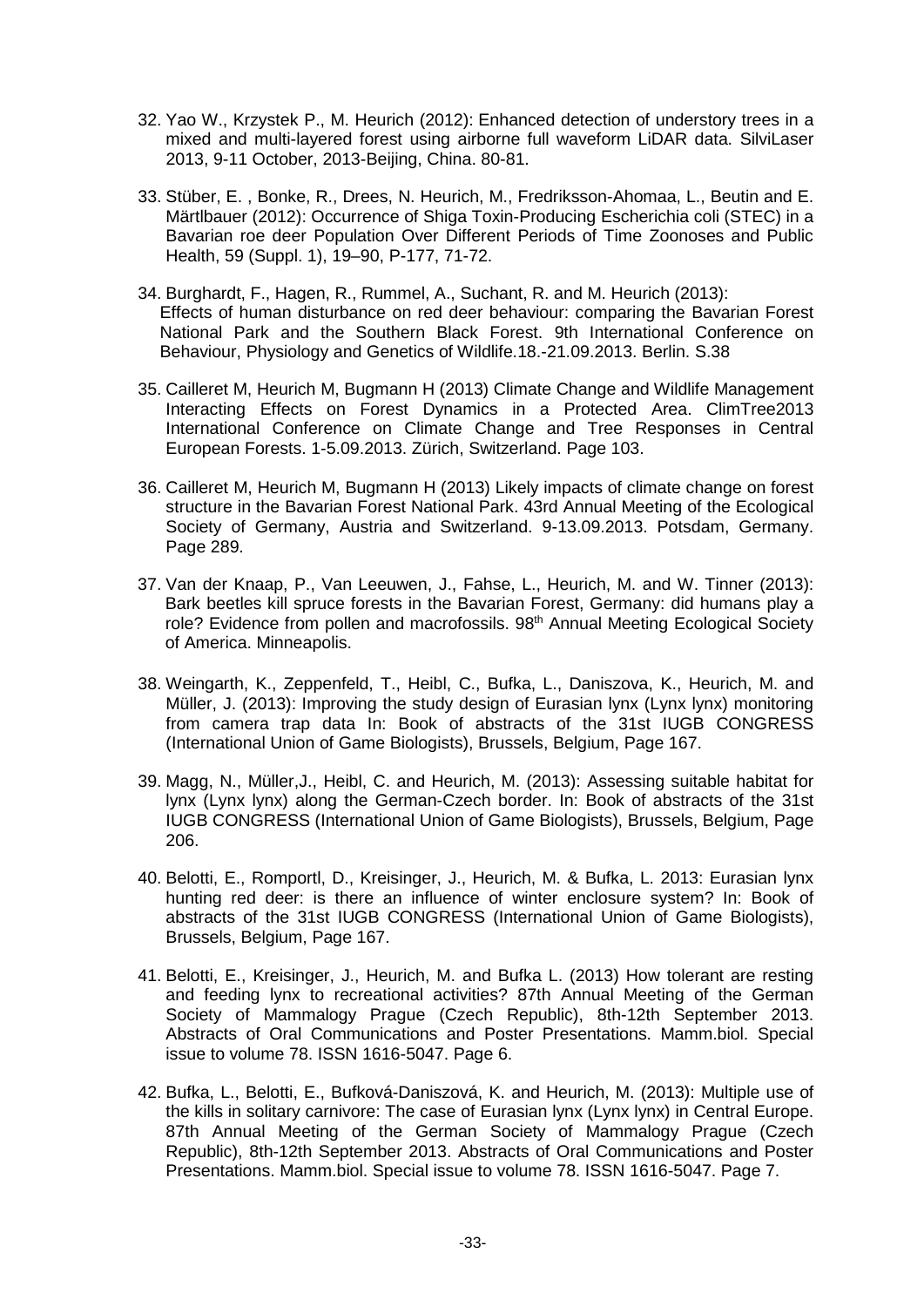- 43. Hagen R., Fahse L., Kramer-Schadt S., Heurich M. (2012): Human hunting of roe deer: the interplay of a changing environment and the uncertainty of management decisions. International Conference on Hunting for Sustainability. Book of Abstracts 67.
- 44. Reckel, F., Hoke, N., Heurich, M. and J.Grunwald (2012): Piophilid Maggots found inside of bones. 9<sup>th</sup> Meeting of the European Association for Forensic Entomology. Torun Poland. 88.
- 45. Klang, C., Feddern, N., Heurich, M., Szelecz I., Mitchell E., Amendt J. (2012): Higgledy-Piggledy – A comparative analysis of the insect and testate amoebae sucession on and beneath deer cadavers in the Bavarian Forest National Park. 9th Meeting of the European Association for Forensic Entomology. Torun Poland. 64.
- 46. Heurich, M. (2011): Wenn Wildnis an ihre Grenzen stößt. Wildtiermanagement und forschung im Grenzbereich zwischen Kulturlandschaft und Nationalpark – Forschungsergebnisse aus dem Nationalpark Bayerischer Wald. In: Wildbestandsregulierung in deutschen Nationalparks. 13-15.
- 47. Dupke, C., Heurich, M., Reineking, B. (2011): Temporal habitat preferences in roe deer at different scales. 41 <sup>th</sup> annual conference 2011 der Gesellschaft für Ökologie. Book of Absracts. S. 94.
- 48. Bevanda, M., Fahse, L., Heurich, M, Reineking, B. (2011): The importance of landscape configuration for home range sizes of red deer.  $41$ <sup>th</sup> annual conference 2011 der Gesellschaft für Ökologie. Book of Absracts. S. 149-150.
- 49. Michael, E., Bevanda, M., Dupke, C.,Heurich M., Reineking, B.(2011): Influence of forest structure on roe deer habitat selection using airborne LiDAR.41 th annual conference 2011 der Gesellschaft für Ökologie. Book of Absracts. S. 149-150.
- 50. Weingarth, K., Bufka L., Kristina, Daniszova, K., Felix Knauer F., Heurich, M. (2011): Precise Moment. Evaluation of two successive camera-Trapping sessions of Lynx lynx to reveal Population densities. XXX<sup>th</sup> IUGB Congress 5. -9. September. S. 177.
- 51. Franke, U., Goll, B., Hohmann, U., Heurich, M. (2011): Aerial wildlife monitoring with a combination of infrared and high resolution RGB images. XXX <sup>th</sup> IUGB Congress 5. -9. September. S. 97.
- 52. Belotti, E., Mayer, K., Bufka, L., Heurich, M., Šustr, P. (2011): Prey usage by the Eurasian Lynx (Lynx lynx): Influence of human activity. XXX  $<sup>th</sup>$  IUGB Congress 5. -9.</sup> September. S. 70.
- 53. Lausch, A., Fahse, L., Heurich, M: Spatio-temporal dispersion of Ips typographus (L.) in Bavarian Forest National Park: a long-term quantitative landscape-level analysis. Proceedings of the 8<sup>th</sup> IALE World Congress, 18.-23. August 2011, Beijing, China, 276-277.
- 54. Barančeková M., Krojerová-Prokešová J., Šustr P.,Heurich M. (2011): Roe deer diet composition based on micro-histological analyses of faces. 10th European Roe Deer Meeting. Srní, Czech Republic. S.10.
- 55. Brand T., Kaandorp M., Müller S., Reineking B., Šustr P., Heurich M. (2011): Management is more important than Ecology. What shapes the distribution of roe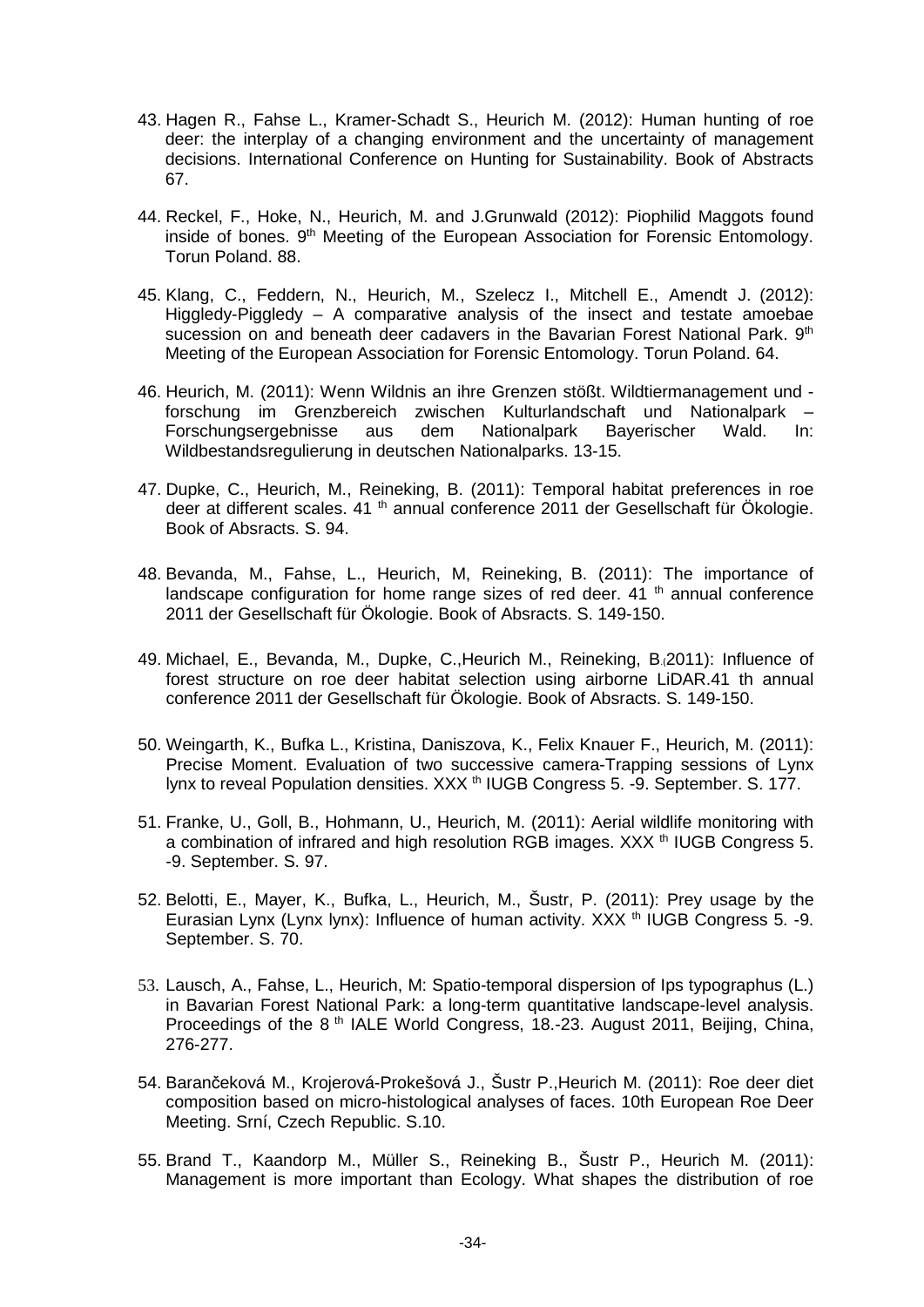deer and red deer in the Greater Bohemian Forest Ecosystem? 10th European Roe Deer Meeting. Srní, Czech Republic S. 13.

- 56. Cagnacci F., Focardi S., Heurich M., Stache A., Hewison AJM., Morellet N, Kjellander P., Linnell JDC., Mysterud A., Neteler M, Delucchi L., Urbano F. (2011): Partial Migration in roe deer. 10th European Roe Deer Meeting. Srní, Czech Republic. S. 14.
- 57. Dupke C., Heurich M., Reineking B. (2011): Temporal habitat preferences in roe deer at different scales. 10th European Roe Deer Meeting. Srní, Czech Republic. S. 17.
- 58. Franke U., Goll B., Wilmes F., Hohmann U., Hahn N., Heurich M.(2011): Monitoring red deer and roe deer with a combination of aerial infrared and high resolution RGB images in forested areas. 10th European Roe Deer Meeting. Srní, Czech Republic. S. 18.
- 59. Hagen R., Fahse L., Kramer-Schadt S., Heurich M. (2011): Assessing mortality factors acting on different time-scales on the population dynamics of roe deer: The interplay of road mortality, lynx predation and hunting. 10th European Roe Deer Meeting. Srní, Czech Republic. S. 20.
- 60. Krop-Benesch A., Berger A., Szunyog K., Heurich M. (2011): Activity patterns of an Eurasian lynx (lynx lynx) and its relation to its prey species, the European roe deer (Capreolus capreolus). 10th European Roe Deer Meeting. Srní, Czech Republic. S. 21.
- 61. Kasparova M., Romportl D., Heurich M., Šustr P.(2011): Spatial behavior and habitat requirements of male roe deer (Capreolus capreolus) in Šumava and Bavarian Forest National Parks. 10th European Roe Deer Meeting. Srní, Czech Republic. S. 36
- 62. Meissner JK, Eccard JA., Heurich M. (2011): Influence of Lynx presence, odour and human hunting on the vigilance behavour of roe deer (Capreolus capreolus). 10th European Roe Deer Meeting. Srní, Czech Republic. S. 37
- 63. Stüber E., Bonke R., Heurich M., Eggert M., Fredriksson--Ahomaa M., Märtlbauer E. (2011): Occurrence of shiga toxin-producing Escherichia coli (STEC) in Bavarian Roe deer. 10th European Roe Deer Meeting. Srní, Czech Republic. S.43.
- 64. Weilnböck G., Erhardt M., Wöhr C., Heurich M. (2011): Stress exposure of roe deer during capture in a box trap. 10th European Roe Deer Meeting. Srní, Czech Republic. S.44.
- 65. Ullrich U.; Schwarz A.; Meyer C.; Heurich M.; Märtlbauer E. (2011):Zum Vorkommen von Listeria monocytogenes bei Rothirschen 52. Arbeitstagung des Arbeitsgebietes Lebensmittelhygiene der DVG, 27.09.-30.09.2011.
- 66. Schwarz A.; Ullrich U.; Stüber E.; Heurich M.; Märtlbauer E. (2011): Serologische Untersuchung zum Vorkommen von Mycobacterium avium subspecies paratuberculosis bei Rothirschen in Bayern 52. Arbeitstagung des Arbeitsgebietes Lebensmittelhygiene der DVG, 27.09.-30.09.2011.
- 67. Belotti E., Mayer K., Bufka L., Heurich M., Šustr P. (2011): Influence of human activity on the prey usage by the Eurasian lynx (Lynx lynx): preliminary results. Zoologické Dny Brno 2011 – Sborník abstraktů z konference 17.-18. Února 2011. 31-32
- 68. Belotti E., Mayer K., Bufka L., Heurich M., Šustr P. (2011): Influence of human activity on the prey usage by the Eurasian lynx (Lynx lynx): preliminary results. Abstracts of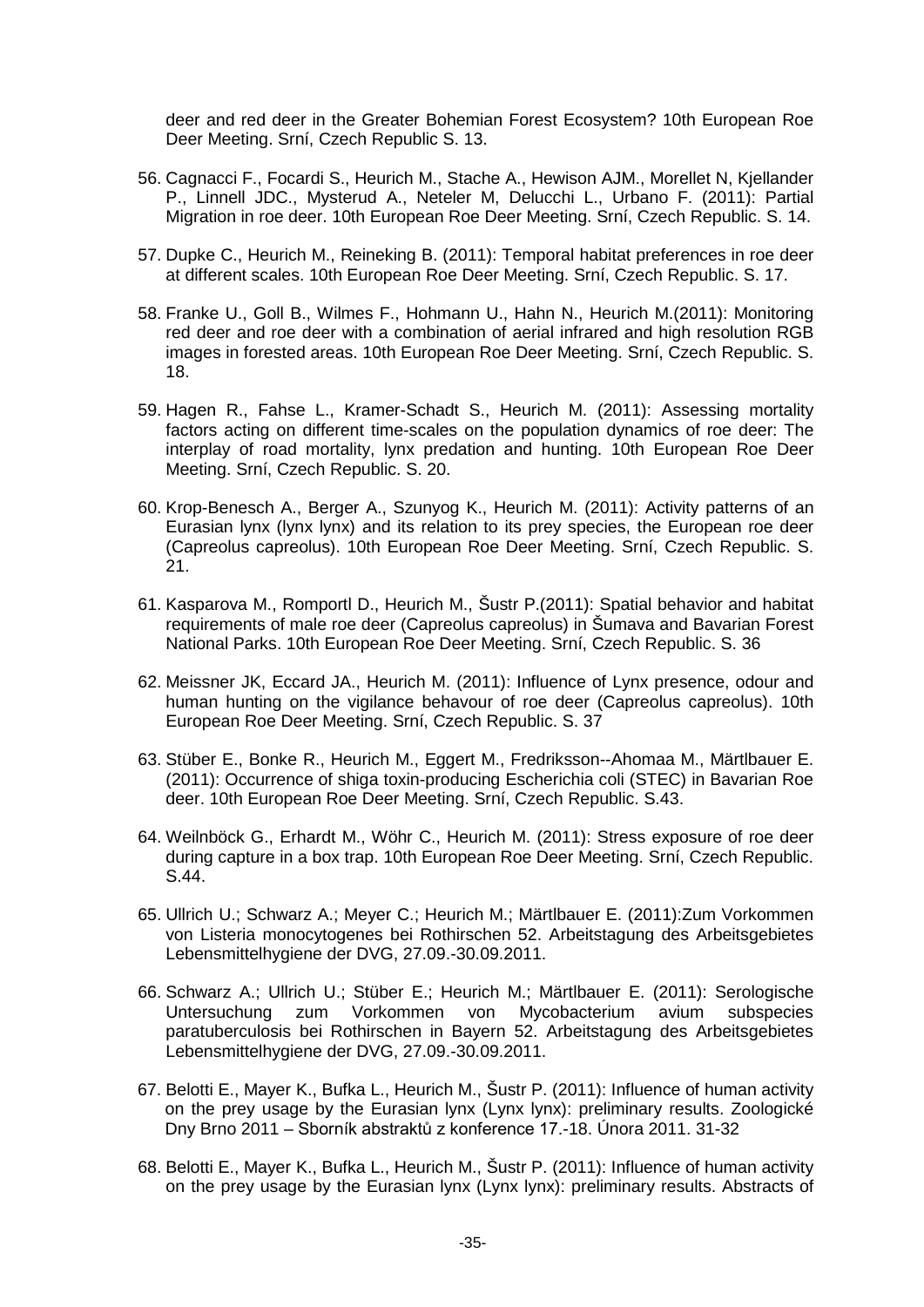the II International Congress Problematic Wildlife: Conservation and Management. 61-62.

- 69. Heurich, M., Benesch A., Berger A. und T. Hothorn (2010): Deers in fear Are activity rhythms influenced by predation risk?. The 17th annual conference of the Wildlife Society. Oct.. 2-6, 2010. Snow Bird, Utah.
- 70. Weingarth, K., Knauer, F., Heurich, M. (2010): The Comparison of two consecutive camera surveys of European lynx (lynx lynx) regarding minimal count and capturemark-resight techniques The 17th annual conference of the Wildlife Society. Oct.. 2-6, 2010. Snow Bird, Utah.
- 71. Belotti, E., Mayer, K., Bufka L., Heurich, M. and P. Sustr (2010): Influence of human disturbance on the prey usage by the Eurasian lynx: preliminary results. The role of habitat features. Research Actualities in the Bohemian/Bavarian Forest. Tagungsband. S. 5.
- 72. Belotti, E., Mayer, K., Bufka L., Heurich, M. and P. Sustr (2010) Hunting strategy of the Eurasian lynx (Lynx lynx) in the Bohemian Forest: The role of habitat features. Research Actualities in the Bohemian/Bavarian Forest. Tagungsband. S. 6.
- 73. Bufka, L., Weingarth, K., Daniszova, K., Knauer, F. and M. Heurich (2010): Camera trapping - an effective method for a survey and monitoring of the Eurasian Lynx (Lynx lynx) in the Bohemian Forest. Research Actualities in the Bohemian/Bavarian Forest. Tagungsband. S. 16.
- 74. Krenova Z., Heurich, M., Rall, H., Beudert, B., Müller, J. and Vrba, J. (2010): Silva Gabreta LTSER platform: The Bavarian Forest and Sumava National Parks on the way to common transboundry ecosystem research scheme. Research Actualities in the Bohemian/Bavarian Forest. Tagungsband. S. 54
- 75. Heurich, M. and P. Sustr (2010): The Greater Bohemian Forest Ecosystem. An ecosystem based concept for the conseravation of large mammals in the Czech, German, Austrian Border Region. Research Actualities in the Bohemian/Bavarian Forest. Tagungsband. S. 42.
- 76. Bevanda, M., Dupke, C., Fahse, L., Heurich, M., and B. Reineking (2010): Home range dynamics of red deer (Cervus elaphus) at multiple scales. Jahrestagung der Gesellschaft für Ökologie. 30. 8 bis 3. 9.2010. Gießen.
- 77. Ullrich U., Meyer C., Bonke R., Thiel S., Finke C., Fredriksson-Ahomaa M., Heurich M. und E. Märtlbauer (2010): Zum Vorkommen von lebensmittelrelevanten bakteriellen Zoonoseerregern in Rothirschen. Amtstierärztlicher Dienst und Lebensmittelkontrolle. 51. Arbeitstagung des Arbeitsgebietes . Dreiländertagung: Programm- und Abstractband. Garmisch. S. 187.
- 78. Meyer C., Ullrich U., Heurich M., Fredriksson-Ahomaa M., und E. Märtlbauer (2010): Untersuchung zum Vorkommen von MRSA bei Wildtieren. Amtstierärztlicher Dienst und Lebensmittelkontrolle. 51. Arbeitstagung des Arbeitsgebietes . Dreiländertagung: Programm- und Abstractband. S. 182.
- 79. Eggert M., Stüber E., Heurich M., Fredriksson-Ahomaa M. und E. Märtlbauer (2010): Stx-Subtypen und Virulenzgene von STEC aus bayerischen Wildwiederkäuern. Amtstierärztlicher Dienst und Lebensmittelkontrolle. 51. Arbeitstagung des Arbeitsgebietes . Dreiländertagung: Programm- und Abstractband. Garmisch. S. 171.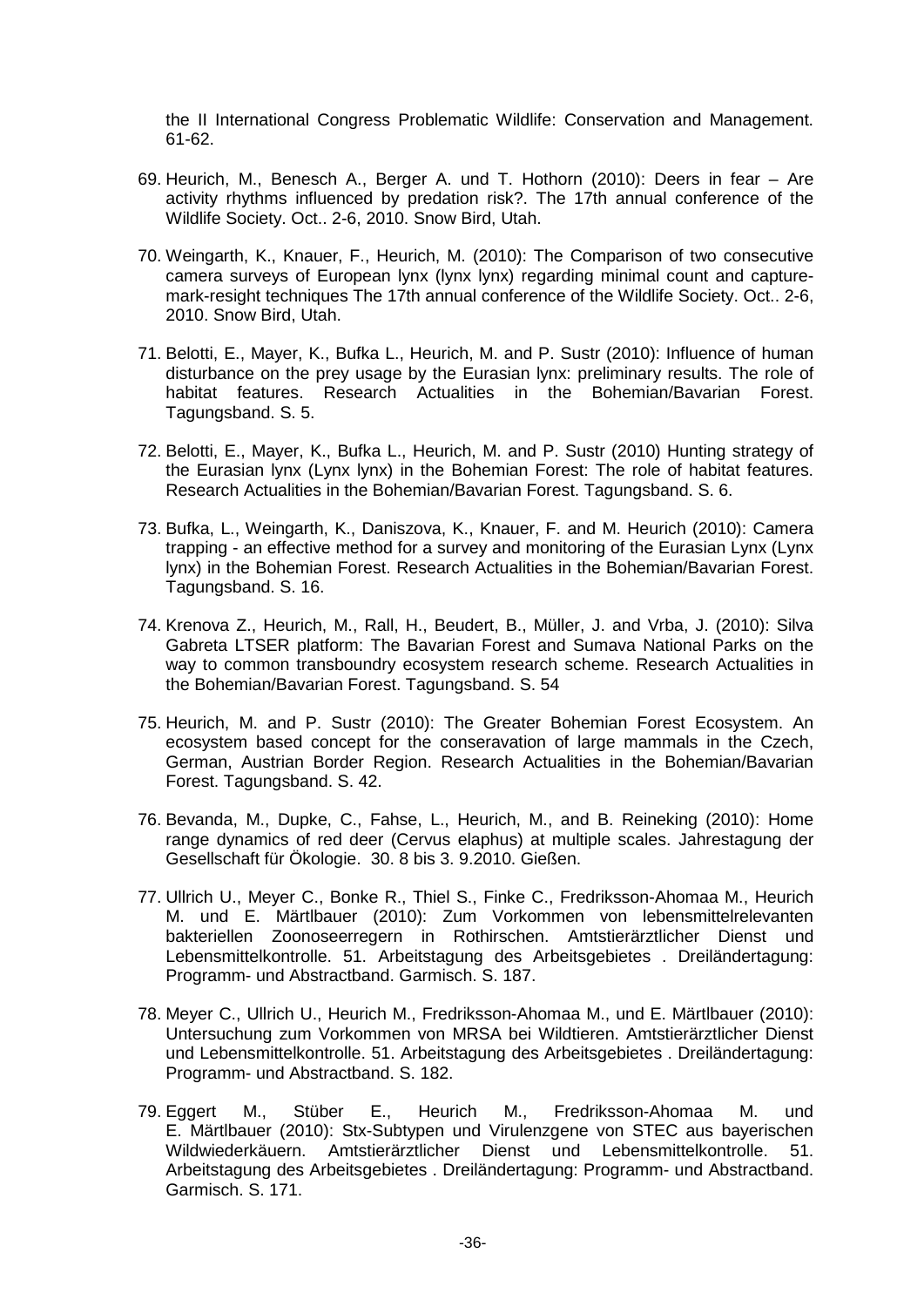- 80. Stüber E., Eggert M., Heurich M., Fredriksson-Ahomaa M. und E. Märtlbauer (2010): Vorkommen stx-positiver E. coli in bayerischen Wildwiederkäuern. Amtstierärztlicher Dienst und Lebensmittelkontrolle. 51. Arbeitstagung des Arbeitsgebietes . Dreiländertagung: Programm- und Abstractband. S. 185.
- 81. Weingarth K., Bufka L., Knauer F. and M. Heurich (2010): Evaluation of two successive camera-trapping sessions of Eurasian lynx (Lynx lynx) using digital cameras to reveal survival, population trends and abundance estimates. Jahrestagung der Gesellschaft für Ökologie. 30. 8 bis 3. 9.2010. Gießen. S. 418.
- 82. Stache A., Brand T., Kaandorp M., Müller S. and M. Heurich (2010): The Eurasian lynx in the Greater Bohemian Forest Ecosystem – Management implications based on space use and prey distribution Jahrestagung der Gesellschaft für Ökologie. 30. 8 bis 3. 9.2010. Gießen. S. 417.
- 83. Franke U., Goll B., Wilmes F., Hohmann U., Stache A., Heurich M. and N. Hahn (2010): Monitoring of large mammals with a combination of aerial infrared and high resolution RGB images in forested areas – a status report. Jahrestagung der Gesellschaft für Ökologie. 30. 8 bis 3. 9.2010. Gießen. S. 406.
- 84. Weingarth, K., Zimmermann, F., Knauer F. und M. Heurich (2009): First Estimation of Eurasian Lynx (Lynx lynx) density in Germany using digital cameras and capturerecapture techinques. The 16<sup>th</sup> annual conference of the Wildlife Society. Sept. 20-24, 2009. Monterey, California.
- 85. Heurich, M., Benesch A., und A. Berger (2009): Using data from acceleration sensors to examine the activity patterns of free ranging roe deer. The 16<sup>th</sup> annual conference of the Wildlife Society. Sept. 20-24, 2009. Monterey, California.
- 86. Benesch A., Berger A., und M. Heurich (2009): Activity patterns of free-ranging red deer and roe deer in the Bavarian Forest National Park. 7th International Conference on Behaviour, Physiology and Genetics of Wildlife. 21.-24.9.2009. Berlin. S.28.
- 87. Barančeková, M., Krojerová-Prokešová, J., Šustr, P. a Heurich, M. (2009): Složení potravy jelena lesního (Cervus elaphus) a srnce lesního (Capreolus capreolus) v NP a CHKO Šumava a v NP Bavorský les. Zoologické dny Brno 2009, Bryja J. & Zukal J. (eds.), Sborník abstraktů z konference.
- 88. Fahse, L., Tinner, W., Baumann, J. und M. Heurich (2009): Palaeoecological, ecological and modelling studies about the co-existence of spruces and bark beetles in the bavarian forest national park. Conference on "Long-term ecosystem research. Swizzerland.
- 89. Zeppenfeld, T., Reineking, B. und M. Heurich (2009): Non-parametric modelling of snow tracking data with different observation intensity. 2<sup>nd</sup> European Congress of Conservation Biology. Prag. 1.-5.9.2009.
- 90. Weingarth, K., Zimmermann, F., Knauer F. und M. Heurich (2009): First Estimation of Eurasian Lynx (Lynx lynx) density in Germany using digital cameras and capturerecapture techinques. 2nd European Congress of Conservation Biology. Prag. 1.- 5.9.2009.
- 91. Stache, A., Trierweiler, N., Mayer, K., Šustr P. und M. Heurich (2009): Seasonal habitat use of roe deer (Capreolus capreolus) in dependency of infrastructure, management and habitat in Bavarian Forest National Park. 9<sup>th</sup> Eurodeer conference. Edinburgh. Scottland.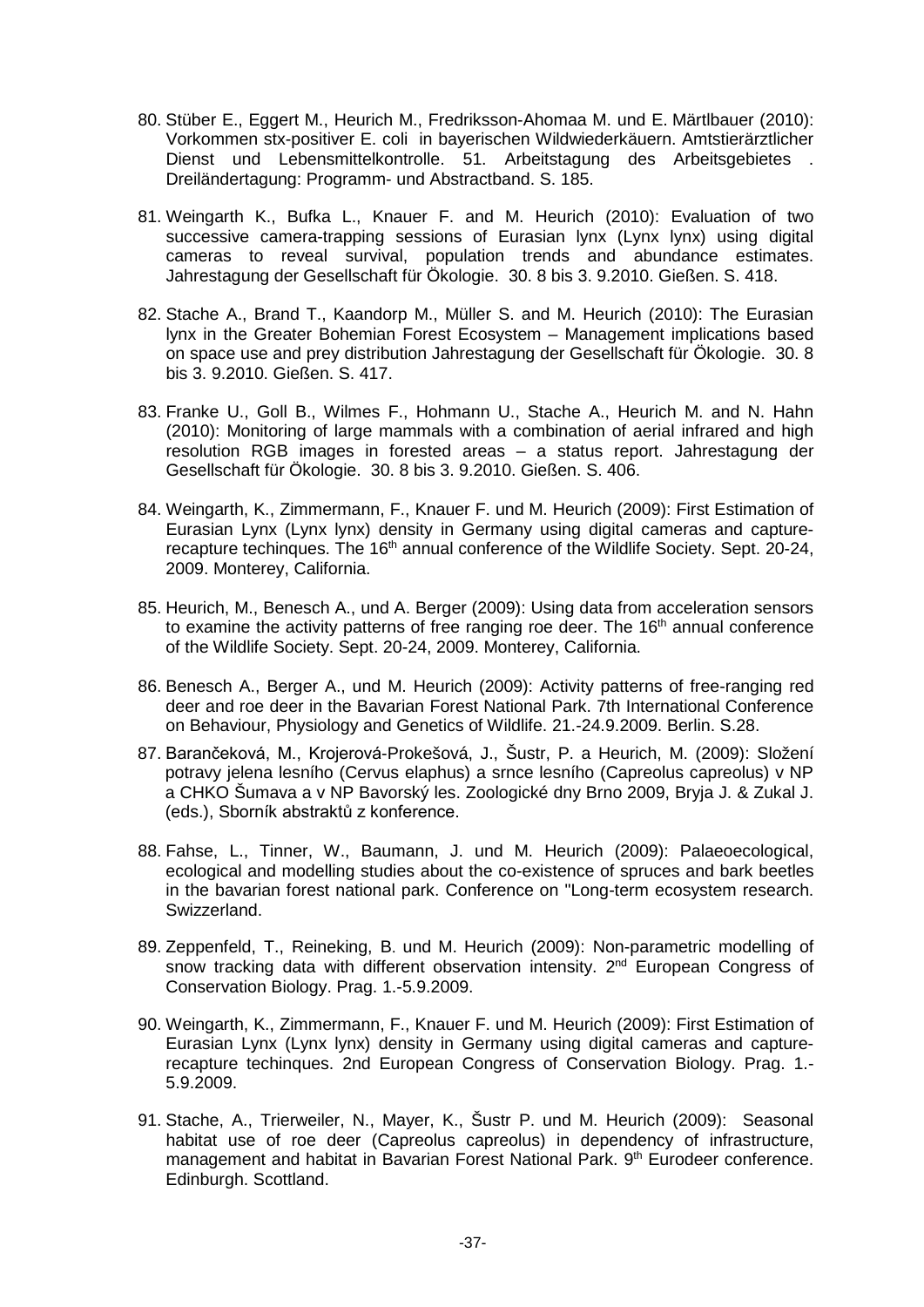- 92. Cagnacci, F., Urbano, F., Basille, M., Bonenfan, C., Dettki, H., Focardi, S., Gaillard, J.M., Heurich, M., Kjellander, P., Linnell, J., Stache, A. und P. Sustr (2009): EURODEER: a tool for integrating roe deer data at the biogeographic scale.  $9<sup>th</sup>$ Eurodeer conference. Edinburgh. Scottland.
- 93. Benesch, A., Berger, A**.** und M. Heurich (2009): Activity pattern of free-ranging roe deer in National Park Bavarian Forest. 9<sup>th</sup> Eurodeer conference. Edinburgh. Scottland.
- 94. Heurich, M. und S. Günther (2009): Der Rothirsch im Nationalpark Bayerischer Wald – Mensch und Wildtiere gemeinsam auf neuen Wegen. 2. Denzlinger Wildtierforum. 25.02.2009
- 95. Heurich, M. und S. Günther (2008): Partizipation eröffnet Perspektiven Rotwildmanagement im Nationalpark Bayerischer Wald. Jagdfrei für den Rothirsch! –<br>Strategien zur Verringerung des Jagddrucks. Tagungsband zum 4. Strategien zur Verringerung des Jagddrucks. Tagungsband zum 4. Rotwildsymposium der Deutschen Wildtierstiftung. 188-191.
- 96. Heurich, M. und S. Günther (2008): Red deer management in central european national parks. [http://www.abstractsonline.com/viewer/SearchResults.asp.](http://www.abstractsonline.com/viewer/SearchResults.asp) Wildlife Society Annual Conference. 8.-12.11.2008 Miami, USA.
- 97. Krzystek, P., Reitberger, J. und M. Heurich (2008): 3 D mapping of forest with full waveform lidar data. Proceedings of the International IUFRO Conference. Linking forestry and optimization. 1.-4.4. 2008. S. 56-57.
- 98. Löttker, P., Traube, M., Rummel, A. , M. Heurich und A. Berger (2007): Studies on the spatial-temporal behaviour and activity rhythms of red deer in the Bavarian Forest National Park via the use of GPS-collars with acrivity sensors – new possibilities and limitations. Proceedings of the 6th International Conference on Behaviour, Physiology and Genetics. 7.-10.10.2009. Berlin.
- 99. Šustr, P., Löttker, P. & Heurich, M. (2007): Co tam to zvíře dělá? Kombinace pozice a aktivity/chování z GPS obojků. In: Bilčík, B., Uhrinčať, M., Vlček, K. (eds.) 34. etologická konferencia, Program a abstrakty, Nitra.
- 100. Heurich, M., Stache, A. und M. Horn (2007): Adaptive red deer management in the Bavarian Forest National Park. Tagungsband. Aktuelles aus der Forschung in den Nationalparken Böhmerwald/Bayerischer Wald. 78-79.
- 101. Löttker, P. Rummel, A., Traube, M., Stache, A. und M. Heurich (2007): New possibilities of observing animal behaviour from distance using activity sensors in GPS-Collars. Proceedings of the XXVIII IUGB Congress. 154.
- 102. Stache, A., Sustr, P., Löttker, P. und M. Heurich (2007): Accuracy and effectiveness of GPS-Collars in dependency of forest canopy, season and time of day in a European beech (Fagus sylvatica) and Norway spruce (Picea abies) dominated forest. Proceedings of the XXVIII IUGB Congress. 159.
- 103. Sustr, P., Löttker, P. und M. Heurich (2007): What ist he animal doing there? Combination of position and activity/behaviour data from GPS Collars. Proceedings of the XXVIII IUGB Congress. 160.
- 104. Heurich, M., Stache, A. und M. Horn (2007): Habitat utilisation by red deer in relation to wildlife management practices and forest development in the Bavarian Forest National Park. Proceedings of the XXVIII IUGB Congress. 32.